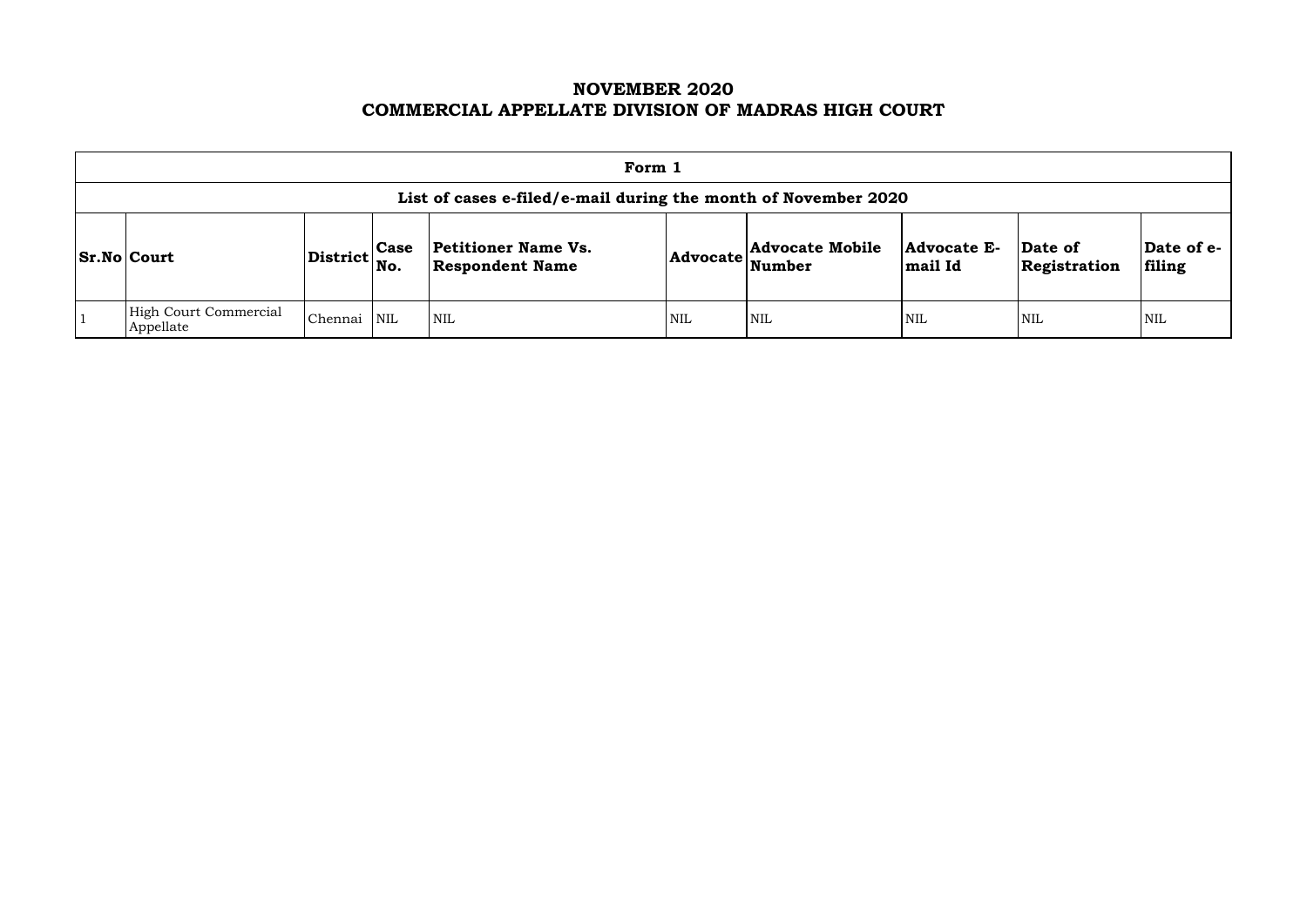|                                                                                                                                                                                                          | Form 2                                                                                    |         |                         |                  |            |            |            |  |  |  |  |  |  |
|----------------------------------------------------------------------------------------------------------------------------------------------------------------------------------------------------------|-------------------------------------------------------------------------------------------|---------|-------------------------|------------------|------------|------------|------------|--|--|--|--|--|--|
|                                                                                                                                                                                                          | List of cases in which e-payment of Court fees was made during the month of November 2020 |         |                         |                  |            |            |            |  |  |  |  |  |  |
| <b>Petitioner Name Vs. Respondent</b><br>Date of e-payment of Court<br>Date of<br> Case<br><b>Sr.No Court</b><br>District<br>$ {\bf Advocate} \textbf{{}_{Registration}^{\sim}} $<br>No.<br>Name<br>Fees |                                                                                           |         |                         |                  |            |            |            |  |  |  |  |  |  |
|                                                                                                                                                                                                          | High Court Commercial<br>Appellate                                                        | Chennai | $\overline{\text{NNL}}$ | <sup>I</sup> NIL | <b>NIL</b> | <b>NIL</b> | <b>NIL</b> |  |  |  |  |  |  |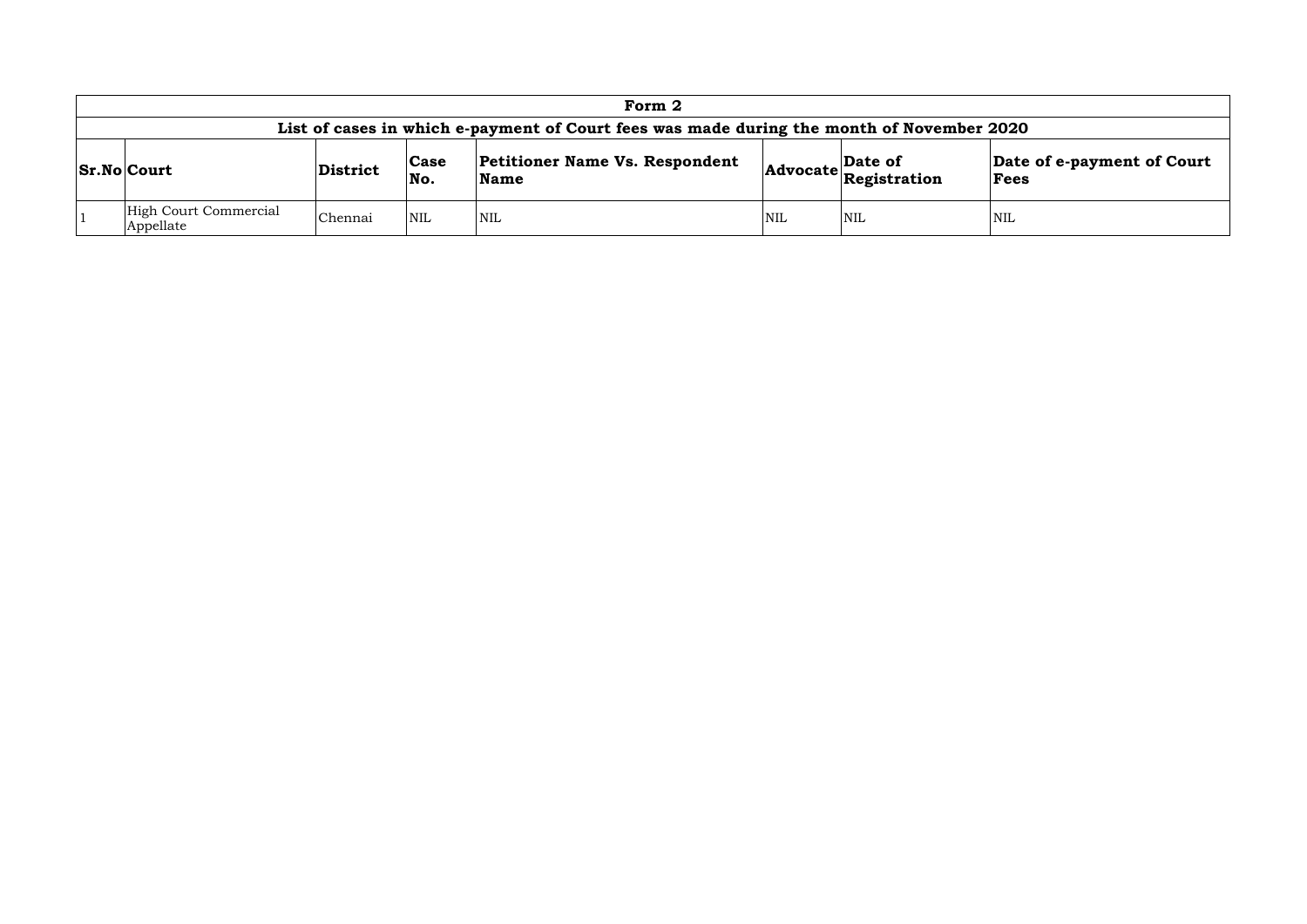|                                                                                                        |               |     | Form 3                                 |            |                                                            |                                |  |  |  |  |  |  |  |
|--------------------------------------------------------------------------------------------------------|---------------|-----|----------------------------------------|------------|------------------------------------------------------------|--------------------------------|--|--|--|--|--|--|--|
| List of cases in which Electronic Service of Process has taken place during the month of November 2020 |               |     |                                        |            |                                                            |                                |  |  |  |  |  |  |  |
| <b>Sr.No Court</b>                                                                                     | District Case | No. | Petitioner Name Vs. Respondent<br>Name |            | Date of<br>$ {\sf Advocate} \overline{\sf{Registration}} $ | Date of Elec<br><b>Process</b> |  |  |  |  |  |  |  |
| High Court Commercial<br>Appellate                                                                     | Chennai NIL   |     | <b>NIL</b>                             | <b>NIL</b> | 'NIL                                                       | NIL                            |  |  |  |  |  |  |  |

## **Date of Electronic Service of Process**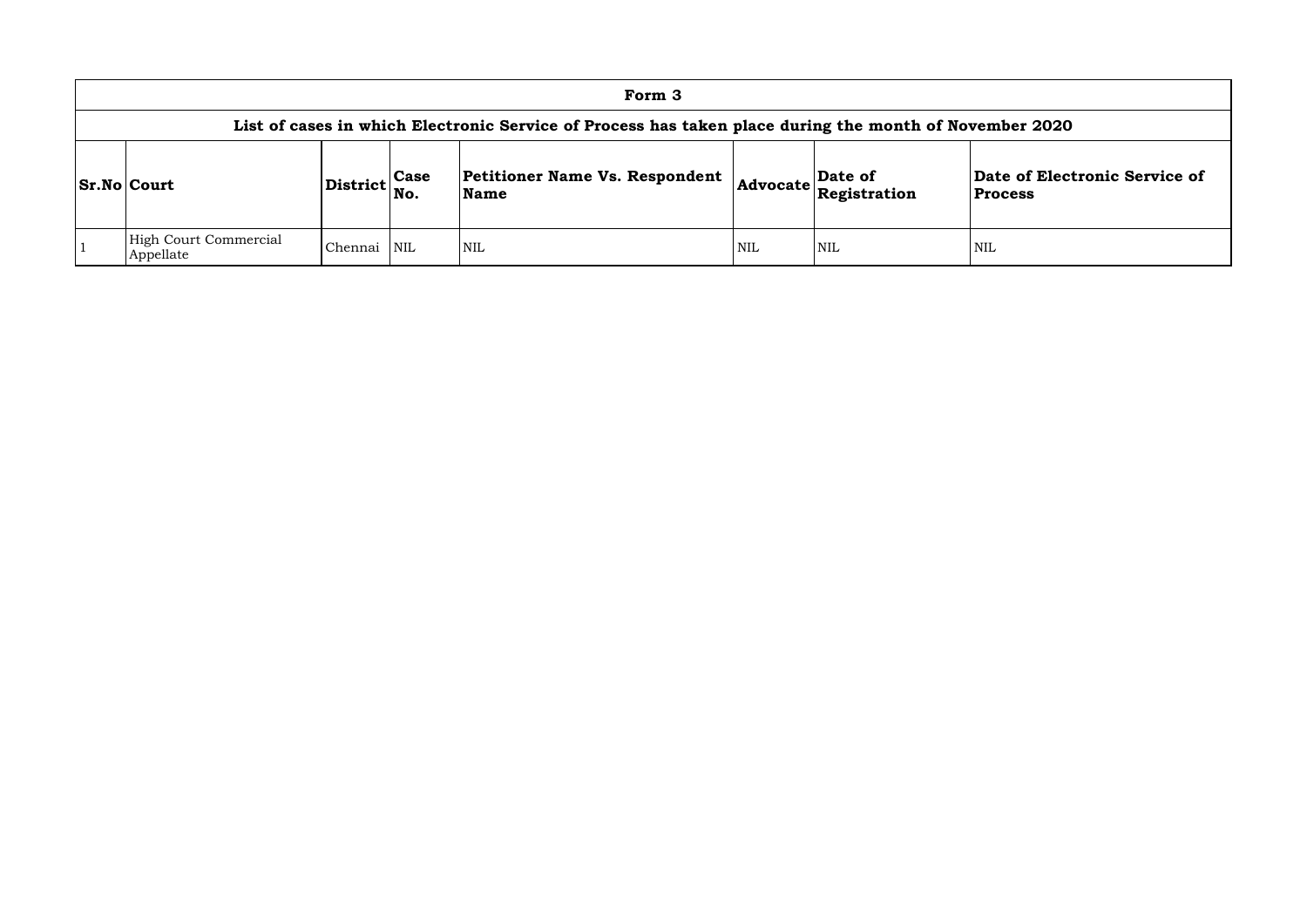|              |                                 |                 |                   | Form 4     |                  |                                                                                 |
|--------------|---------------------------------|-----------------|-------------------|------------|------------------|---------------------------------------------------------------------------------|
|              |                                 |                 |                   |            |                  | List of total no. of cases randomly allocated during the month of November 2020 |
| <b>Sr.No</b> | <b>Court</b>                    | <b>District</b> | <b>Court Name</b> | Court No.  | <b>Case Type</b> | <b>Case Count (No. of ca</b>                                                    |
|              | High Court Commercial Appellate | Chennai         | <b>NIL</b>        | <b>NIL</b> | <b>NIL</b>       | <b>NIL</b>                                                                      |

# **Sr.No Court District Court Name Court No. Case Type Case Count (No. of cases randomly allocated)**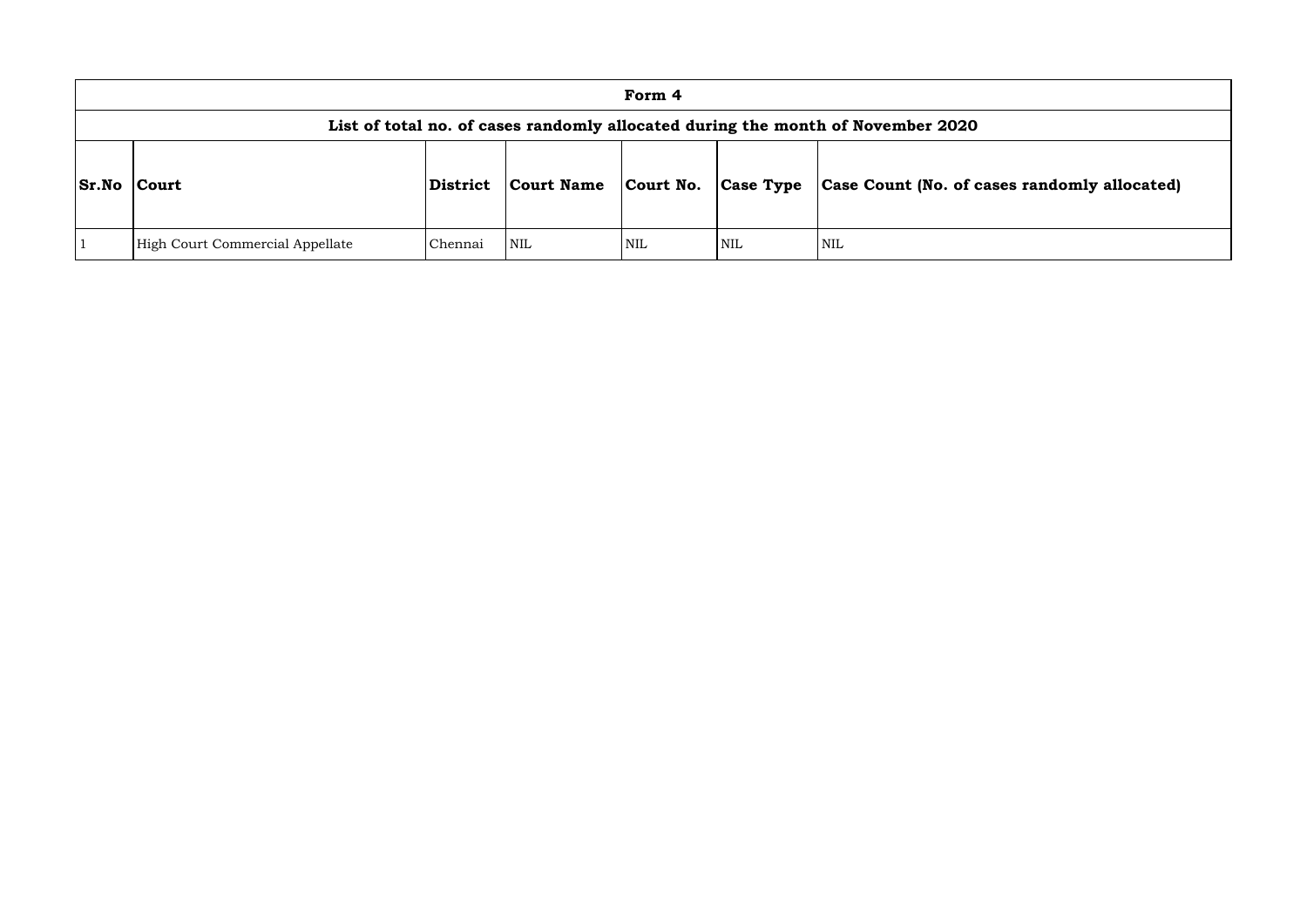|                                                                                           |                 |                    | Form 5                                               |                 |                         |                  |  |  |  |  |  |  |
|-------------------------------------------------------------------------------------------|-----------------|--------------------|------------------------------------------------------|-----------------|-------------------------|------------------|--|--|--|--|--|--|
| List of cases in which Case Management Hearing was held during the month of November 2020 |                 |                    |                                                      |                 |                         |                  |  |  |  |  |  |  |
| <b>Sr.No Court</b>                                                                        | <b>District</b> | <b>Case</b><br>No. | <b>Petitioner Name Vs. Respondent</b><br><b>Name</b> | <b>Advocate</b> | Date of<br>Registration | Date o<br>Hearin |  |  |  |  |  |  |
| <b>High Court Commercial</b><br>Appellate                                                 | Chennai         | <b>NIL</b>         | NIL                                                  | <b>NIL</b>      | NIL                     | <b>NIL</b>       |  |  |  |  |  |  |

## **Date of Case Management Hearing**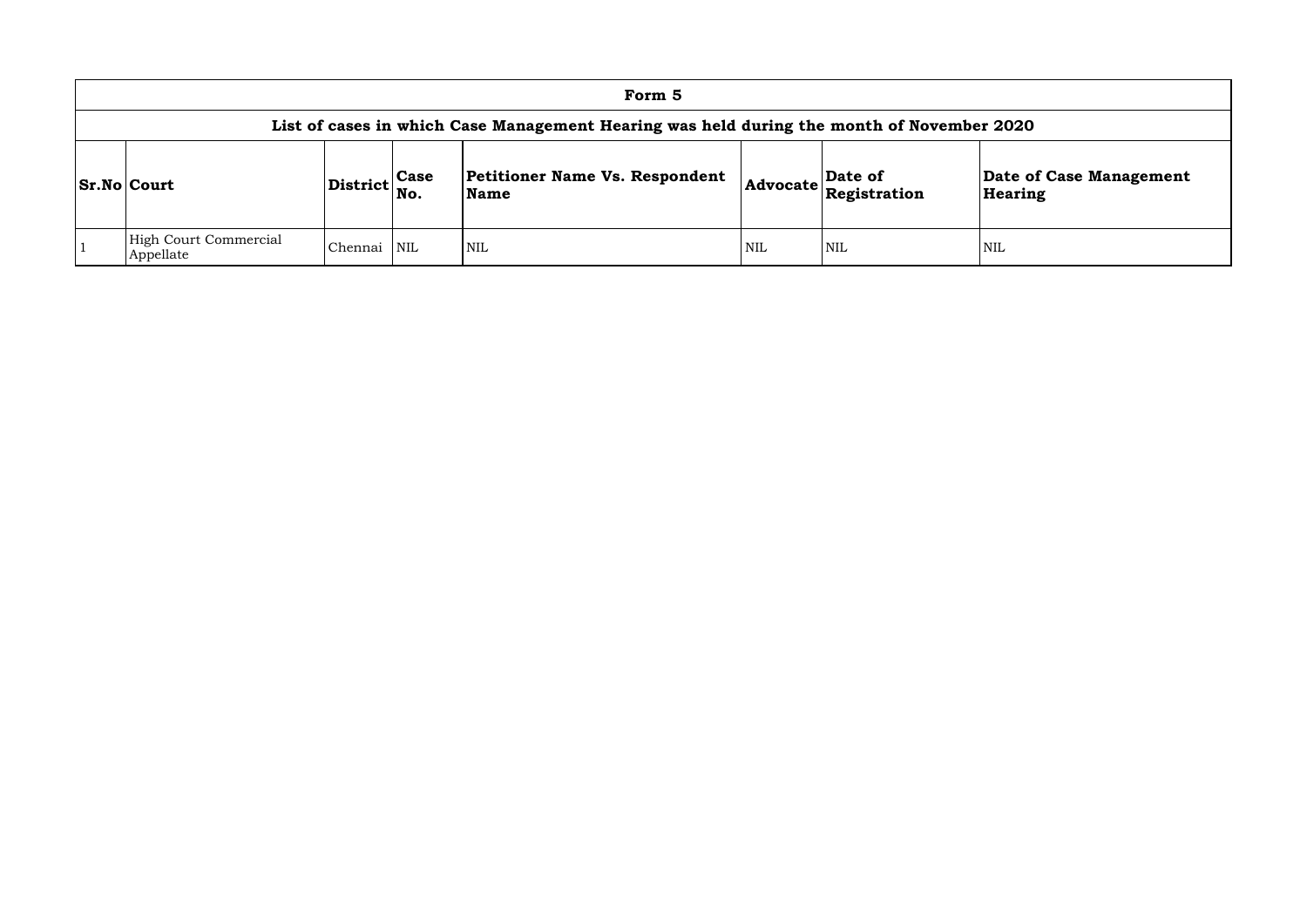|                                 |                                              | Form 6<br>Contested commercial cases disposed during the month |                      |                                                                                                                                                                                                                                                                                                   |                                              |                             |                                                                                                                                                                        |                     |                                                 |                                                                 |                                       |                                                                                              |                                     |
|---------------------------------|----------------------------------------------|----------------------------------------------------------------|----------------------|---------------------------------------------------------------------------------------------------------------------------------------------------------------------------------------------------------------------------------------------------------------------------------------------------|----------------------------------------------|-----------------------------|------------------------------------------------------------------------------------------------------------------------------------------------------------------------|---------------------|-------------------------------------------------|-----------------------------------------------------------------|---------------------------------------|----------------------------------------------------------------------------------------------|-------------------------------------|
|                                 |                                              |                                                                |                      |                                                                                                                                                                                                                                                                                                   |                                              |                             |                                                                                                                                                                        |                     |                                                 |                                                                 |                                       |                                                                                              |                                     |
| Sr.N<br>$\overline{\mathbf{o}}$ | Court                                        | Distri<br><b>ct</b>                                            | Case<br>No.          | Petitioner<br>Name Vs.<br>Respondent<br><b>Name</b>                                                                                                                                                                                                                                               | <b>Advocate</b>                              | Date of<br>Registrati<br>on | <b>Whether</b><br>Urgent<br><b>Relief</b><br>was<br>sought<br>and Pre- Date of<br>Instituti Decisio<br>on<br><b>Mediatio</b><br>n did not<br>take<br>place<br>(Yes/No) | n                   | <b>Days</b><br>for<br>dispos <sup>1</sup><br>a1 | <b>Nature of</b><br><b>Disposal</b><br>(Contested/Settl)<br>ed) | Date of<br>executi<br>on of<br>decree | <b>Number</b><br>of days<br>for<br>executi<br>on of<br>decree<br>from<br>date of<br>decision | Act<br><b>Sectio</b><br>$\mathbf n$ |
|                                 | High<br>Court<br>Commerci<br>al<br>Appellate | Chenna                                                         | OSA.<br>181/20<br>20 | <b>PRIYA</b><br>KRISHNAKUMAR,<br>PROPRIETOR,<br>UDAYA MASALA,<br>216/A2,<br>SENGUTTAIPALAY<br>AM, NEGAMAM<br>ROAD, POLLACHI-<br>642120,<br>COIMBATORE<br>DISTRICT & 1<br><b>OTHER</b><br><b>VS</b><br>S.SUDHAKAR<br>NO.84 M.C.ROAD,<br><b>OLD</b><br>WASHERMANPET,<br>CHENNAI-600021<br>& 1 OTHER | M/S.A.K.MYLSAM<br>Y AND<br><b>ASSOCIATES</b> | 28-08-2020                  |                                                                                                                                                                        | $11 - 11 -$<br>2020 | 75                                              | <b>DISMISSED</b>                                                |                                       |                                                                                              |                                     |
| $\overline{2}$                  | High<br>Court<br>Commerci<br>al<br>Appellate | Chenna                                                         | OSA.<br>183/20<br>20 | M/S.PRIME<br><b>SPORTS</b><br><b>ACADEMY</b><br>REP. BY S.RAJA<br>RAAJAN,<br><b>HONORARY</b><br>SECRETARY,<br>NO.8/39, 2ND<br>STREET, BKN<br>COLONY,                                                                                                                                              | <b>G.SARAVANAKUM</b><br>AR                   | 03-09-2020                  |                                                                                                                                                                        | $03 - 11 -$<br>2020 | 60                                              | <b>DISMISSED</b>                                                |                                       |                                                                                              |                                     |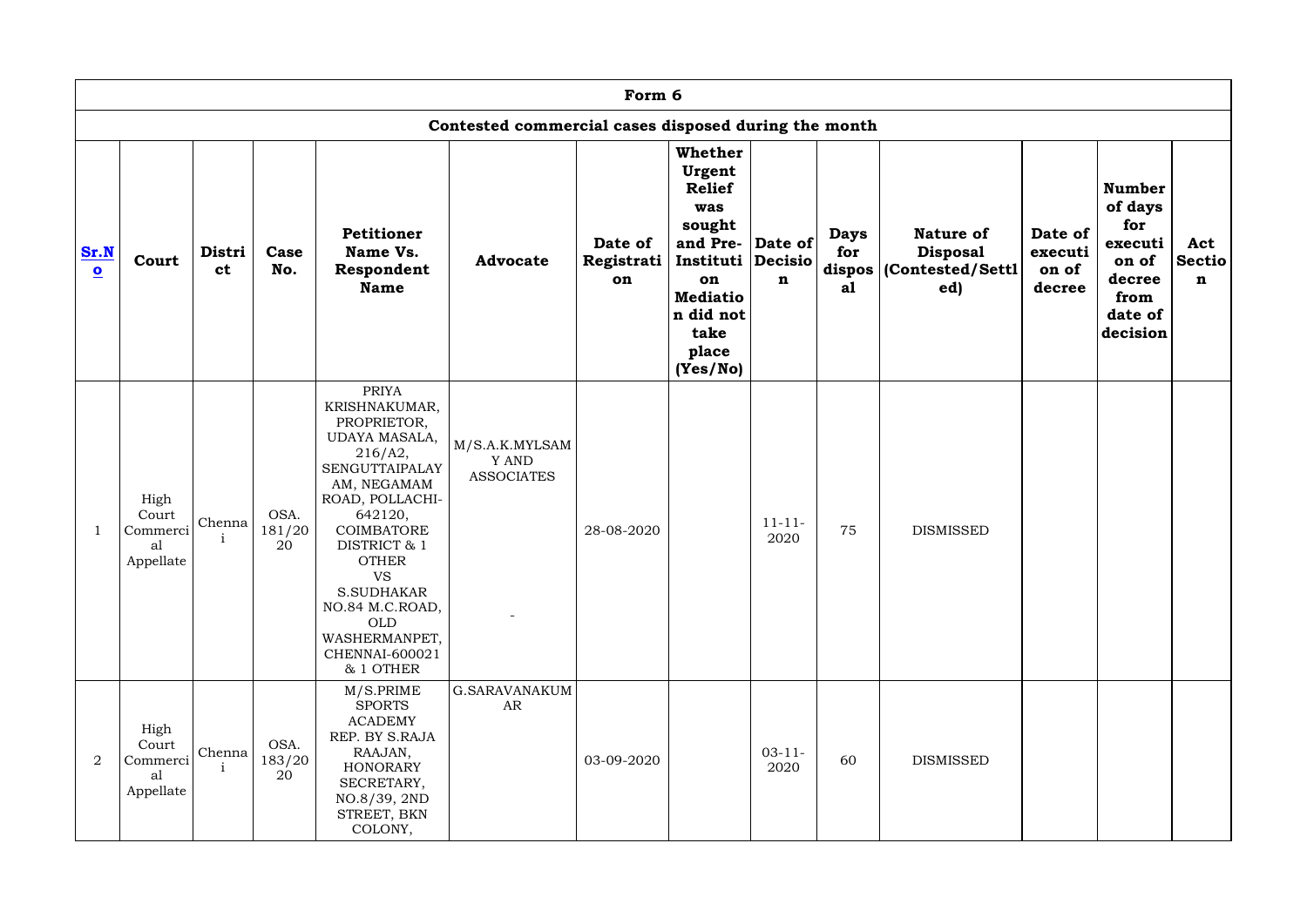|                                 | Form 6                                       |                                                                        |                      |                                                                                                                                                                                                                                                                                            |                              |                             |                                                                                                                                                          |                     |                                      |                                                          |                                       |                                                                                              |                                     |  |
|---------------------------------|----------------------------------------------|------------------------------------------------------------------------|----------------------|--------------------------------------------------------------------------------------------------------------------------------------------------------------------------------------------------------------------------------------------------------------------------------------------|------------------------------|-----------------------------|----------------------------------------------------------------------------------------------------------------------------------------------------------|---------------------|--------------------------------------|----------------------------------------------------------|---------------------------------------|----------------------------------------------------------------------------------------------|-------------------------------------|--|
|                                 |                                              | Contested commercial cases disposed during the month<br><b>Whether</b> |                      |                                                                                                                                                                                                                                                                                            |                              |                             |                                                                                                                                                          |                     |                                      |                                                          |                                       |                                                                                              |                                     |  |
| Sr.N<br>$\overline{\mathbf{o}}$ | Court                                        | Distri<br><b>ct</b>                                                    | Case<br>No.          | Petitioner<br>Name Vs.<br>Respondent<br><b>Name</b>                                                                                                                                                                                                                                        | <b>Advocate</b>              | Date of<br>Registrati<br>on | Urgent<br><b>Relief</b><br>was<br>sought<br>and Pre- Date of<br>Instituti   Decisio  <br>on<br><b>Mediatio</b><br>n did not<br>take<br>place<br>(Yes/No) | $\mathbf n$         | <b>Days</b><br>for<br>dispos  <br>a1 | Nature of<br><b>Disposal</b><br>(Contested/Settl)<br>ed) | Date of<br>executi<br>on of<br>decree | <b>Number</b><br>of days<br>for<br>executi<br>on of<br>decree<br>from<br>date of<br>decision | Act<br><b>Sectio</b><br>$\mathbf n$ |  |
|                                 |                                              |                                                                        |                      | KALADIPET,<br>TIRUVOTTIYUR,<br>CHENNAI-19<br><b>VS</b><br>THE MEMBER<br><b>SECRETARY</b><br><b>INTERIM</b><br>ADMINISTRATOR),<br><b>PACHAIYAPPAS</b><br>TRUST,<br>(PACHAIYAPPAS<br>TRUST BOARD),<br><b>PACHAIYAPPAS</b><br><b>COLLEGE</b><br>CAMPUS,<br><b>CHENNAI-600030</b><br>& 1 OTHER | M/S.TVJ<br><b>ASSOCIATES</b> |                             |                                                                                                                                                          |                     |                                      |                                                          |                                       |                                                                                              |                                     |  |
| 3                               | High<br>Court<br>Commerci<br>al<br>Appellate | Chenna                                                                 | OSA.<br>224/20<br>20 | M/S.SUN TV<br>NETWORK LTD.<br>REP. BY ITS<br><b>AUTHORISED</b><br><b>SIGNATORY</b><br>MR.M.JYOTHIBAS<br><b>U MURASOLI</b><br><b>MARAN TOWERS</b><br>73 MRC NAGAR<br>MAIN ROAD, MRC<br>NAGAR, CHENNAI-<br>600028                                                                            | M.SNEHA                      | 05-10-2020                  |                                                                                                                                                          | $02 - 11 -$<br>2020 | 27                                   | DISMISSED FOR<br>NOT PRESSED                             |                                       |                                                                                              |                                     |  |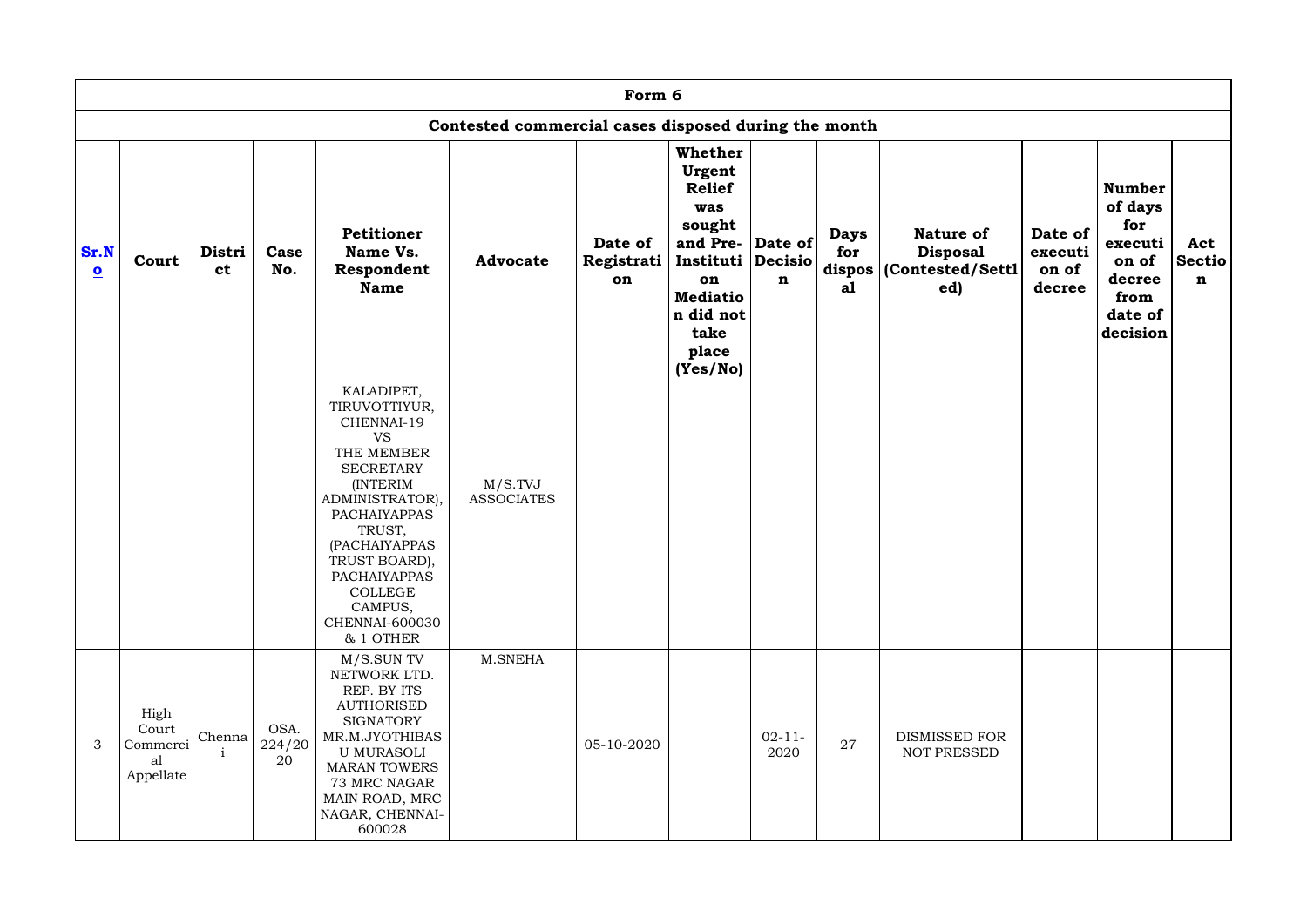|                                 | Form 6<br>Contested commercial cases disposed during the month |                     |                      |                                                                                                                                                                                                                                                                                                                                          |                              |                             |                                                                                                                                                                        |                     |                                    |                                                                 |                                       |                                                                                              |                                     |
|---------------------------------|----------------------------------------------------------------|---------------------|----------------------|------------------------------------------------------------------------------------------------------------------------------------------------------------------------------------------------------------------------------------------------------------------------------------------------------------------------------------------|------------------------------|-----------------------------|------------------------------------------------------------------------------------------------------------------------------------------------------------------------|---------------------|------------------------------------|-----------------------------------------------------------------|---------------------------------------|----------------------------------------------------------------------------------------------|-------------------------------------|
|                                 |                                                                |                     |                      |                                                                                                                                                                                                                                                                                                                                          |                              |                             |                                                                                                                                                                        |                     |                                    |                                                                 |                                       |                                                                                              |                                     |
| Sr.N<br>$\overline{\mathbf{o}}$ | Court                                                          | Distri<br><b>ct</b> | Case<br>No.          | Petitioner<br>Name Vs.<br>Respondent<br><b>Name</b>                                                                                                                                                                                                                                                                                      | <b>Advocate</b>              | Date of<br>Registrati<br>on | <b>Whether</b><br>Urgent<br><b>Relief</b><br>was<br>sought<br>and Pre- Date of<br>Instituti Decisio<br>on<br><b>Mediatio</b><br>n did not<br>take<br>place<br>(Yes/No) | $\mathbf n$         | <b>Days</b><br>for<br>dispos<br>a1 | <b>Nature of</b><br><b>Disposal</b><br>(Contested/Settl)<br>ed) | Date of<br>executi<br>on of<br>decree | <b>Number</b><br>of days<br>for<br>executi<br>on of<br>decree<br>from<br>date of<br>decision | Act<br><b>Sectio</b><br>$\mathbf n$ |
|                                 |                                                                |                     |                      | <b>VS</b><br>SRI<br><b>VENKATESWARA</b><br><b>CREATIONS</b><br>REP. BY ITS<br><b>MANAGING</b><br><b>PARTNER</b><br>MR.VENKATA<br><b>RAMANA REDDY</b><br>PLOT NO.6,<br>H.NO.8-3-988/6,<br><b>SHALLVAHANA</b><br>NAGAR, NEAR<br><b>SATYA SAI</b><br>NIGAMAGAMAM,<br><b>SRINAGAR</b><br>COLONY,<br>HYDERABAD-<br>500073 & 1<br><b>OTHER</b> | R.PARTHASAPRA<br>THY FOR CAV |                             |                                                                                                                                                                        |                     |                                    |                                                                 |                                       |                                                                                              |                                     |
| $\overline{4}$                  | High<br>Court<br>Commerci<br>al<br>Appellate                   | Chenna              | OSA.<br>231/20<br>20 | M/S.IND BHARAT<br>POWER INFRA<br><b>LTD</b><br>REP BY ITS<br><b>MANAGING</b><br>DIRECTOR, NEW<br>NO.20, OLD<br>NO.129,<br>CHAMIERS ROAD,                                                                                                                                                                                                 | M/S.C.ARUN<br><b>KUMAR</b>   | 13-10-2020                  |                                                                                                                                                                        | $11 - 11 -$<br>2020 | 28                                 | <b>DISMISSED</b>                                                |                                       |                                                                                              |                                     |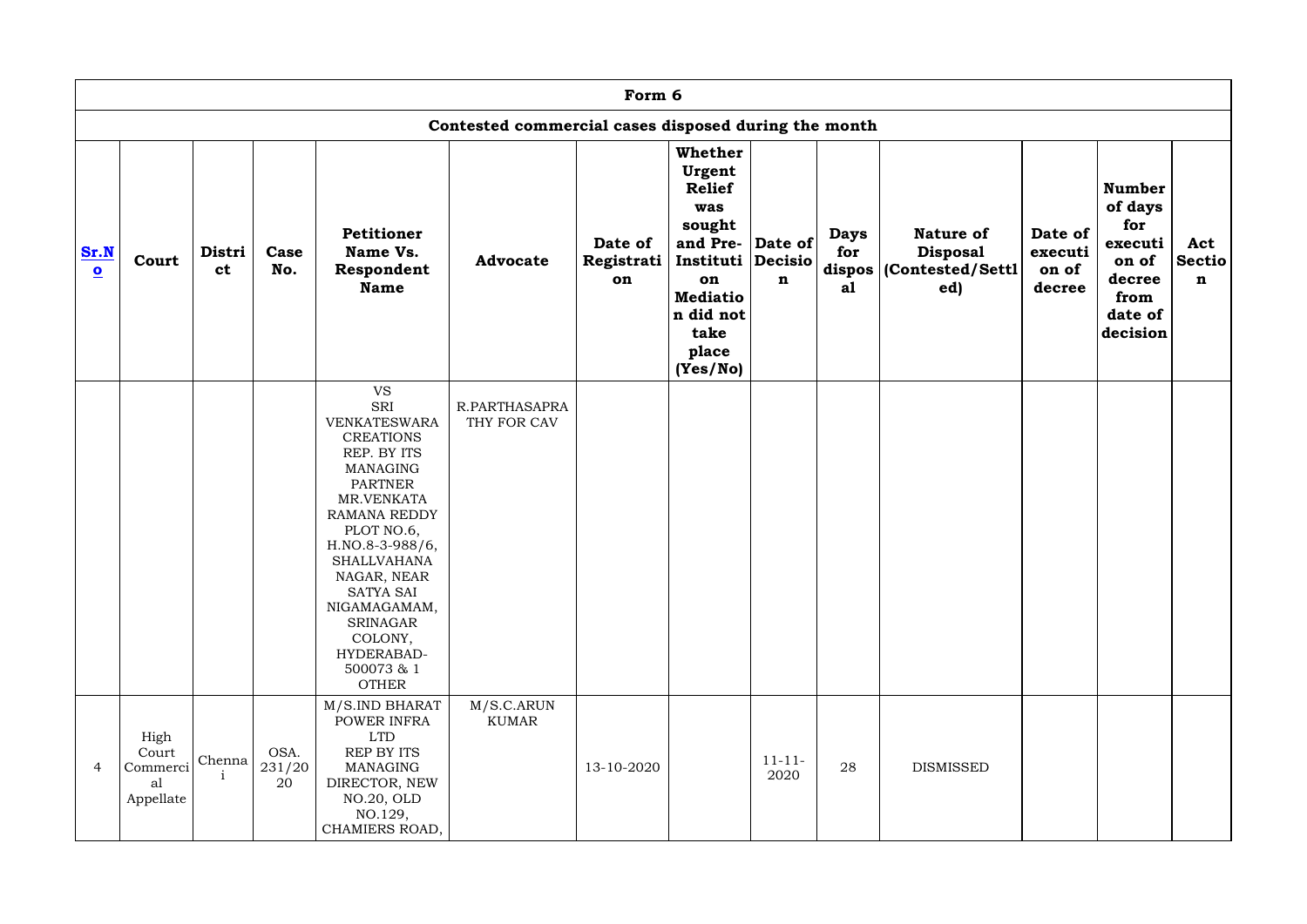|                                 |                                              |                        |                      |                                                                                                                                                                                                                                  |                                                      | Form 6                      |                                                                                                                                                                 |                     |                                      |                                                               |                                       |                                                                                              |                                     |
|---------------------------------|----------------------------------------------|------------------------|----------------------|----------------------------------------------------------------------------------------------------------------------------------------------------------------------------------------------------------------------------------|------------------------------------------------------|-----------------------------|-----------------------------------------------------------------------------------------------------------------------------------------------------------------|---------------------|--------------------------------------|---------------------------------------------------------------|---------------------------------------|----------------------------------------------------------------------------------------------|-------------------------------------|
|                                 |                                              |                        |                      |                                                                                                                                                                                                                                  | Contested commercial cases disposed during the month |                             |                                                                                                                                                                 |                     |                                      |                                                               |                                       |                                                                                              |                                     |
| Sr.N<br>$\overline{\mathbf{O}}$ | Court                                        | Distri<br><b>ct</b>    | Case<br>No.          | <b>Petitioner</b><br>Name Vs.<br>Respondent<br><b>Name</b>                                                                                                                                                                       | <b>Advocate</b>                                      | Date of<br>Registrati<br>on | Whether<br>Urgent<br><b>Relief</b><br>was<br>sought<br>and Pre- Date of<br>Instituti Decisio<br>on<br><b>Mediatio</b><br>n did not<br>take<br>place<br>(Yes/No) | $\mathbf n$         | <b>Days</b><br>for<br>dispos  <br>a1 | <b>Nature of</b><br><b>Disposal</b><br>Contested/Settl<br>ed) | Date of<br>executi<br>on of<br>decree | <b>Number</b><br>of days<br>for<br>executi<br>on of<br>decree<br>from<br>date of<br>decision | Act<br><b>Sectio</b><br>$\mathbf n$ |
|                                 |                                              |                        |                      | NANDANAM,<br>CHENNAI 600035.<br><b>VS</b><br>IL AND FS<br><b>FINANCIAL</b><br><b>SERVICES LTD</b><br>NO.498,<br>KARUMUTTU<br>CENTRE, 3RD<br>FLOOR, SOUTH<br>WING, ANNA<br>SALAI,<br>NANDANAM,<br>CHENNAI 600035.<br>& 3 OTHERS   |                                                      |                             |                                                                                                                                                                 |                     |                                      |                                                               |                                       |                                                                                              |                                     |
| $\overline{5}$                  | High<br>Court<br>Commerci<br>al<br>Appellate | Chenna<br>$\mathbf{i}$ | OSA.<br>242/20<br>20 | <b>IND BHARAT</b><br>POWER INFRA<br>LIMITED<br>NEW NO.20, OLD<br>NO.129,<br>CHAMIERS ROAD,<br>NANDANAM,<br>CHENNAI 35.<br><b>VS</b><br>IL AND FS<br><b>FINANCIAL</b><br><b>SERVICES</b><br><b>LIMITED AND 3</b><br><b>OTHERS</b> | M/S.C.ARUN<br>KUMAR                                  | 19-10-2020                  |                                                                                                                                                                 | $11 - 11 -$<br>2020 | ${\bf 22}$                           | <b>DISMISSED</b>                                              |                                       |                                                                                              |                                     |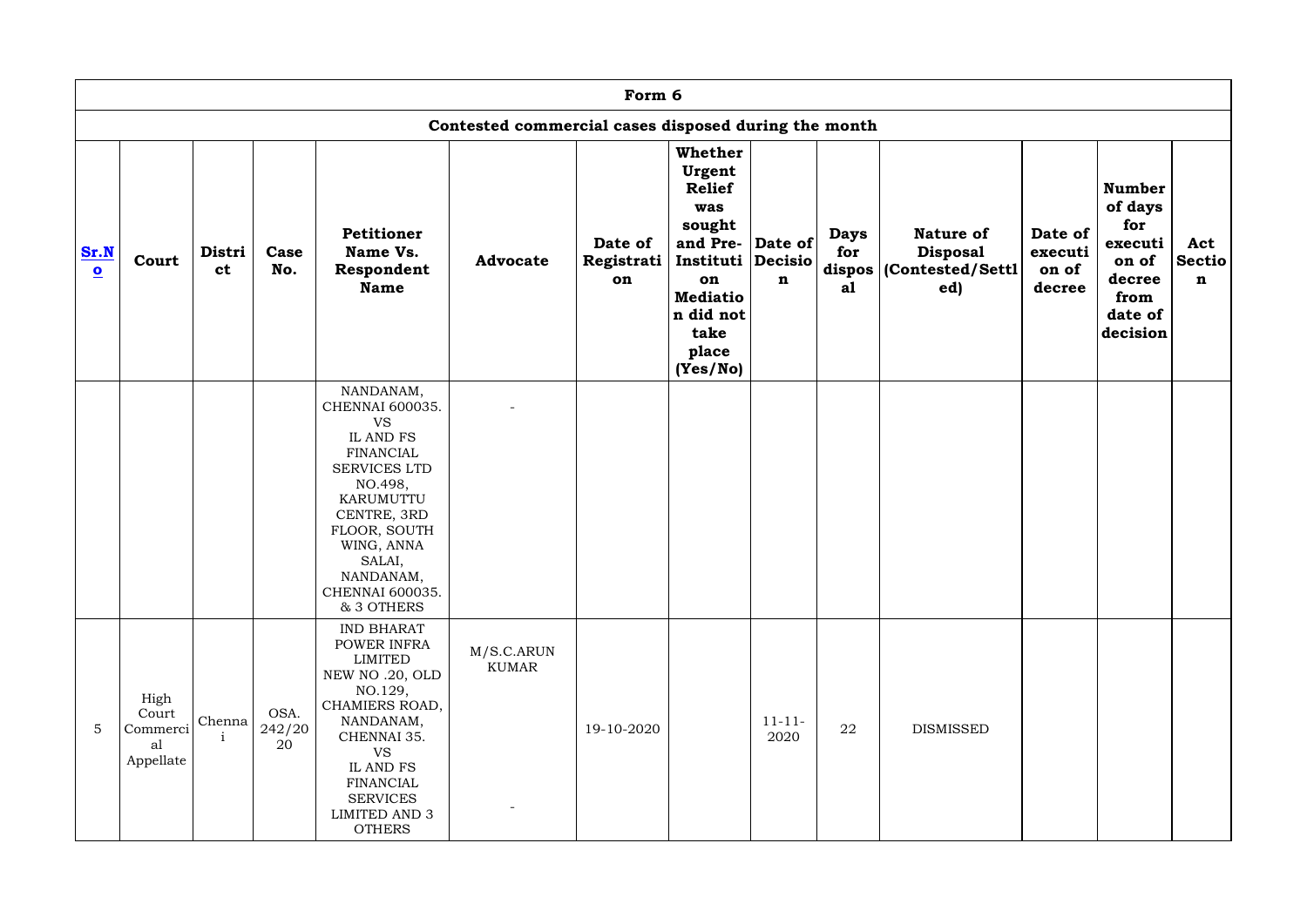|                                 |                                              |                     |                      |                                                                                                                                                                                                                                                                                                       |                                                      | Form 6                      |                                                                                                                                                                        |                     |                                      |                                                               |                                       |                                                                                              |                                     |
|---------------------------------|----------------------------------------------|---------------------|----------------------|-------------------------------------------------------------------------------------------------------------------------------------------------------------------------------------------------------------------------------------------------------------------------------------------------------|------------------------------------------------------|-----------------------------|------------------------------------------------------------------------------------------------------------------------------------------------------------------------|---------------------|--------------------------------------|---------------------------------------------------------------|---------------------------------------|----------------------------------------------------------------------------------------------|-------------------------------------|
|                                 |                                              |                     |                      |                                                                                                                                                                                                                                                                                                       | Contested commercial cases disposed during the month |                             |                                                                                                                                                                        |                     |                                      |                                                               |                                       |                                                                                              |                                     |
| Sr.N<br>$\overline{\mathbf{o}}$ | Court                                        | Distri<br><b>ct</b> | Case<br>No.          | Petitioner<br>Name Vs.<br>Respondent<br><b>Name</b>                                                                                                                                                                                                                                                   | <b>Advocate</b>                                      | Date of<br>Registrati<br>on | <b>Whether</b><br>Urgent<br><b>Relief</b><br>was<br>sought<br>and Pre- Date of<br>Instituti Decisio<br>on<br><b>Mediatio</b><br>n did not<br>take<br>place<br>(Yes/No) | $\mathbf n$         | <b>Days</b><br>for<br>dispos  <br>a1 | <b>Nature of</b><br><b>Disposal</b><br>Contested/Settl<br>ed) | Date of<br>executi<br>on of<br>decree | <b>Number</b><br>of days<br>for<br>executi<br>on of<br>decree<br>from<br>date of<br>decision | Act<br><b>Sectio</b><br>$\mathbf n$ |
|                                 |                                              |                     |                      | NO.498,<br>KARUMUTTU<br>CENTRE, 3RD<br>FLOOR, SOUTH<br>WING, ANNA<br>SALAI,<br>NANDANAM,<br>CHENNAI - 35. & 3<br><b>OTHERS</b>                                                                                                                                                                        |                                                      |                             |                                                                                                                                                                        |                     |                                      |                                                               |                                       |                                                                                              |                                     |
| 6                               | High<br>Court<br>Commerci<br>al<br>Appellate | Chenna              | OSA.<br>243/20<br>20 | K RAGHU RAMA<br><b>KRISHNA RAJU</b><br>N.NO.20, OLD NO.<br>129, CHAMIERS<br>ROAD,<br>NANDANAM<br>CHENNAI- 600035.<br><b>VS</b><br>IL AND FS<br>FINANCIAL<br><b>SERVICES</b><br>LIMITED<br>NO.498,<br>KARUMUTHU<br>CENTRE, 3RD<br>FLOOR SOUTH<br>WING, ANNA<br>SALAI,<br>NANDANAM,<br>CHENNAI- 600035. | M/S.C.ARUN<br>KUMAR                                  | 22-10-2020                  |                                                                                                                                                                        | $11 - 11 -$<br>2020 | 19                                   | DISMISSED                                                     |                                       |                                                                                              |                                     |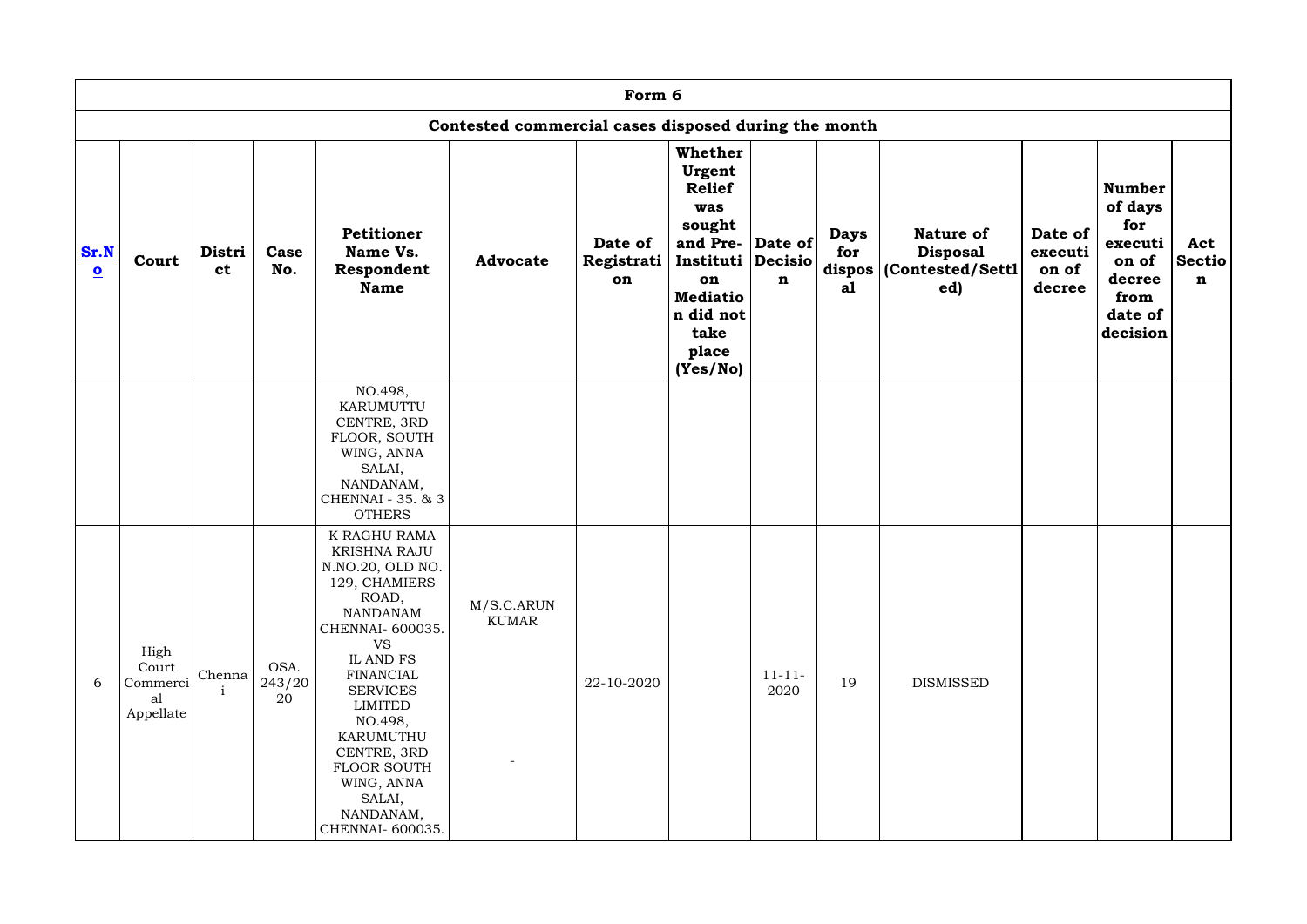|                                 |                                              |                     |                      |                                                                                                                                                                                                                                                                                                                                                     |                                                      | Form 6                      |                                                                                                                                                                 |                     |                                      |                                                               |                                       |                                                                                              |                                     |
|---------------------------------|----------------------------------------------|---------------------|----------------------|-----------------------------------------------------------------------------------------------------------------------------------------------------------------------------------------------------------------------------------------------------------------------------------------------------------------------------------------------------|------------------------------------------------------|-----------------------------|-----------------------------------------------------------------------------------------------------------------------------------------------------------------|---------------------|--------------------------------------|---------------------------------------------------------------|---------------------------------------|----------------------------------------------------------------------------------------------|-------------------------------------|
|                                 |                                              |                     |                      |                                                                                                                                                                                                                                                                                                                                                     | Contested commercial cases disposed during the month |                             |                                                                                                                                                                 |                     |                                      |                                                               |                                       |                                                                                              |                                     |
| Sr.N<br>$\overline{\mathbf{o}}$ | Court                                        | Distri<br><b>ct</b> | Case<br>No.          | Petitioner<br>Name Vs.<br>Respondent<br><b>Name</b>                                                                                                                                                                                                                                                                                                 | <b>Advocate</b>                                      | Date of<br>Registrati<br>on | Whether<br>Urgent<br><b>Relief</b><br>was<br>sought<br>and Pre- Date of<br>Instituti Decisio<br>on<br><b>Mediatio</b><br>n did not<br>take<br>place<br>(Yes/No) | n                   | <b>Days</b><br>for<br>dispos  <br>a1 | <b>Nature of</b><br><b>Disposal</b><br>Contested/Settl<br>ed) | Date of<br>executi<br>on of<br>decree | <b>Number</b><br>of days<br>for<br>executi<br>on of<br>decree<br>from<br>date of<br>decision | Act<br><b>Sectio</b><br>$\mathbf n$ |
|                                 |                                              |                     |                      | & 3 OTHERS                                                                                                                                                                                                                                                                                                                                          |                                                      |                             |                                                                                                                                                                 |                     |                                      |                                                               |                                       |                                                                                              |                                     |
| $\overline{7}$                  | High<br>Court<br>Commerci<br>al<br>Appellate | Chenna              | OSA.<br>245/20<br>20 | M/S.SRIBA<br><b>SEABASE</b><br>PRIVATE LIMITED<br>NEW NO.20 (OLD<br>NO.129),<br>CHAMIERS ROAD,<br>NANDANAM,<br>CHENNAI-600035<br><b>VS</b><br><b>IL AND FS</b><br><b>FINANCIAL</b><br><b>SERVICES</b><br><b>LIMITED</b><br>NO.498,<br>KARUMUTTU<br>CENTRE, 3RD<br>FLOOR, SOUTH<br>WING, ANNA<br>SALAI,<br>NANDANAM,<br>CHENNAI-600035<br>& 5 OTHERS | M/S.C.ARUN<br><b>KUMAR</b>                           | 22-10-2020                  |                                                                                                                                                                 | $11 - 11 -$<br>2020 | 19                                   | <b>DISMISSED</b>                                              |                                       |                                                                                              |                                     |
| 8                               | High<br>Court<br>Commerci<br>al<br>Appellate | Chenna              | OSA.<br>246/20<br>20 | K.BHARAT<br>NEW NO.20 (OLD<br>NO.129),<br>CHAMIERS ROAD,<br>NANDANAM,                                                                                                                                                                                                                                                                               | M/S.C.ARUN<br><b>KUMAR</b>                           | 22-10-2020                  |                                                                                                                                                                 | $11 - 11 -$<br>2020 | 19                                   | <b>DISMISSED</b>                                              |                                       |                                                                                              |                                     |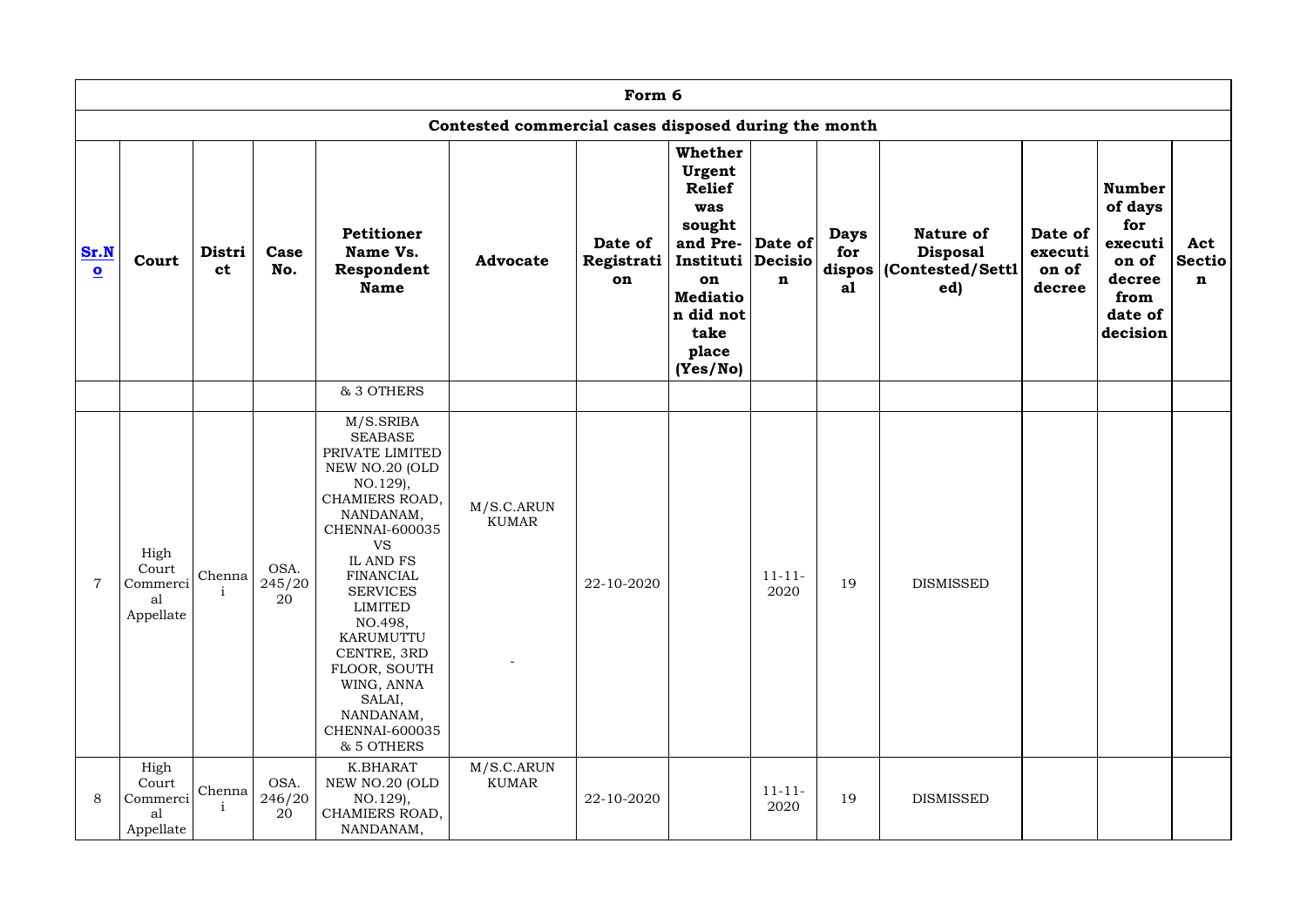|                                 |                                              |                        |                      |                                                                                                                                                                                                                        |                                                      | Form 6                      |                                                                                                                                                                 |                     |                          |                                                                         |                                       |                                                                                              |                                     |
|---------------------------------|----------------------------------------------|------------------------|----------------------|------------------------------------------------------------------------------------------------------------------------------------------------------------------------------------------------------------------------|------------------------------------------------------|-----------------------------|-----------------------------------------------------------------------------------------------------------------------------------------------------------------|---------------------|--------------------------|-------------------------------------------------------------------------|---------------------------------------|----------------------------------------------------------------------------------------------|-------------------------------------|
|                                 |                                              |                        |                      |                                                                                                                                                                                                                        | Contested commercial cases disposed during the month |                             |                                                                                                                                                                 |                     |                          |                                                                         |                                       |                                                                                              |                                     |
| Sr.N<br>$\overline{\mathbf{O}}$ | Court                                        | Distri<br><b>ct</b>    | Case<br>No.          | <b>Petitioner</b><br>Name Vs.<br>Respondent<br><b>Name</b>                                                                                                                                                             | <b>Advocate</b>                                      | Date of<br>Registrati<br>on | Whether<br>Urgent<br><b>Relief</b><br>was<br>sought<br>and Pre- Date of<br>Instituti Decisio<br>on<br><b>Mediatio</b><br>n did not<br>take<br>place<br>(Yes/No) | $\mathbf n$         | <b>Days</b><br>for<br>a1 | <b>Nature of</b><br><b>Disposal</b><br>dispos   (Contested/Settl<br>ed) | Date of<br>executi<br>on of<br>decree | <b>Number</b><br>of days<br>for<br>executi<br>on of<br>decree<br>from<br>date of<br>decision | Act<br><b>Sectio</b><br>$\mathbf n$ |
|                                 |                                              |                        |                      | CHENNAI-600035<br><b>VS</b><br>IL AND FS<br><b>FINANCIAL</b><br><b>SERVICES</b><br>LIMITED<br>NO.498,<br>KARUMUTTU<br>CENTRE, 3RD<br>FLOOR, SOUTH<br>WING, ANNA<br>SALAI,<br>NANDANAM,<br>CHENNAI-600035<br>& 5 OTHERS |                                                      |                             |                                                                                                                                                                 |                     |                          |                                                                         |                                       |                                                                                              |                                     |
| 9                               | High<br>Court<br>Commerci<br>al<br>Appellate | Chenna<br>$\mathbf{i}$ | OSA.<br>247/20<br>20 | K.RAGHU RAMA<br><b>KRISHNA RAJU</b><br>NEW NO.20, OLD<br>NO.129,<br>CHAMIERS ROAD,<br>NANDANAM,<br>CHENNAI-600035<br><b>VS</b><br>IL AND FS<br><b>FINANCIAL</b><br>SERVICES<br>LIMITED<br>NO.498,<br>KARUMUTTU         | M/S.C.ARUN<br>KUMAR                                  | 22-10-2020                  |                                                                                                                                                                 | $11 - 11 -$<br>2020 | 19                       | <b>DISMISSED</b>                                                        |                                       |                                                                                              |                                     |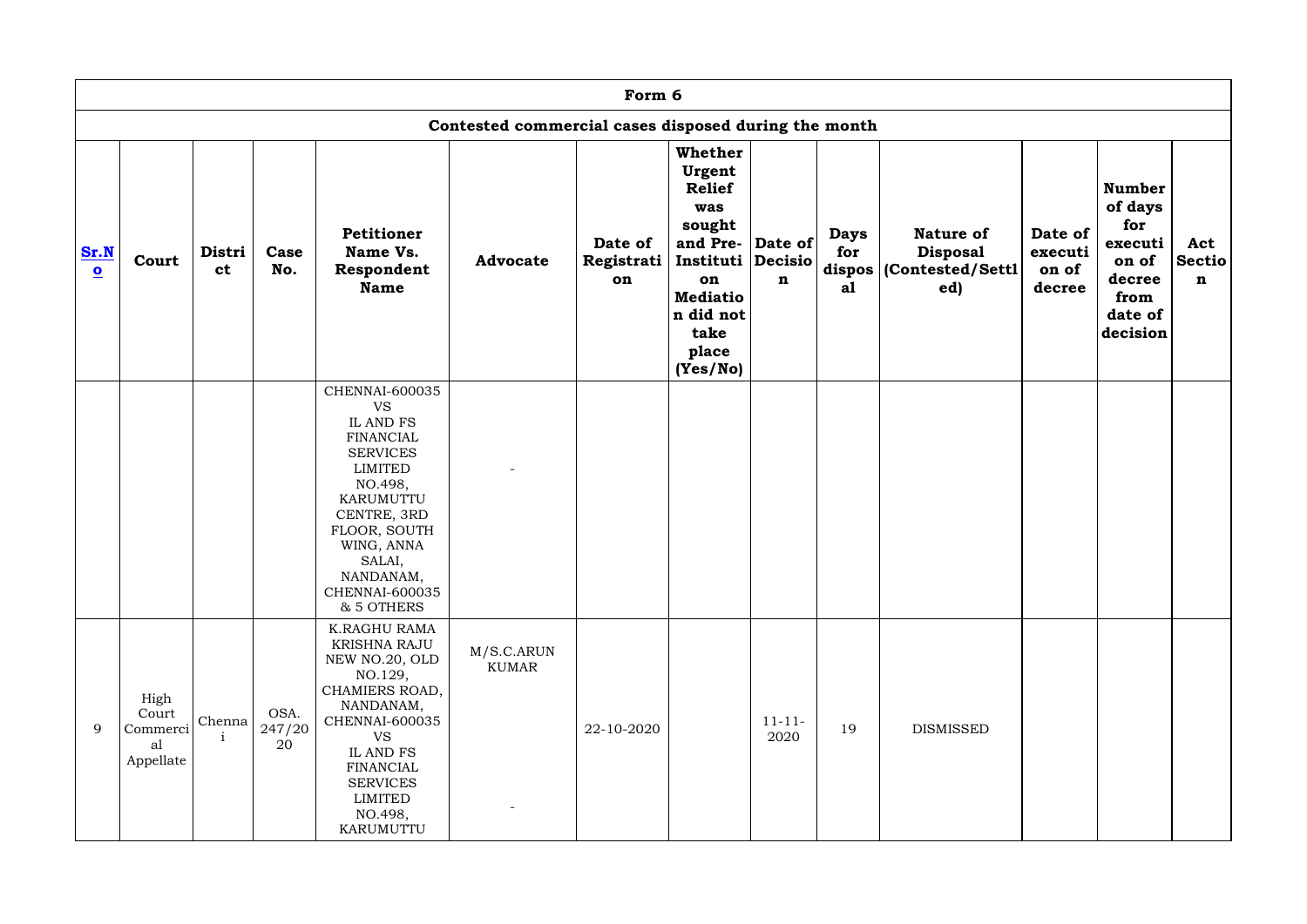|                                 | Form 6                                               |                     |             |                                                                                                  |                 |                             |                                                                                                                                                                 |   |                          |                                                                         |                                       |                                                                                              |                           |
|---------------------------------|------------------------------------------------------|---------------------|-------------|--------------------------------------------------------------------------------------------------|-----------------|-----------------------------|-----------------------------------------------------------------------------------------------------------------------------------------------------------------|---|--------------------------|-------------------------------------------------------------------------|---------------------------------------|----------------------------------------------------------------------------------------------|---------------------------|
|                                 | Contested commercial cases disposed during the month |                     |             |                                                                                                  |                 |                             |                                                                                                                                                                 |   |                          |                                                                         |                                       |                                                                                              |                           |
| Sr.N<br>$\overline{\mathbf{o}}$ | Court                                                | Distri<br><b>ct</b> | Case<br>No. | <b>Petitioner</b><br>Name Vs.<br>Respondent<br><b>Name</b>                                       | <b>Advocate</b> | Date of<br>Registrati<br>on | Whether<br>Urgent<br><b>Relief</b><br>was<br>sought<br>and Pre- Date of<br>Instituti Decisio<br>on<br><b>Mediatio</b><br>n did not<br>take<br>place<br>(Yes/No) | n | <b>Days</b><br>for<br>a1 | <b>Nature of</b><br><b>Disposal</b><br>dispos   (Contested/Settl<br>ed) | Date of<br>executi<br>on of<br>decree | <b>Number</b><br>of days<br>for<br>executi<br>on of<br>decree<br>from<br>date of<br>decision | Act<br><b>Sectio</b><br>n |
|                                 |                                                      |                     |             | CENTRE, 3RD<br>FLOOR, SOUTH<br>WING, ANNA<br>SALAI,<br>NANDANAM,<br>CHENNAI-600035<br>& 5 OTHERS |                 |                             |                                                                                                                                                                 |   |                          |                                                                         |                                       |                                                                                              |                           |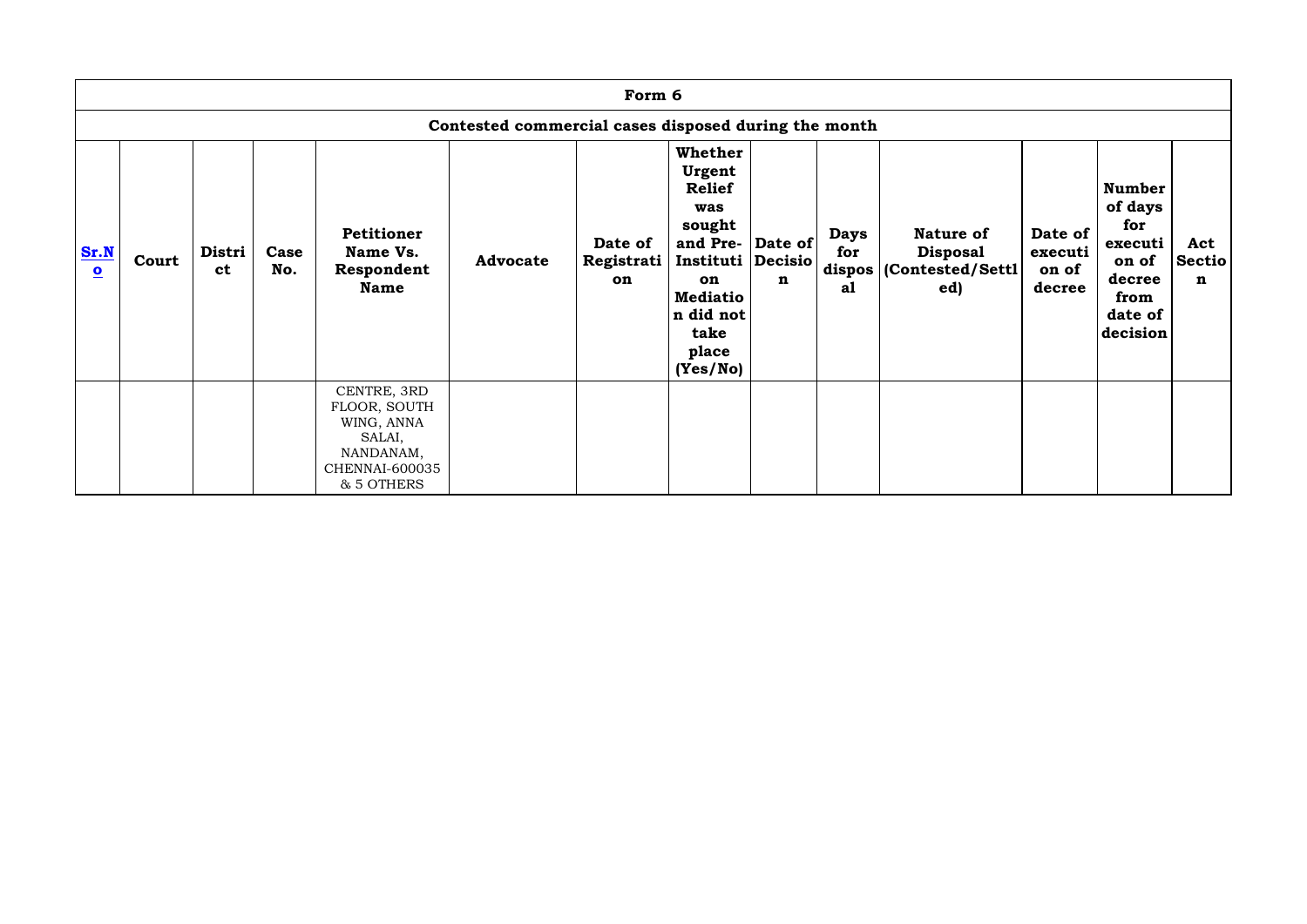| Form 7                                                        |                 |                                                                                             |                       |                                                       |                                                             |  |  |  |  |  |
|---------------------------------------------------------------|-----------------|---------------------------------------------------------------------------------------------|-----------------------|-------------------------------------------------------|-------------------------------------------------------------|--|--|--|--|--|
| Summary of Commercial Cases during the month of November 2020 |                 |                                                                                             |                       |                                                       |                                                             |  |  |  |  |  |
| <b>Sr.No Court</b>                                            | <b>District</b> | Total number of<br>cases pending on the instituted during the<br>1st day of the month month | Total number of cases | Total number of cases<br>disposed during the<br>month | Total number of cases<br>pending at the end of<br>the month |  |  |  |  |  |
| High Court Commercial Appellate                               | Chennai         | 88                                                                                          |                       |                                                       | 83                                                          |  |  |  |  |  |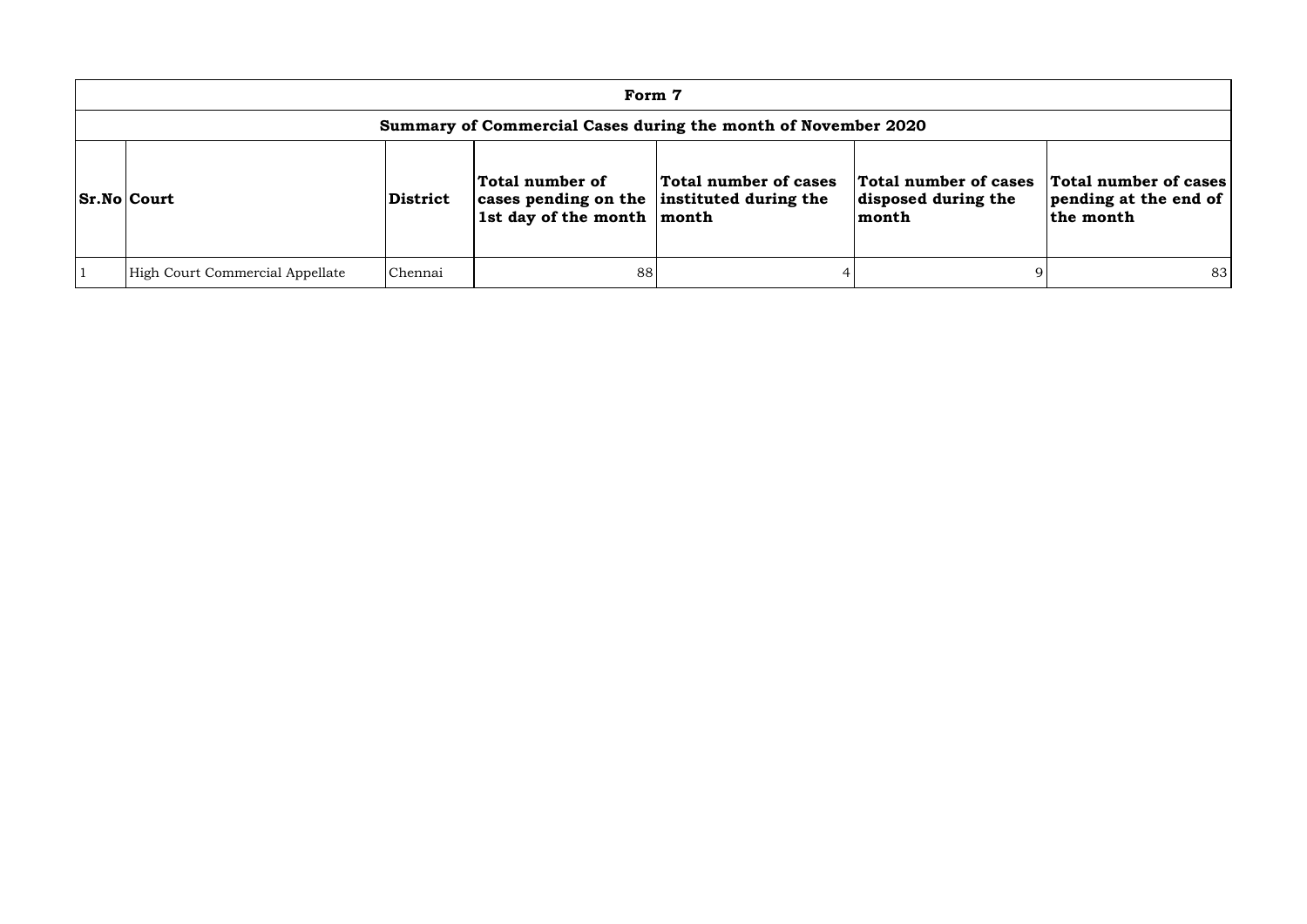# **NOVEMBER 2020 COMMERCIAL APPELLATE DIVISION OF MADURAI BENCH OF MADRAS HIGH COURT**

|                                                                |                                                             |  |                                               | Form 1 |                                                           |                                      |                         |                     |  |  |  |
|----------------------------------------------------------------|-------------------------------------------------------------|--|-----------------------------------------------|--------|-----------------------------------------------------------|--------------------------------------|-------------------------|---------------------|--|--|--|
| List of cases e-filed/e-mail during the month of November 2020 |                                                             |  |                                               |        |                                                           |                                      |                         |                     |  |  |  |
| <b>Sr.No Court</b>                                             | $\left  \text{District} \right _{\text{No.}}^{\text{Case}}$ |  | Petitioner Name Vs.<br><b>Respondent Name</b> |        | <b>Advocate Mobile</b><br>$ {\bf Advocate}\rangle$ Number | <b>Advocate E-</b><br><b>mail Id</b> | Date of<br>Registration | $ {\bf Da}$<br>fili |  |  |  |
| Madurai<br>Bench                                               | Madurai NIL                                                 |  | <b>NIL</b>                                    | NIL    | <b>NIL</b>                                                | <b>NIL</b>                           | <b>NIL</b>              | NIL                 |  |  |  |

| Date of<br>Registration | Date of e-<br>filing |
|-------------------------|----------------------|
| NIL                     | NH.                  |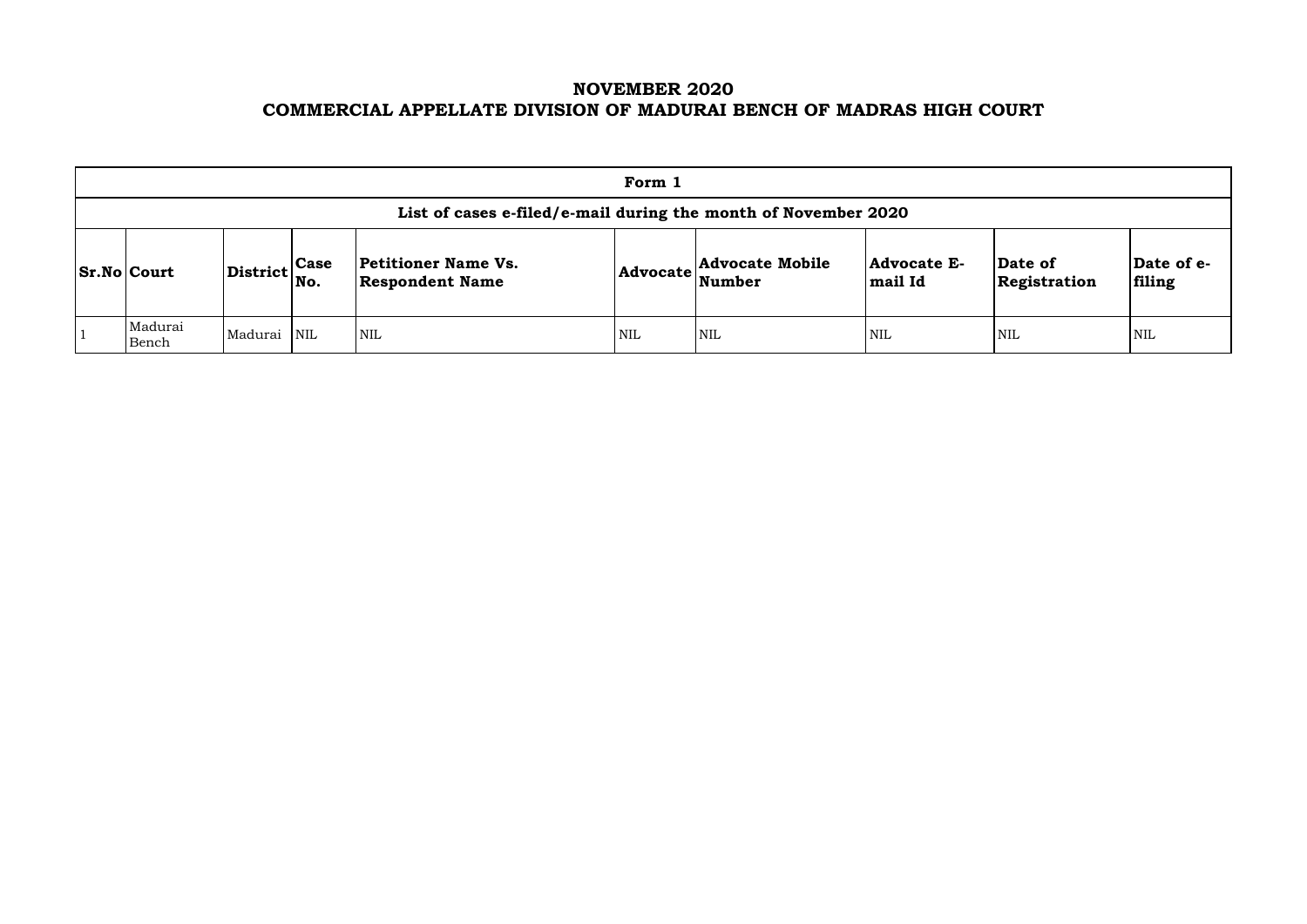| Form 2                                                                                    |         |                   |                                               |     |                                                     |                        |  |  |  |  |
|-------------------------------------------------------------------------------------------|---------|-------------------|-----------------------------------------------|-----|-----------------------------------------------------|------------------------|--|--|--|--|
| List of cases in which e-payment of Court fees was made during the month of November 2020 |         |                   |                                               |     |                                                     |                        |  |  |  |  |
| <b>Sr.No Court</b>                                                                        |         | District Case No. | <b>Petitioner Name Vs. Respondent</b><br>Name |     | Date of<br>$ {\bf Advocate}\ _{{\bf Registration}}$ | Date of<br><b>Fees</b> |  |  |  |  |
| Madurai Bench                                                                             | Madurai | NIL               | <b>NIL</b>                                    | NIL | <b>NIL</b>                                          | NIL                    |  |  |  |  |

## **Date of e-payment of Court Fees**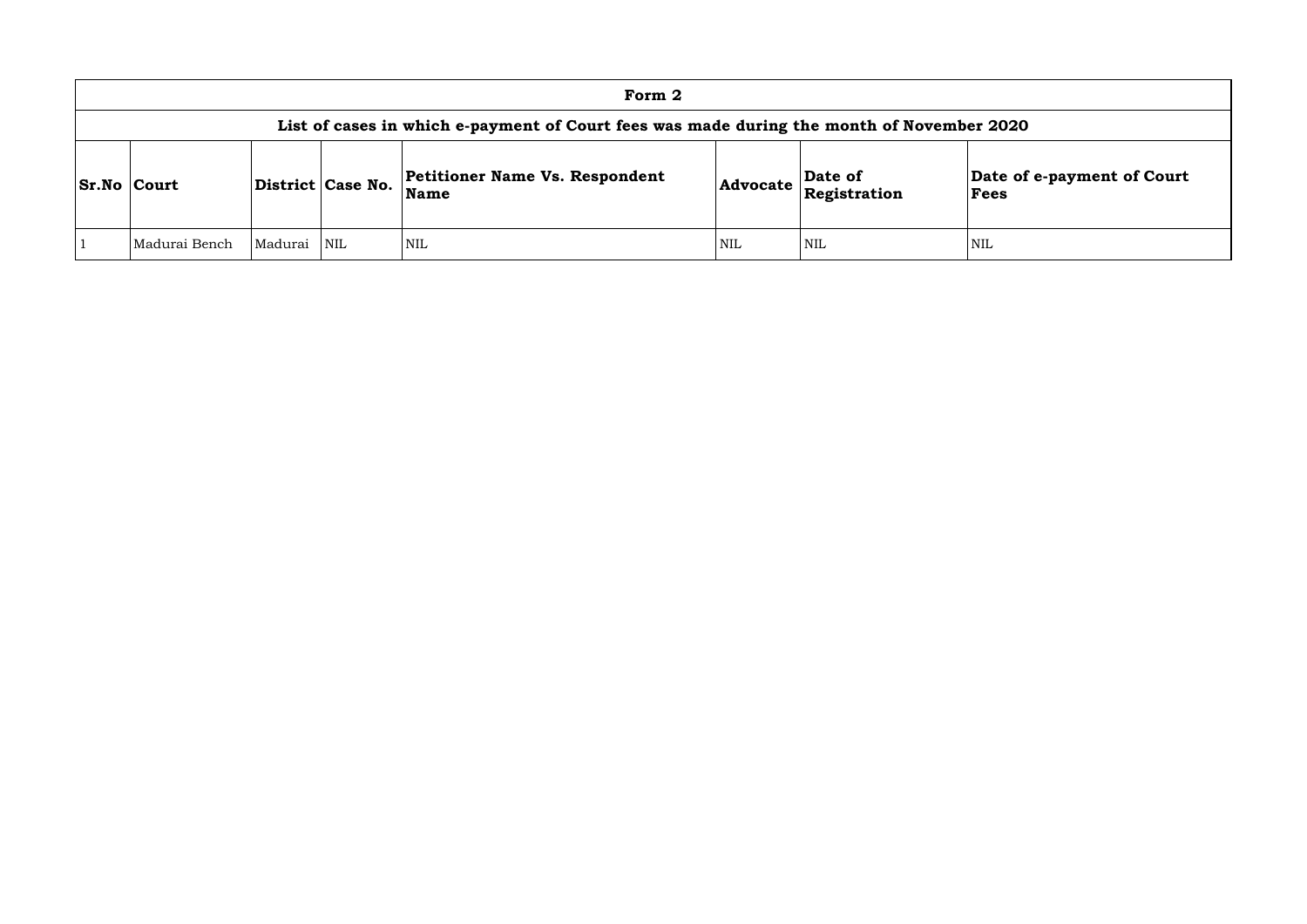### **of Electronic Service of Process**

|                    |                                                                                                        |             |                   | Form 3                                               |     |                                                                            |                                    |  |  |  |  |
|--------------------|--------------------------------------------------------------------------------------------------------|-------------|-------------------|------------------------------------------------------|-----|----------------------------------------------------------------------------|------------------------------------|--|--|--|--|
|                    | List of cases in which Electronic Service of Process has taken place during the month of November 2020 |             |                   |                                                      |     |                                                                            |                                    |  |  |  |  |
| <b>Sr.No Court</b> |                                                                                                        |             | District Case No. | <b>Petitioner Name Vs. Respondent</b><br><b>Name</b> |     | Date of<br>$ {\bf Advocate}\left \stackrel{\text{def}}{\text{Res}}\right $ | Date of Electron<br><b>Process</b> |  |  |  |  |
|                    | Madurai Bench                                                                                          | Madurai NIL |                   | NIL <sup>1</sup>                                     | NIL | NIL                                                                        | NIL                                |  |  |  |  |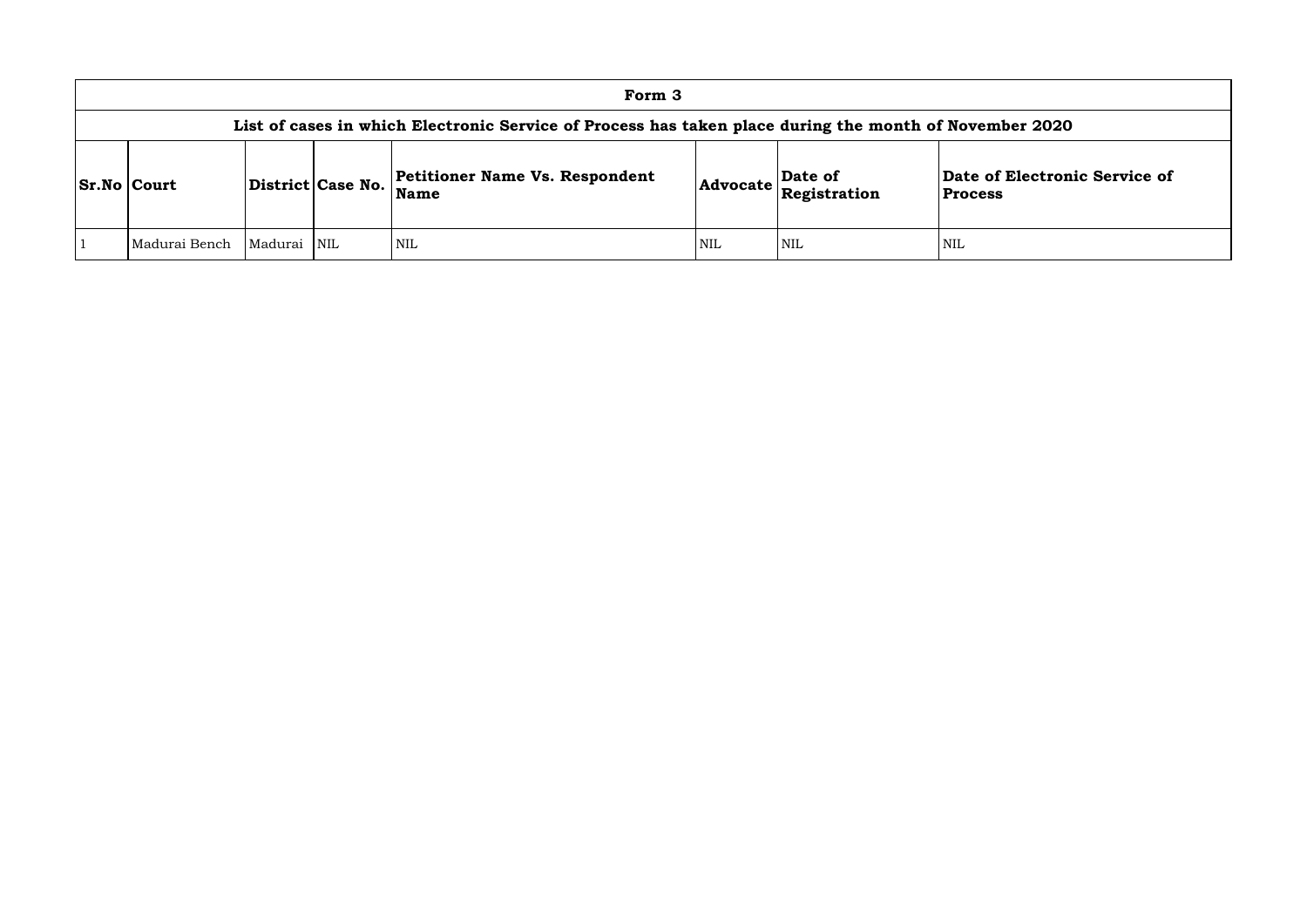|              |                                                                                 |          |            |            | Form 4           |                               |  |  |  |  |  |
|--------------|---------------------------------------------------------------------------------|----------|------------|------------|------------------|-------------------------------|--|--|--|--|--|
|              | List of total no. of cases randomly allocated during the month of November 2020 |          |            |            |                  |                               |  |  |  |  |  |
| <b>Sr.No</b> | Court                                                                           | District | Court Name | Court No.  | <b>Case Type</b> | Case Count (No. of cases rand |  |  |  |  |  |
|              | Madurai Bench                                                                   | Madurai  | <b>NIL</b> | <b>NIL</b> | <b>NIL</b>       | <b>NIL</b>                    |  |  |  |  |  |

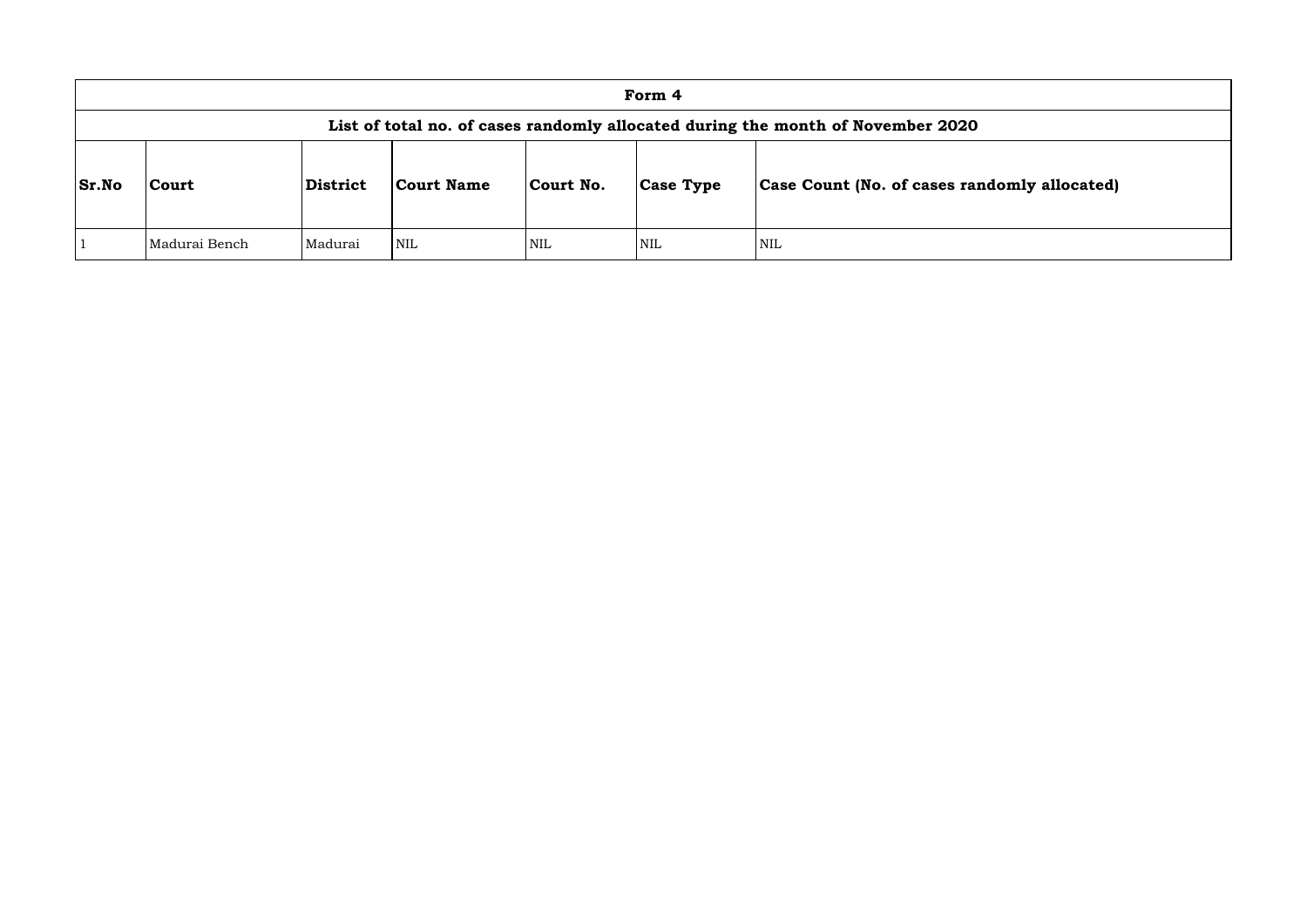|                                                                                           |         |                   | Form 5                                               |            |                         |                      |  |  |  |  |
|-------------------------------------------------------------------------------------------|---------|-------------------|------------------------------------------------------|------------|-------------------------|----------------------|--|--|--|--|
| List of cases in which Case Management Hearing was held during the month of November 2020 |         |                   |                                                      |            |                         |                      |  |  |  |  |
| <b>Sr.No Court</b>                                                                        |         | District Case No. | <b>Petitioner Name Vs. Respondent</b><br><b>Name</b> | Advocate   | Date of<br>Registration | Date of C<br>Hearing |  |  |  |  |
| Madurai Bench                                                                             | Madurai | <b>NIL</b>        | NIL                                                  | <b>NIL</b> | <b>NIL</b>              | NIL                  |  |  |  |  |

**e of Case Management** ring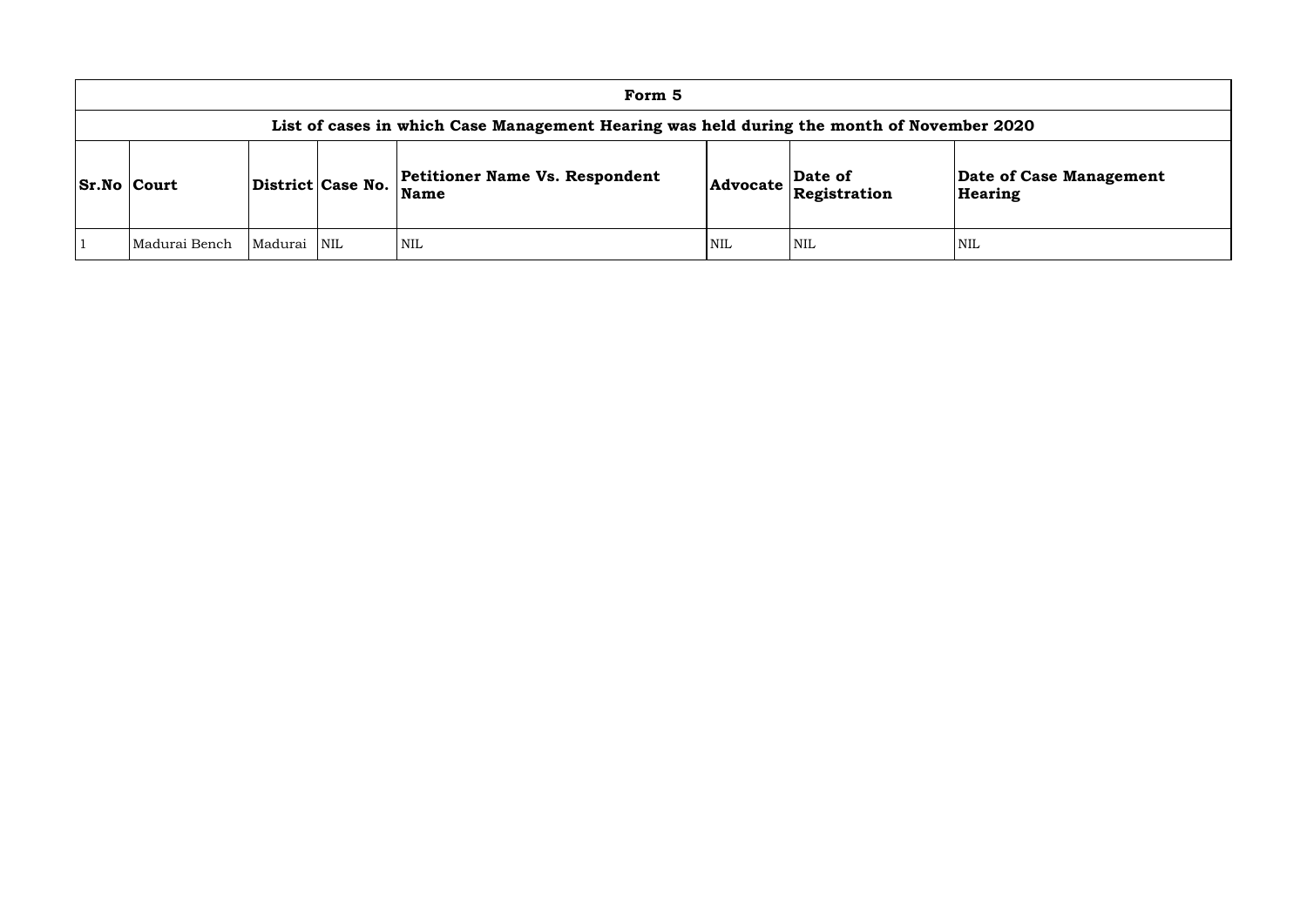|             | Form 6                                                                |         |                 |                                                         |                |                                       |                                                                                                                                          |                                   |                               |                                                |                                       |                                                                                        |                                     |
|-------------|-----------------------------------------------------------------------|---------|-----------------|---------------------------------------------------------|----------------|---------------------------------------|------------------------------------------------------------------------------------------------------------------------------------------|-----------------------------------|-------------------------------|------------------------------------------------|---------------------------------------|----------------------------------------------------------------------------------------|-------------------------------------|
|             | Contested commercial cases disposed during the month of November 2020 |         |                 |                                                         |                |                                       |                                                                                                                                          |                                   |                               |                                                |                                       |                                                                                        |                                     |
| Sr.N<br>l o | Court                                                                 | Distric | Cas<br>e<br>No. | Petitioner<br>Name Vs.<br>$ $ Responden $ e $<br>t Name | <b>Advocat</b> | Date of<br>Registratio<br>$\mathbf n$ | Whether<br>Urgent<br><b>Relief was</b><br>sought<br>and Pre-<br>Institutio<br>n<br><b>Mediation</b><br>did not<br>take place<br>(Yes/No) | Date of<br>Decisio<br>$\mathbf n$ | <b>Days</b><br>for<br>disposa | <b>Nature of Disposal</b><br>Contested/Settled | Date of<br>executio<br>n of<br>decree | Number<br>of days<br>for<br>executio<br>n of<br>decree<br>from date<br> of<br>decision | Act<br><b>Sectio</b><br>$\mathbf n$ |
|             | Madura<br><b>Bench</b>                                                | Madurai | $\mbox{NIL}$    | <b>NIL</b>                                              | <b>NIL</b>     | <b>NIL</b>                            | $\mbox{NIL}$                                                                                                                             | <b>NIL</b>                        | <b>NIL</b>                    | <b>NIL</b>                                     | <b>NIL</b>                            | NIL                                                                                    | <b>NIL</b>                          |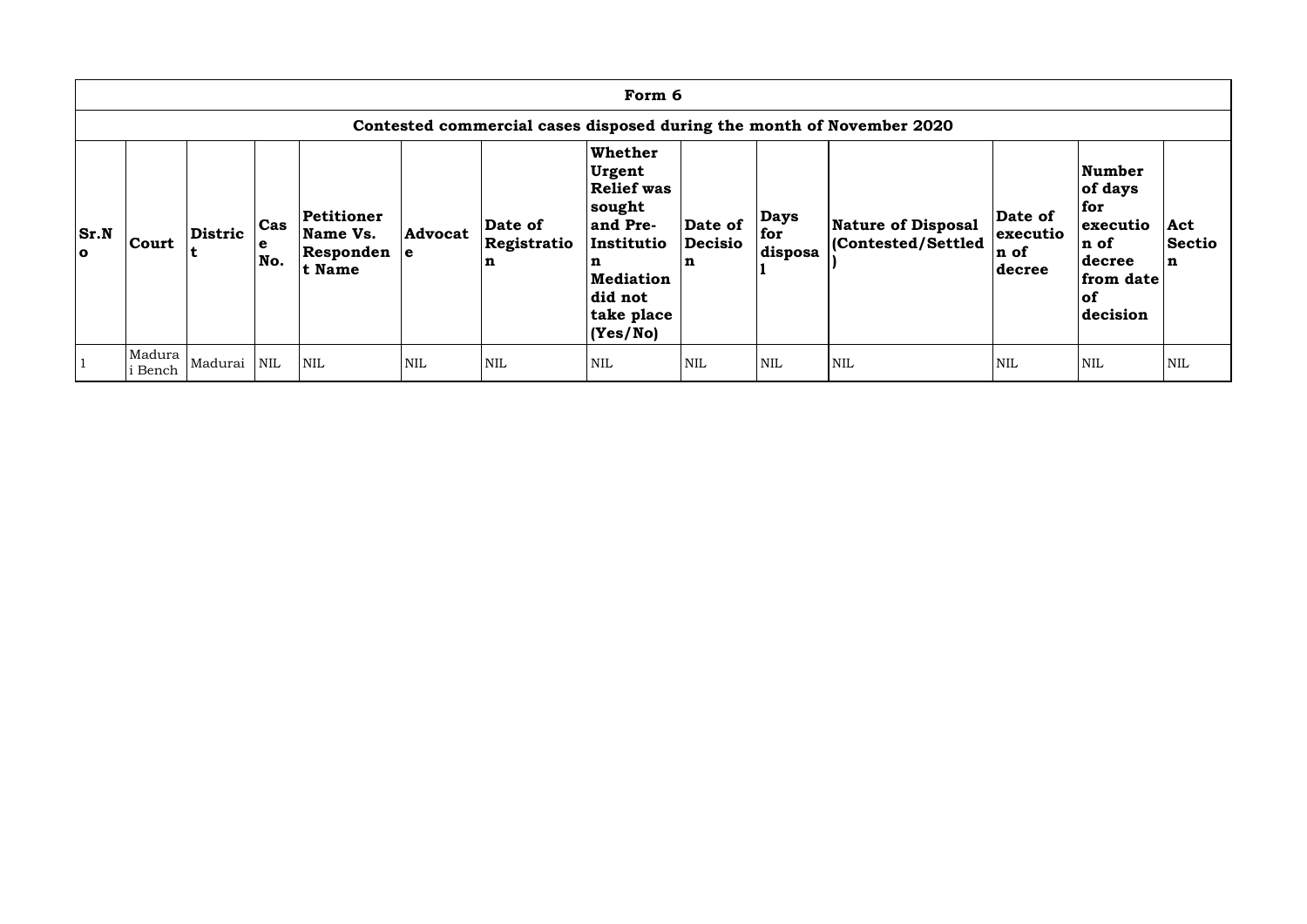| Form 7                                                        |          |                                                                 |                                                      |                                                       |                                                             |  |  |  |  |  |
|---------------------------------------------------------------|----------|-----------------------------------------------------------------|------------------------------------------------------|-------------------------------------------------------|-------------------------------------------------------------|--|--|--|--|--|
| Summary of Commercial Cases during the month of November 2020 |          |                                                                 |                                                      |                                                       |                                                             |  |  |  |  |  |
| <b>Sr.No Court</b>                                            | District | Total number of cases<br>pending on the 1st day of<br>the month | Total number of cases<br>instituted during the month | Total number of cases<br>disposed during the<br>month | Total number of<br>cases pending at the<br>end of the month |  |  |  |  |  |
| Madurai Bench                                                 | Madurai  | l 1 1                                                           |                                                      |                                                       | T T                                                         |  |  |  |  |  |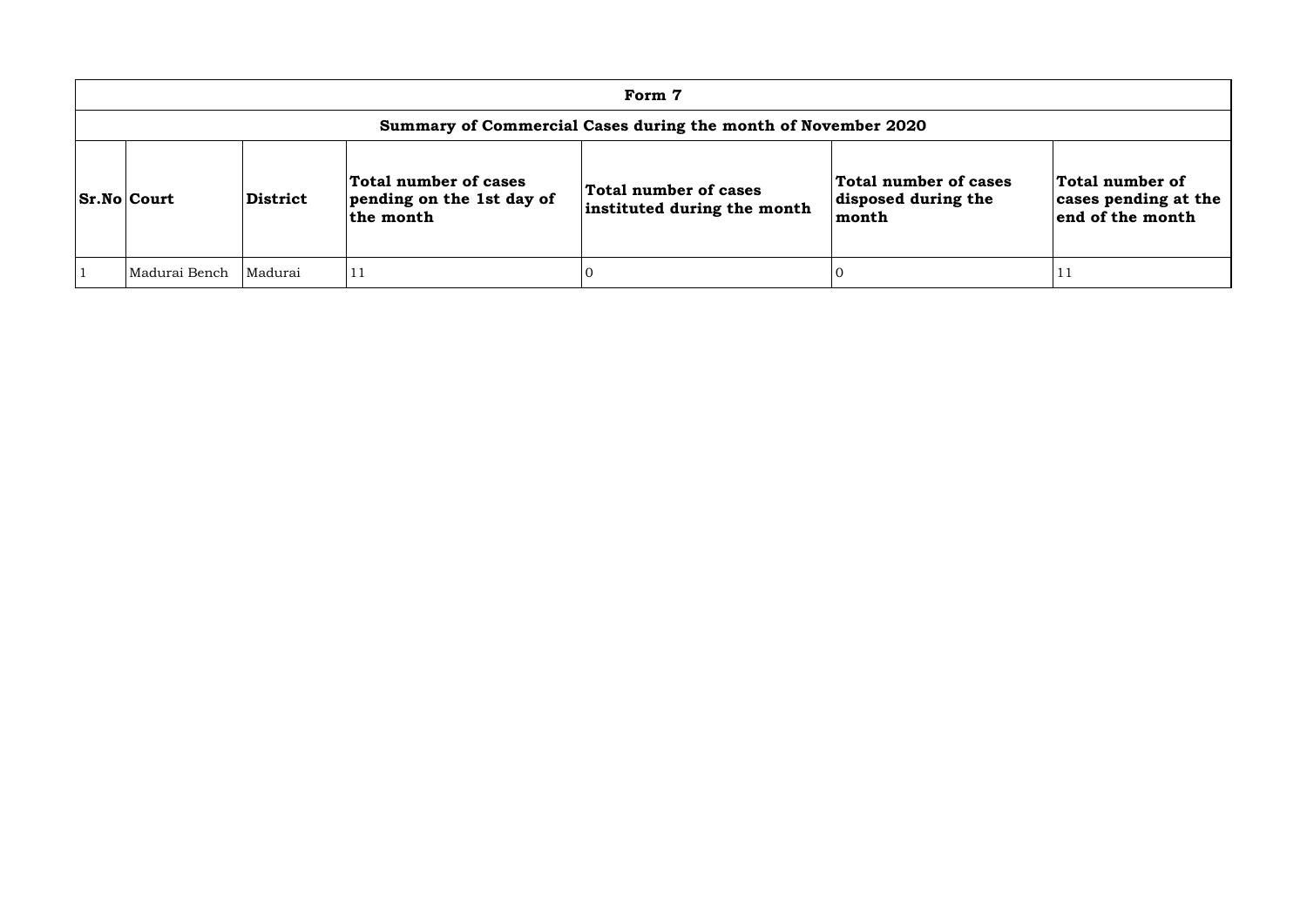# **NOVEMBER 2020 COMMERCIAL DIVISION OF MADRAS HIGH COURT**

|              | Form 1                                                         |         |                       |                                                                                 |                                                                 |                                            |                       |                         |                      |  |  |  |
|--------------|----------------------------------------------------------------|---------|-----------------------|---------------------------------------------------------------------------------|-----------------------------------------------------------------|--------------------------------------------|-----------------------|-------------------------|----------------------|--|--|--|
|              | List of cases e-filed/e-mail during the month of November 2020 |         |                       |                                                                                 |                                                                 |                                            |                       |                         |                      |  |  |  |
| <b>Sr.No</b> | Court                                                          |         | District Case No.     | <b>Petitioner Name Vs.</b><br><b>Respondent Name</b>                            | <b>Advocate</b>                                                 | <b>Advocate</b><br>Mobile<br><b>Number</b> | Advocate E-mail Id    | Date of<br>Registration | Date of e-<br>filing |  |  |  |
|              | Madras<br>High<br>Court                                        | Chennai | <b>CS</b><br>310/2020 | P1-M/S DREAM WARRIOR<br>PICTURES VS. R1-<br>M/S.STRAIGHT LINE<br><b>CINEMAS</b> | 1.M/S.DR.S.S.SWAMINATHAN<br>2.RA.SRIVIDHYA<br>3.P.M.VIJAYAKUMAR | 9840114313                                 | swamigopy@yahoo.co.in | 15/10/2020              | 13/10/2020           |  |  |  |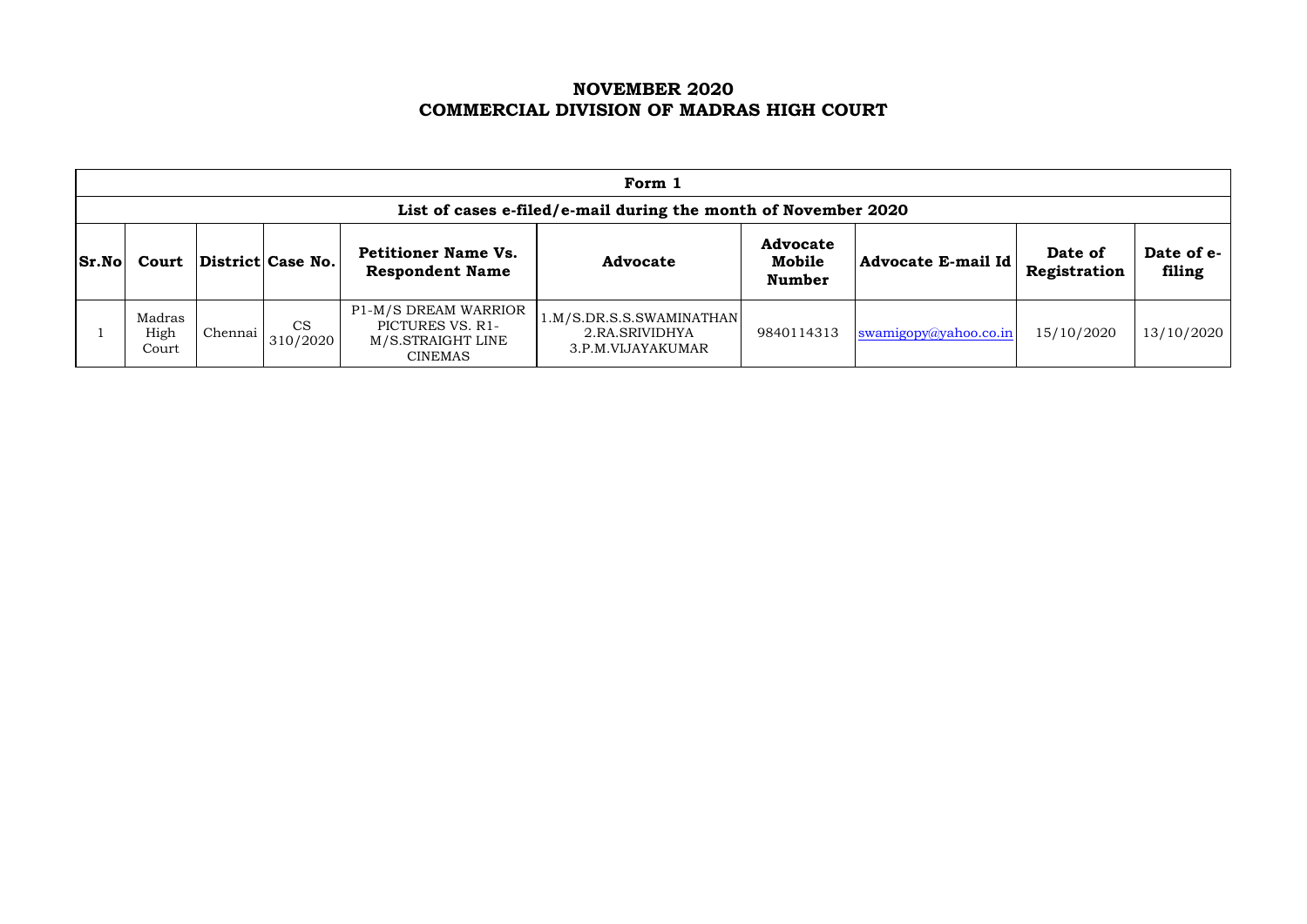|                | Form 2                  |         |                       |                                                                                                                                                                                                                                                                    |                                                                                  |                         |                                               |  |  |  |  |  |  |
|----------------|-------------------------|---------|-----------------------|--------------------------------------------------------------------------------------------------------------------------------------------------------------------------------------------------------------------------------------------------------------------|----------------------------------------------------------------------------------|-------------------------|-----------------------------------------------|--|--|--|--|--|--|
|                |                         |         |                       | List of cases in which e-payment of Court fees was made during the month of November 2020                                                                                                                                                                          |                                                                                  |                         |                                               |  |  |  |  |  |  |
|                | <b>Sr.No Court</b>      |         |                       | District Case No. Petitioner Name Vs. Respondent Name                                                                                                                                                                                                              | <b>Advocate</b>                                                                  | Date of<br>Registration | Date of e-<br>payment of<br><b>Court Fees</b> |  |  |  |  |  |  |
|                | Madras<br>High<br>Court | Chennai | <b>CS</b><br>293/2020 | P1-A.D.PADMASINGH ISAAC P-2 AACHI MASALA<br>FOODS PVT. LTD.<br>P-3 AACHI SPICES AND FOODS PVT. LTD.<br>P-4 AACHI SPECIAL FOODS PVT. LTD.<br>P-5 AACHI SPICES AND CONDIMENTS PVT. LTD. 2.GLADYS DANIEL<br>VS.<br>R1-AACHIAMMAN CHIT FUNDS PRIVATE<br><b>LIMITED</b> | 1.M/S.C.DANIEL                                                                   | 28/10/2020              | 08.10.2020                                    |  |  |  |  |  |  |
| $\overline{2}$ | Madras<br>High<br>Court | Chennai | <b>CS</b><br>294/2020 | P1- A.D.PADMASINGH ISAAC P-2 M/S.AACHI<br>MASALA FOODS PVT. LTD.<br>P-3 M/S.HEAVENLY FOODS PVT. LTD. VS.<br><b>R1-AACHI MES</b>                                                                                                                                    | 1.M/S.C.DANIEL<br>2.GLADYS DANIEL                                                | 08.10.2020              | 06.10.2020                                    |  |  |  |  |  |  |
| 3              | Madras<br>High<br>Court | Chennai | <b>CS</b><br>295/2020 | P1- A.D.PADMASINGH ISAAC<br>P-2 AACHI MASALA FOODS PVT. LTD.<br>P-3 AACHI SPICES AND FOODS PVT. LTD.<br>P-4 AACHI SPECIAL FOODS PVT. LTD.<br>P-5 AACHI SPICES AND CONDIMENTS PVT. LTD<br>VS.<br>R1-AACHI CHIT FUNDS PVT.LTD.                                       | 1.M/S.C.DANIEL<br>2.GLADYS DANIEL                                                | 12.10.2020              | 07.10.2020                                    |  |  |  |  |  |  |
| 4              | Madras<br>High<br>Court | Chennai | CS<br>297/2020        | P1- VIVRITI CAPITAL PRIVATE LIMITED<br>Vs. R1- SAMBANDH FINSERVE PRIVATE<br><b>LIMITED</b><br>R-2 DEEPAK KINDO                                                                                                                                                     | 1.M/S.P.GIRIDHARAN<br>2. DOMINIC S. DAVID<br>3.S.SANTHOSH<br>4.H.SIDDARTH        | 28/10/2020              | 27/10/2020                                    |  |  |  |  |  |  |
| 5              | Madras<br>High<br>Court | Chennai | CS<br>301/2020        | P1- AUROBINDO PHARMA LIMITED Vs. R1-<br>OWNERS AND PARTIES INTERESTED IN THE<br>VESSEL M.T. ORIENTAL CHEMI                                                                                                                                                         | 1.M/S.RAHUL M SHANKAR<br>VS. 1.M/S.S.RAGHUNATHAN<br>2. SHARANYA VAIDHYANATHAN    | 04.11.2020              | 02.11.2020                                    |  |  |  |  |  |  |
| 6              | Madras<br>High<br>Court | Chennai | <b>CS</b><br>298/2020 | P1- DHANAVILAS MADRAS SNUFF COMPANY<br>VS.<br>R1- S.KUMARADHAS SNUFF COMPANY                                                                                                                                                                                       | 1.M/S.C.DANIEL<br>2.GLADYS DANIEL<br>3.V.REVATHY<br>4.J.VENNILA<br>5.T.HEMALATHA | 13/10/2020              | 12.10.2020                                    |  |  |  |  |  |  |
| $\overline{7}$ | Madras<br>High<br>Court | Chennai | <b>CS</b><br>299/2020 | P1-AQUA PUMP INDUSTRIES P-2 AQUA SUB<br><b>ENGINEERING Vs.</b><br>R1- ASHOK KUMAR JAISWAL R2-ARRYAN<br>FUTURE AQUA ENGINEERING PVT. LTD.                                                                                                                           | 1.M/S.C.DANIEL 2.GLADYS DANIEL                                                   | 19/10/2020              | 15/10/2020                                    |  |  |  |  |  |  |
| 8              | Madras<br>High<br>Court | Chennai | CS<br>302/2020        | P1- RS YARNS AND POWER PVT. LTD.<br>VS.<br>R <sub>1</sub> -M/S.EDMI INDIA P. LTD                                                                                                                                                                                   | 1.M/S.SURANA AND SURANA<br>2.G.KALYAN JHABAKH                                    | 28/9/2020               | 19/08/2020                                    |  |  |  |  |  |  |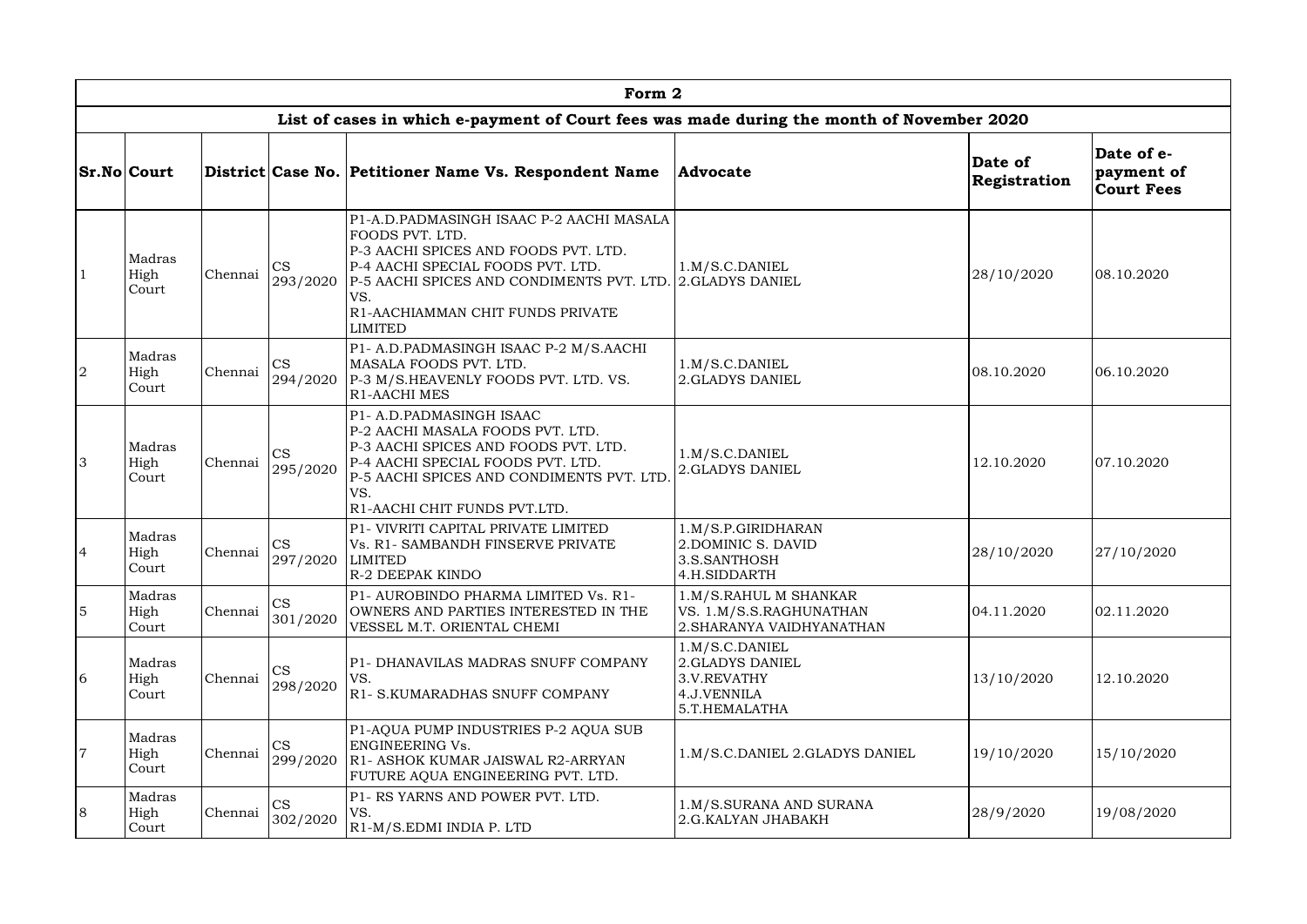|               |                         |         |                                                                           | Form 2                                                                                                                               |                                                                                           |                         |                                               |
|---------------|-------------------------|---------|---------------------------------------------------------------------------|--------------------------------------------------------------------------------------------------------------------------------------|-------------------------------------------------------------------------------------------|-------------------------|-----------------------------------------------|
|               |                         |         |                                                                           | List of cases in which e-payment of Court fees was made during the month of November 2020                                            |                                                                                           |                         |                                               |
|               | <b>Sr.No Court</b>      |         |                                                                           | District Case No. Petitioner Name Vs. Respondent Name                                                                                | <b>Advocate</b>                                                                           | Date of<br>Registration | Date of e-<br>payment of<br><b>Court Fees</b> |
|               |                         |         |                                                                           | R2- M/S.EDMI LIMITED                                                                                                                 |                                                                                           |                         |                                               |
| 9             | Madras<br>High<br>Court | Chennai | <b>CS</b><br>305/2020                                                     | P1- DHANAVILAS MADRAS SNUFF COMPANY<br>VS.<br>R1-MURUGAVILAS TIRUPUR SNUFF CO.                                                       | 1.M/S.C.DANIEL<br>2.GLADYS DANIEL<br>3.V.REVATHY<br>4.J.VENNILA                           | 28/10/2020              | 26/10/2020                                    |
| <sup>10</sup> | Madras<br>High<br>Court | Chennai | <b>CS</b><br>306/2020                                                     | P1- ARVIND BAGRECHA<br>Vs.<br>R1-K.MEKALA<br>R <sub>2</sub> -K.DIVYA<br>R3- K.NITHYA<br>R4-V.PRABHAKARAN                             | 1.M/S.K.SURENDAR<br>2. CHENTHOORI PUGAZENDHI<br>3.G.S.ANAND                               |                         |                                               |
| <sup>11</sup> | Madras<br>High<br>Court | Chennai | <b>CS</b><br>307/2020                                                     | P1- K.BHARATHIRAJA<br>VS.<br>R1-M/S.GOOGLE INDIA PVT. LTD. R2- YOU<br><b>TUBE</b>                                                    | 1.M/S.R.PRABHAKARAN<br>2.J.SATHEESH<br>3.M.KARPAGAM<br>4.SINDHUJA.K                       | 29/10/2020              | 27/10/2020                                    |
| <sup>12</sup> | Madras<br>High<br>Court | Chennai | <b>CS</b><br>308/2020                                                     | P1-T.S.R. AND CO. HOME NEEDS PVT LTD<br>P-2 T.S.R. AND CO., MADRAS VS.<br>R <sub>1</sub> -S.RADHIGA<br>Trading as Surya Coffee Works | 1.M/S.ARUN C.MOHAN<br>2. BRINDA MOHAN<br><b>3.VASUNDHARA ARUN</b><br>4.S.KARTHIK          | 29/10/2020              | 12.10.2020                                    |
| 13            | Madras<br>High<br>Court |         | <b>CS</b><br>Chennai $\begin{vmatrix} 0 & 0 \\ 3 & 10/2020 \end{vmatrix}$ | P1-M/S DREAM WARRIOR PICTURES<br>VS.<br>R1-M/S.STRAIGHT LINE CINEMAS                                                                 | 1.M/S.DR.S.S.SWAMINATHAN<br>2.RA.SRIVIDHYA<br>3.P.M.VIJAYAKUMAR                           | 15/10/2020              | 13/10/2020                                    |
| 14            | Madras<br>High<br>Court | Chennai | <b>CS</b><br>311/2020                                                     | P1-LEENA MANIMEKALAI Vs.<br>R1- M/S.KUMUDAM PUBLICATIONS PVT LTD                                                                     | 1.M/S.M.V.SWAROOP<br>2.H.S.HREDAI<br><b>3.V.PRASHANTH KIRAN</b><br><b>4. GAYATHRI S</b>   | 29/09/2020              | 28/09/2020                                    |
| 15            | Madras<br>High<br>Court | Chennai | <b>CS</b><br>315/2020                                                     | P1-HEALTH AND GLOW PVT. LTD. VS.<br>R1-HEALTH AND CARE                                                                               | 1.M/S.M.S.BHARATH<br>2.K.PREMCHANDAR<br>3.L.RAMPRASAD<br>4. NAVARRE EBENEZER ROY          | 28/10/2020              | 08.10.2020                                    |
| <sup>16</sup> | Madras<br>High<br>Court | Chennai | <b>CS</b><br>316/2020                                                     | <b>P1-ARUN VASU</b><br>VS.<br>R1-MURTHY MEGAVAN                                                                                      | 1.M/S.ARUN C. MOHAN<br>2. VASUNDHARA ARUN<br><b>3. BRINDA MOHAN</b><br><b>4.KARTHIK S</b> | 28/10/2020              | 28/10/2020                                    |
| 17            | Madras<br>High<br>Court | Chennai | <b>CS</b><br>318/2020                                                     | P1-NORTHERN ARC CAPITAL LIMITED<br>VS.<br>R1-SAMBANDH FINSERVE PRIVATE LIMITED                                                       | 1.M/S.ANIRUDH KRISHNAN<br>2. AADASH SUBRAMANIAN<br>3. SHIVA K.                            | 05.11.2020              | 04.11.2020                                    |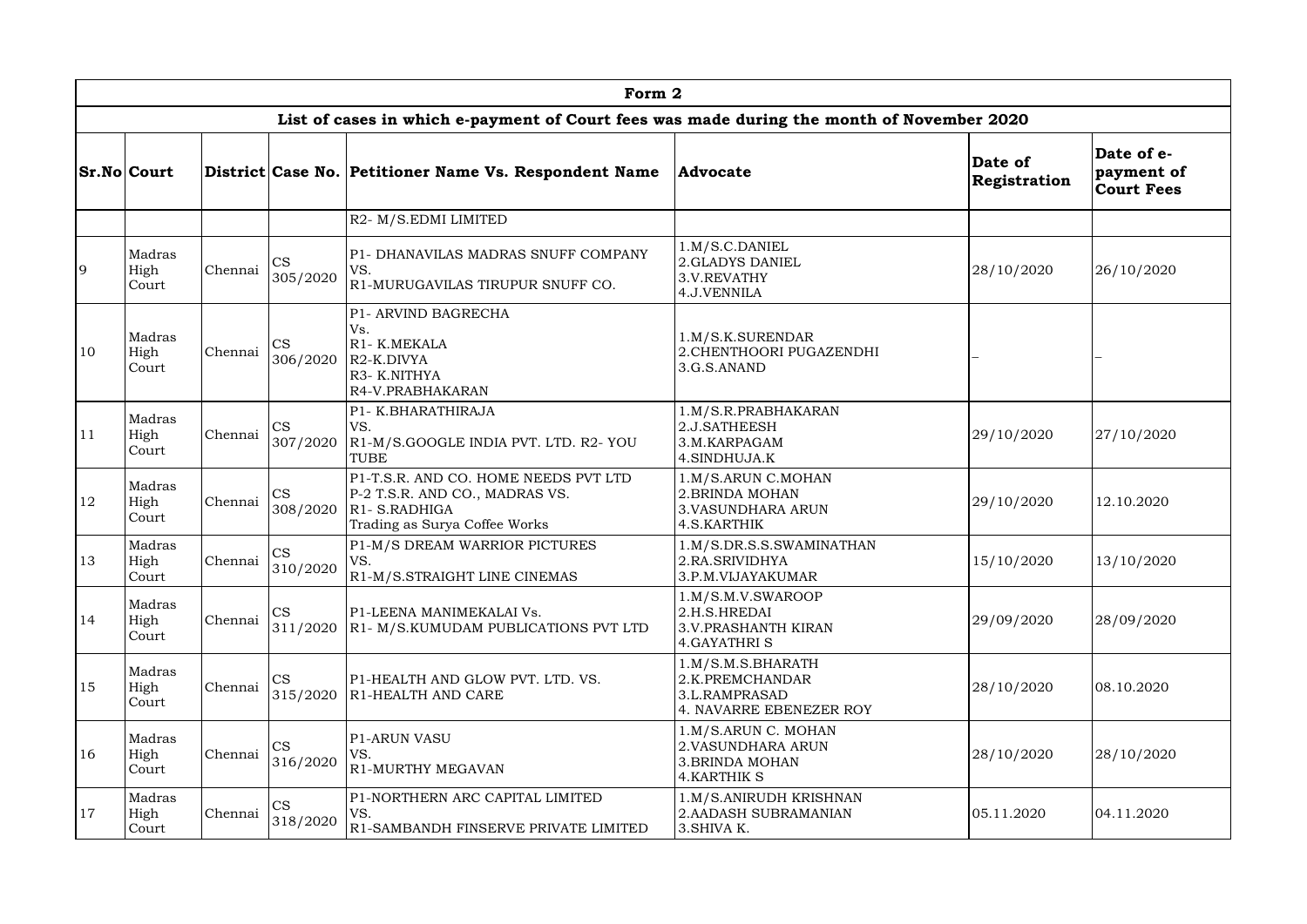|               |                         |         |                       | Form 2                                                                                                                                                                                                                 |                                                                                                                                                    |                         |                                               |
|---------------|-------------------------|---------|-----------------------|------------------------------------------------------------------------------------------------------------------------------------------------------------------------------------------------------------------------|----------------------------------------------------------------------------------------------------------------------------------------------------|-------------------------|-----------------------------------------------|
|               |                         |         |                       | List of cases in which e-payment of Court fees was made during the month of November 2020                                                                                                                              |                                                                                                                                                    |                         |                                               |
|               | <b>Sr.No Court</b>      |         |                       | District Case No. Petitioner Name Vs. Respondent Name                                                                                                                                                                  | <b>Advocate</b>                                                                                                                                    | Date of<br>Registration | Date of e-<br>payment of<br><b>Court Fees</b> |
|               |                         |         |                       | R2- DEEPAK KINDO<br>R3-LIVNUS KINDO                                                                                                                                                                                    | <b>4. ADVAIDH NELAKANDAN</b><br><b>5.K.MOHIT KUMAR</b>                                                                                             |                         |                                               |
| 18            | Madras<br>High<br>Court | Chennai | <b>CS</b><br>317/2020 | P1-SOUTH INDIA KRISHNA OIL AND FATS PVT<br>LTD VS.<br>R1-SOVREIGN AGROTECH REFINERY PVT LTD                                                                                                                            | 1.M/S.S.BALAJANAKI<br>2. THENKODI ANNAM NELSON<br><b>3.GLADYS DANIEL</b>                                                                           | 01.10.2020              | 30/09/2020                                    |
| <sup>19</sup> | Madras<br>High<br>Court | Chennai | CS<br>313/2020        | P1-DHANAVILAS MADRAS SNUFF COMPANY VS<br>R1- S. MUTHAZHAGU                                                                                                                                                             | 1.M/S.DANIEL<br>2.GLADYS DANIEL<br>3.V.REVATHY 4.J.VENNILA                                                                                         | 28/10/2020              | 26/10/2020                                    |
| 20            | Madras<br>High<br>Court | Chennai | <b>CS</b><br>322/2020 | P1- A.D.PADMASINGH ISAAC P2-<br>SP.RAMAMOORTHY<br>Vs.<br>R <sub>1</sub> -R.SUJATHA<br>R <sub>2</sub> - C.RAJKUMAR<br>R3-M/S.CAVIN KARE PVT. LTD.                                                                       | 1.M/S.AL.GANTHIMATHI<br>2.L.PALANIMUTHU<br>3.A.RAMKUMAR<br>4.AR.KARTHIK LAKSHMANAN                                                                 |                         |                                               |
| 21            | Madras<br>High<br>Court | Chennai | CS<br>321/2020        | P1-ZEE STUDIOS LTD. VS.<br>R1-BHARATH SANCHAR NIGAM LTD. R2-<br>MAHANAGAR TELEPHONE NIGAM LTD and 40<br>other Respondents                                                                                              | 1.M/S.ARUN C.MOHAN<br>2. BRINDA MOHAN<br>3.S.KARTHIK<br>4.S.SHRUTHI                                                                                | 05.11.2020              | 03.11.2020                                    |
| 22            | Madras<br>High<br>Court | Chennai | <b>CS</b><br>327/2020 | P1-REDDY VEERANNA INVESTMENTS PRIVATE<br><b>LIMITED</b><br>P2- REDDY VEERANNA<br>P3-SUGUNA REDDY VS.<br>R1-IIFL INCOME OPPORTUNITIES FUND SERIES<br>R2- BEACON TRUSTEESHIP LIMITED<br>R3-MANAYATA DEVELOPERS PVT. LTD. | 1.M/S.ROHINI RAVIKUMAR<br><b>2. MAHESH KUMAR S</b><br><b>3.AYUSH AGARWALA</b><br>VS. 1.M/S.R.PALANIANDAVAN ARUN<br>KARTHIK MOHAN 2.S.MANISHA BOHRA | 18/11/2020              | 18/11/2020                                    |
| 23            | Madras<br>High<br>Court | Chennai | <b>CS</b><br>325/2020 | P1-NAIDU HALL FAMILY STORE VS.<br>R1-MOHAM RETAIL PRIVATE LIMITED                                                                                                                                                      | 1.M/S.K.RAJASEKARAN<br>2.S.BALACHANDRAN<br>3.M.R.GOKUL KRISHNAN                                                                                    |                         |                                               |
| 24            | Madras<br>High<br>Court | Chennai | <b>CS</b><br>332/2020 | P1-CAVINKARE PVT.LTD. VS. R1-M.GOPI                                                                                                                                                                                    | 1.M/S.R.SATHISH KUMAR<br>2.G.RAMJI<br>3.R.GOPIKA                                                                                                   |                         |                                               |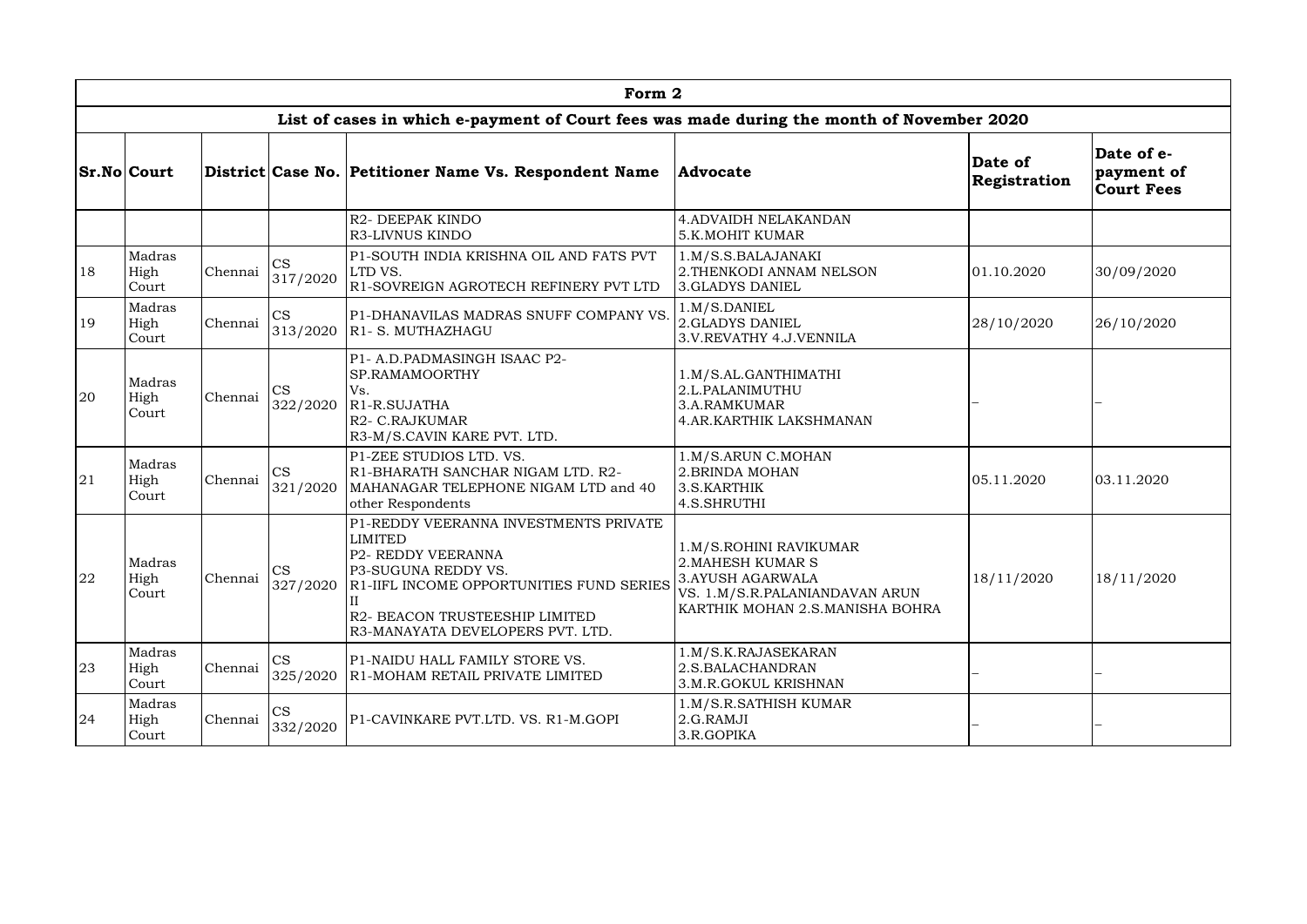|                                                                                                | Form 3   |                                                                  |     |            |                                                                                                            |                         |  |  |  |  |  |  |  |
|------------------------------------------------------------------------------------------------|----------|------------------------------------------------------------------|-----|------------|------------------------------------------------------------------------------------------------------------|-------------------------|--|--|--|--|--|--|--|
| List of cases in which Electronic Service of Process has taken place during the month of Nover |          |                                                                  |     |            |                                                                                                            |                         |  |  |  |  |  |  |  |
| <b>Sr.No Court</b>                                                                             | District | <b>Petitioner Name Vs.</b><br>Case No.<br><b>Respondent Name</b> |     |            | $\begin{array}{ c c }\n\hline \text{Advocate} & \text{Date of} \\ \hline \text{Resistration}\n\end{array}$ | Date o<br><b>Proces</b> |  |  |  |  |  |  |  |
| Madras High<br>Court                                                                           | Chennai  | <b>NIL</b>                                                       | NIL | <b>NIL</b> | NIL                                                                                                        | <b>NIL</b>              |  |  |  |  |  |  |  |

## **List of Cream Cream Cream C**

## **of Electronic Service of**

**Process**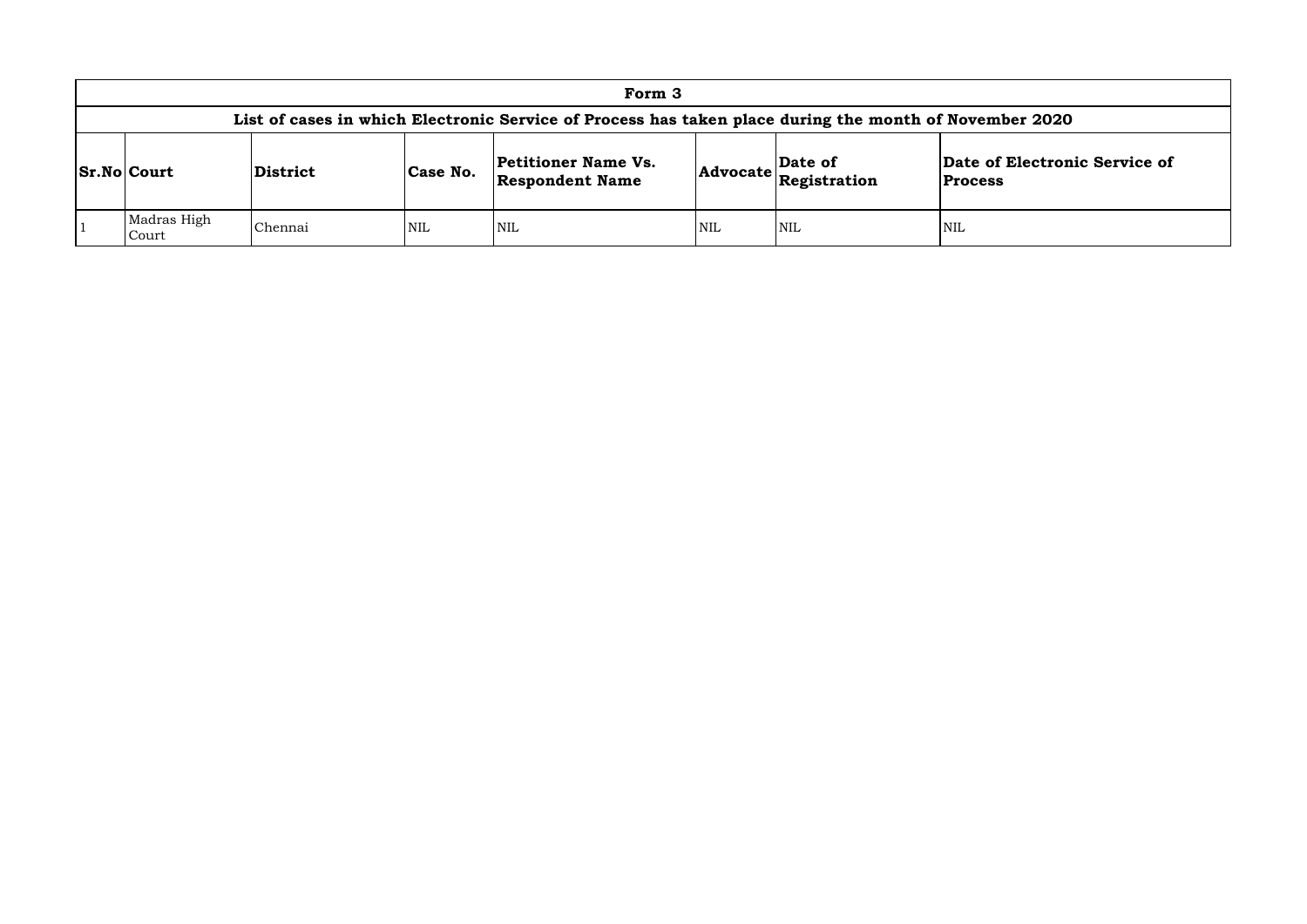|              |                                                                                | Form 4   |            |           |                  |                          |  |  |  |  |  |  |
|--------------|--------------------------------------------------------------------------------|----------|------------|-----------|------------------|--------------------------|--|--|--|--|--|--|
|              | List of total no. of cases randomly allocated during the month of November2020 |          |            |           |                  |                          |  |  |  |  |  |  |
| <b>Sr.No</b> | Court                                                                          | District | Court Name | Court No. | <b>Case Type</b> | <b>Case C</b><br>allocat |  |  |  |  |  |  |
|              | Madras High Court                                                              | Chennai  | Commercial |           | Civil Suit       | 386                      |  |  |  |  |  |  |

# **Count (No. of cases randomly** ted)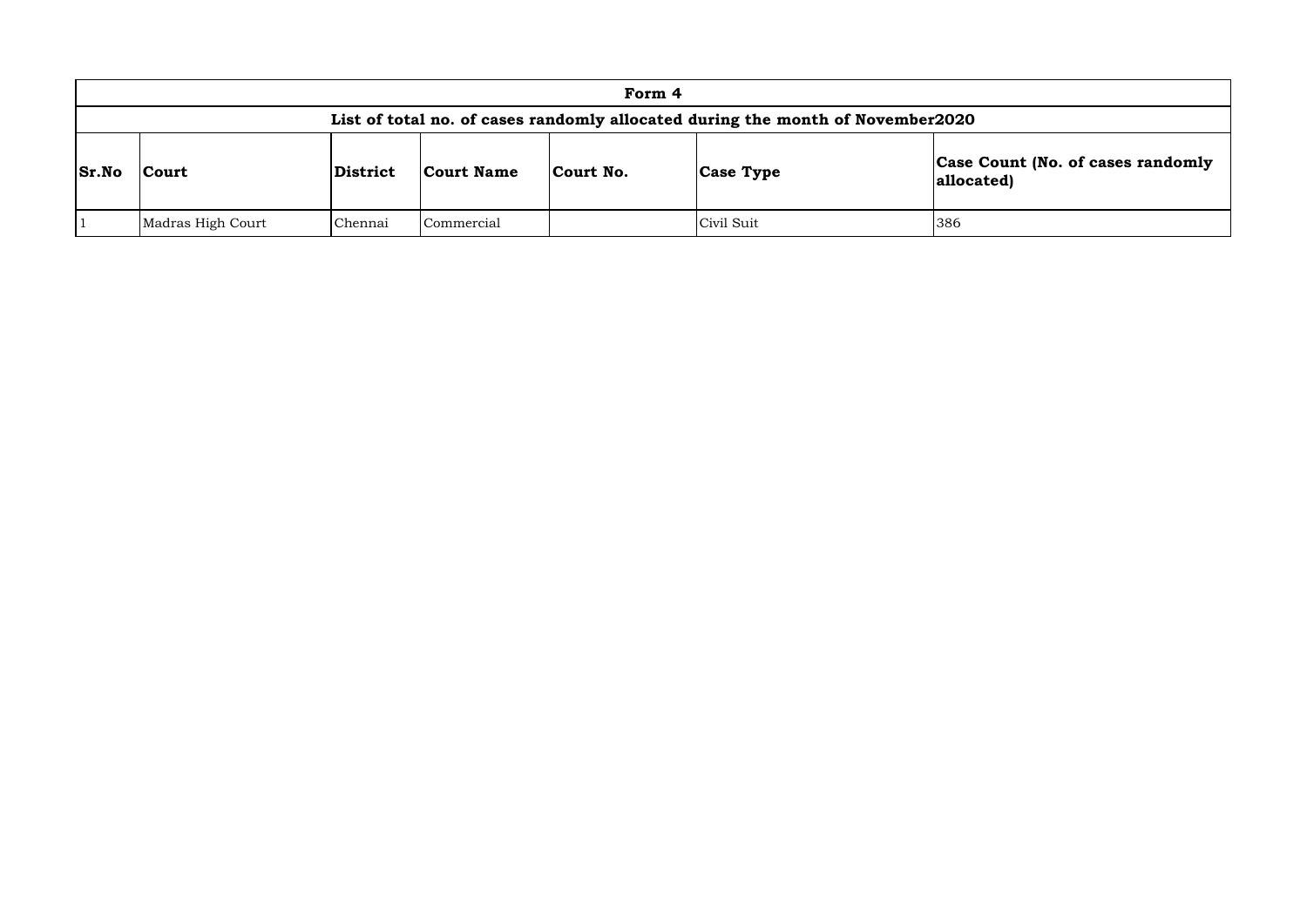|                |                                                                                                                                           |                                                                                                                                                                                                                             |                                                     | Form 5                                                                                                                                                                       |                                                                                                                                                     |                         |                                                     |
|----------------|-------------------------------------------------------------------------------------------------------------------------------------------|-----------------------------------------------------------------------------------------------------------------------------------------------------------------------------------------------------------------------------|-----------------------------------------------------|------------------------------------------------------------------------------------------------------------------------------------------------------------------------------|-----------------------------------------------------------------------------------------------------------------------------------------------------|-------------------------|-----------------------------------------------------|
|                |                                                                                                                                           |                                                                                                                                                                                                                             |                                                     | List of cases in which Case Management Hearing was held during the month of November 2020                                                                                    |                                                                                                                                                     |                         |                                                     |
|                | <b>Sr.No Court</b>                                                                                                                        | $ {\rm District} _{\rm No.}^{\sim}$                                                                                                                                                                                         | <b>Case</b>                                         | Petitioner Name Vs. Respondent Name                                                                                                                                          | Advocate                                                                                                                                            | Date of<br>Registration | Date of Case<br><b>Management</b><br><b>Hearing</b> |
|                | Madras<br>High<br>Court                                                                                                                   | P1-M/S. THIRUVANNAMALAI POTHYS VS. R1-THE UNITED<br><b>CS</b><br>INDIA INSURANCE R2-UNITED INDIA INSURANCE COMPANY<br>Chennai<br>444/2017<br>Ltd., R3-THE BANK OF BARODA<br>P1-C.T.SUNDARAM Vs. R1-C.T.SUNDARAM R2-MILITARY |                                                     | 1.M/S.M.SANTHANARAMAN<br>2.M.R.SIVAKUMAR VS.<br>1.M/S.NAGESWARAN &<br><b>NARICHANIA</b><br>2.M/S.P.V.RAMACHANDRAN<br>3.V.SUNDARARAMAN                                        | 14/06/2017                                                                                                                                          | 05-11-2020              |                                                     |
| 2              | Madras<br>High<br>Court                                                                                                                   | <b>CS</b><br>Chennai<br>ENGINEERING SERVICES R3-MADRAS REGIMENTAL<br>81/2018<br><b>CENTRE</b>                                                                                                                               |                                                     | 1.M/S.PAUL AND PAUL Vs.<br>1.M/S.SURANA & SURANA<br>2.G.KALYAN JHABAKH<br>3.M/S.VENKATASWAMY BABU                                                                            | $02 - 02 - 2018$                                                                                                                                    | 05-11-2020              |                                                     |
| 3              | Madras<br>High<br>Court                                                                                                                   | Chennai                                                                                                                                                                                                                     | <b>CS</b><br>334/2016                               | P1-LEGRANT FRANCE P-2 NOVATEUR ELECTRICAL AND<br>Digital Systems Pvt.Ltd. Vs. R1-ASWIN SEKAR and 13 other<br>Respondents                                                     | 1.M/S.ARUN C MOHAN<br>2. VASUNDHARA ARUN<br>3.BRINDHA MOHAN<br>Vs. 1.M/S.MURUGESH KASIVEL<br>2.A.RAJA MOHAMED<br>3.M/S.KURIAN & ASSO                | 17/06/2016              | $06 - 11 - 2020$                                    |
| $\overline{4}$ | Madras<br>High<br>Court                                                                                                                   | Chennai                                                                                                                                                                                                                     | <b>CS</b><br>921/2017                               | P1- M/S.NOVEX COMMUNICATIONS VS. R1-GRT HOTELS<br>AND RESORTS PVT.LTD R2-HOTEL GRT GRAND CHENNAI                                                                             | 1.M/S.BFS LEGAL<br>2.P.V.BALASUBRAMANIAM<br>3.D.FERDINAND<br>4.K.M.AASIM SHEHZAD VS.<br>1.M/S.K.SENTHIL KUMAR<br><b>L.MUNISWAMY</b><br>A.MANIKANDAN | 28/11/2017              | 06-11-2020                                          |
| $\overline{5}$ | Madras<br>High<br>Court                                                                                                                   | Chennai                                                                                                                                                                                                                     | <b>CS</b>                                           | P1- C.J.JAYAKUMAR Vs. R1-K.GANGATHARAN R2- M.<br>MANOBALA R3-TAMIL FILM PRODUCERS COUNCIL R4-<br>373/2019 CHENNAI KANCHIPURAM TIRUVALLORE, FILM<br>DISTRIBUTORS, ASSOCIATION | 1.M/S.PL.NARAYANAN<br><b>2.C.SELVA KUMAR</b><br>3.R.VIGNESHKUMAR Vs.<br>1.M/S.WARAON & SAIRAMS<br>D.SARASWATHI<br>P.NEETHI KUMAR                    |                         | 06-11-2020                                          |
| 6              | Madras<br>High<br>Court                                                                                                                   | Chennai                                                                                                                                                                                                                     | <b>CS</b>                                           | P1- BHARANI PICTURES PRIVATE LIMITED<br>381/2019   VS. R1-SRI VENKATESWARABAKTHI CHANNEL                                                                                     | 1.M/S.PL.NARAYANAN<br>2.R.VIGNESHKUMAR<br>3.S. JERALD LENIN VS.<br>1.M/S.ARUN C.MOHAN<br>2. VASUNDHARA ARUN<br><b>3.BRINDA MOHAN</b>                | 24/06/2019              | 06-11-2020                                          |
| $\overline{7}$ | Madras<br><b>CS</b><br>P1-SYMED LABS LIMITED VS. R1- MR.ALLA VENKATA<br>High<br>Chennai<br>571/2013 REDDY R2- LEE PHARMA LIMITED<br>Court |                                                                                                                                                                                                                             | 1.M/S.BRINDA MOHAN<br>2.S.SUBA SHINY<br>3.S.DIWAKAR | 27/08/2013                                                                                                                                                                   | 09-11-2020                                                                                                                                          |                         |                                                     |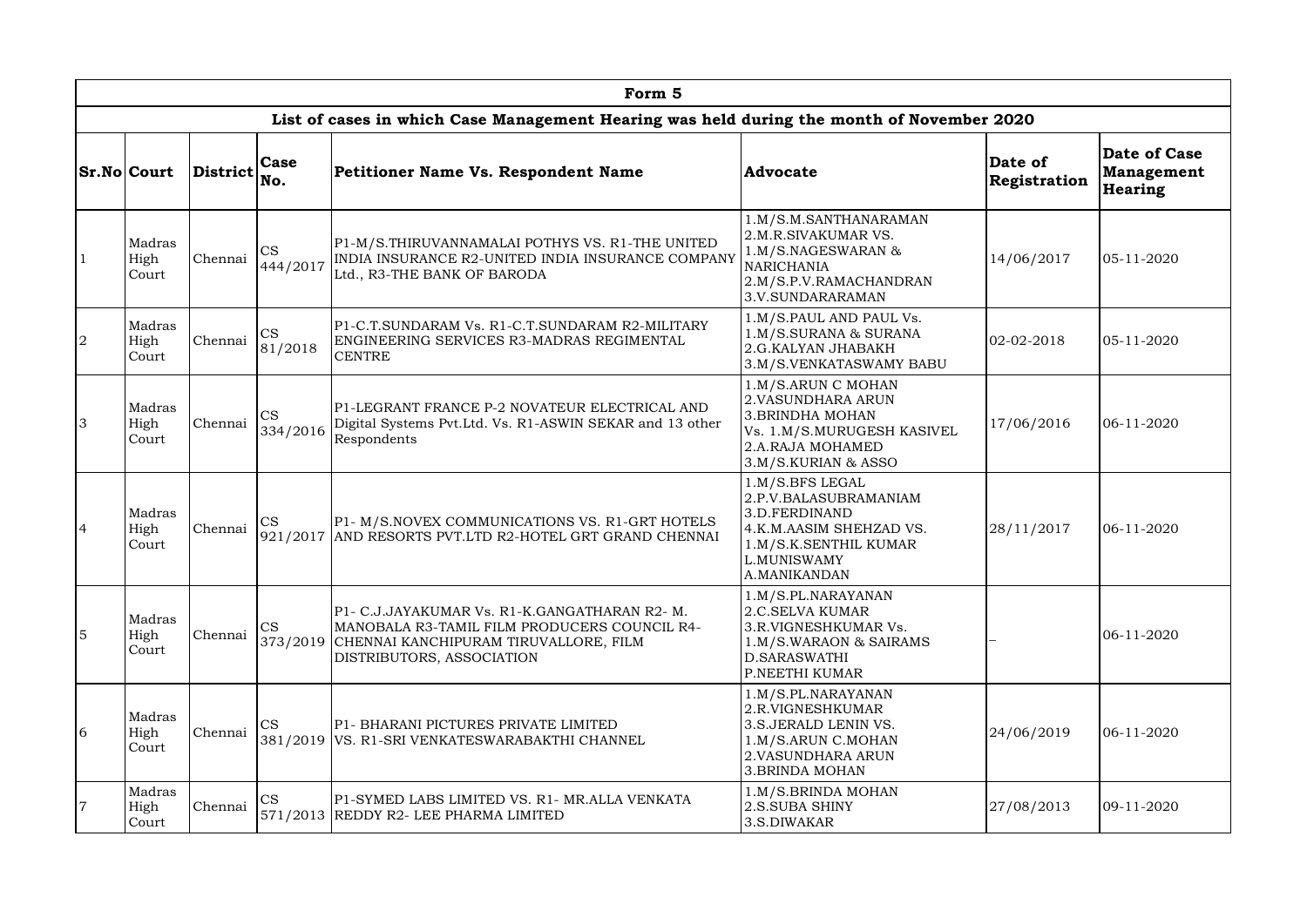|               |                         |                                                            |                       | Form 5                                                                                                                                                                                                                                                                           |                                                                                                                                                  |                         |                                                            |
|---------------|-------------------------|------------------------------------------------------------|-----------------------|----------------------------------------------------------------------------------------------------------------------------------------------------------------------------------------------------------------------------------------------------------------------------------|--------------------------------------------------------------------------------------------------------------------------------------------------|-------------------------|------------------------------------------------------------|
|               |                         |                                                            |                       | List of cases in which Case Management Hearing was held during the month of November 2020                                                                                                                                                                                        |                                                                                                                                                  |                         |                                                            |
|               | <b>Sr.No Court</b>      | $ Distriet _{No.}^{\sim}$                                  | <b>Case</b>           | Petitioner Name Vs. Respondent Name                                                                                                                                                                                                                                              | Advocate                                                                                                                                         | Date of<br>Registration | <b>Date of Case</b><br><b>Management</b><br><b>Hearing</b> |
|               |                         |                                                            |                       |                                                                                                                                                                                                                                                                                  | VS. 1. M/S.YOGESH KANNADASAN<br>2.N.SIVABHARATHI<br>3.B.KARTHIK                                                                                  |                         |                                                            |
| 8             | Madras<br>High<br>Court | Chennai                                                    | <b>CS</b><br>12/2016  | P1-R.AYUBKHAN VS. R1-LEHREN NETWORKS PVT.LTD. R2-<br>HAIDER KHAZMI and 11 other Respondents                                                                                                                                                                                      | 1.M/S.M.V.SWAROOP<br>2. KRUTHIKA PRAKASH<br>3.V.PRASHANTH KIRAN Vs.<br>1.M/S.KRISHNA RAVINDRAN<br>2.A.CHARLES DARWIN<br><b>3.S.PRAVEEN KUMAR</b> |                         | 10-11-2020                                                 |
| 9             | Madras<br>High<br>Court | Chennai                                                    | <b>CS</b><br>945/2017 | P1-IL & FS FINANCIAL SERVICES LTD<br>Vs. R1-M/S IND BARATH POWER GENCOM<br>R2-M/S.IND BARATH POWER INFRA LTD R3-K.RAGHU<br>RAMA KRISHNA RAJU R4-M/S.TAMIL NADU GENERATION<br><b>AND</b><br>Distribution Corpn. Lts. (TANGEDCO)                                                   | 1.M/S.MENDN<br>2.KARTHIK<br>3. MUKUNDAN VS.<br>1.M/S.V.VISWANATHAN<br>2.S.R.SHANMUGADOSS                                                         | $08-12-2017$            | 10-11-2020                                                 |
| <sup>10</sup> | Madras<br>High<br>Court | Chennai                                                    | <b>CS</b><br>950/2017 | P1-M/S IL & FS FINANCIAL SERVICES Vs. R1-M/S.IND<br>BARATH THERMAL POWER R-2 M/S. IND BARATH POWER<br>INFRA R-3 MR.K.RAGHU RAMA KRISHNA<br>Raju R-4 MR.K.BHARAT<br>R-5 M/S.SRIBA SEABASE PVT LTD<br>R-6 M/S.TAMIL NADU GENERATION<br>and Distribution Corporation Ltd (TANGEDCO) | 1.M/S.MEND<br>2.KARTHIK<br>3. MUKUNDAN<br>VS. 1.M/S.AAV PARTNERS<br>2.A.ABDUL HAMEED<br>3.M/S.V.VISWANATHAN<br>4.S.R.SHANMUGADOSS                | 12-12-2017              | 10-11-2020                                                 |
| 11            | Madras<br>High<br>Court | Chennai                                                    | CS                    | P1-M/S.GREEN MEDIA DESIGNS<br>Vs. R1-M/S.VIJAYA BHARGAVI<br>518/2016 R2-M/S.REAL IMAGE MEDIA R-3 M/S.GEMINI COLOUR<br><b>LABORATORY</b>                                                                                                                                          | 1.M/S.CHENNAI LAW ASSO<br>2.M.L.JOSEPH<br>3.K.SUBHASHINI SURESH<br>4.AMAR PANWAR<br>VS. 1.M/S.AAV PARTNERS                                       | $ 04-08-2016 $          | 11-11-2020                                                 |
| <sup>12</sup> | Madras<br>High<br>Court | Chennai                                                    | <b>CS</b>             | [P1- M/S. SUN TV NETWORK LTD., VS. R1-M/S. MADURAI<br>856/2017 KRISHNA NETWORK                                                                                                                                                                                                   | 1.M/S.M.SNEHA<br>2.M.A.VIMAL MOHAN<br>3.V.DINESH RAJA VS.<br>1.M/S.C.DANIEL<br>2.GLADYS DANIEL<br>3.V.REVATHY                                    | $02 - 11 - 2017$        | 11-11-2020                                                 |
| 13            | Madras<br>High<br>Court | <b>CS</b><br>Chennai<br>915/2017 KRISHNA NETWORK PVT.LTD., |                       | P1- M/S. SUN TV NETWORK LTD., VS. R1-M/S. MADURAI                                                                                                                                                                                                                                | 1.S.SNEHA<br>2.M.A.VIMAL MOHAN<br>3.V.DINESH RAJA VS.<br>1.M/S.C.DANIEL<br>2.GLADYS DANIEL                                                       | 22/11/2017              | 11-11-2020                                                 |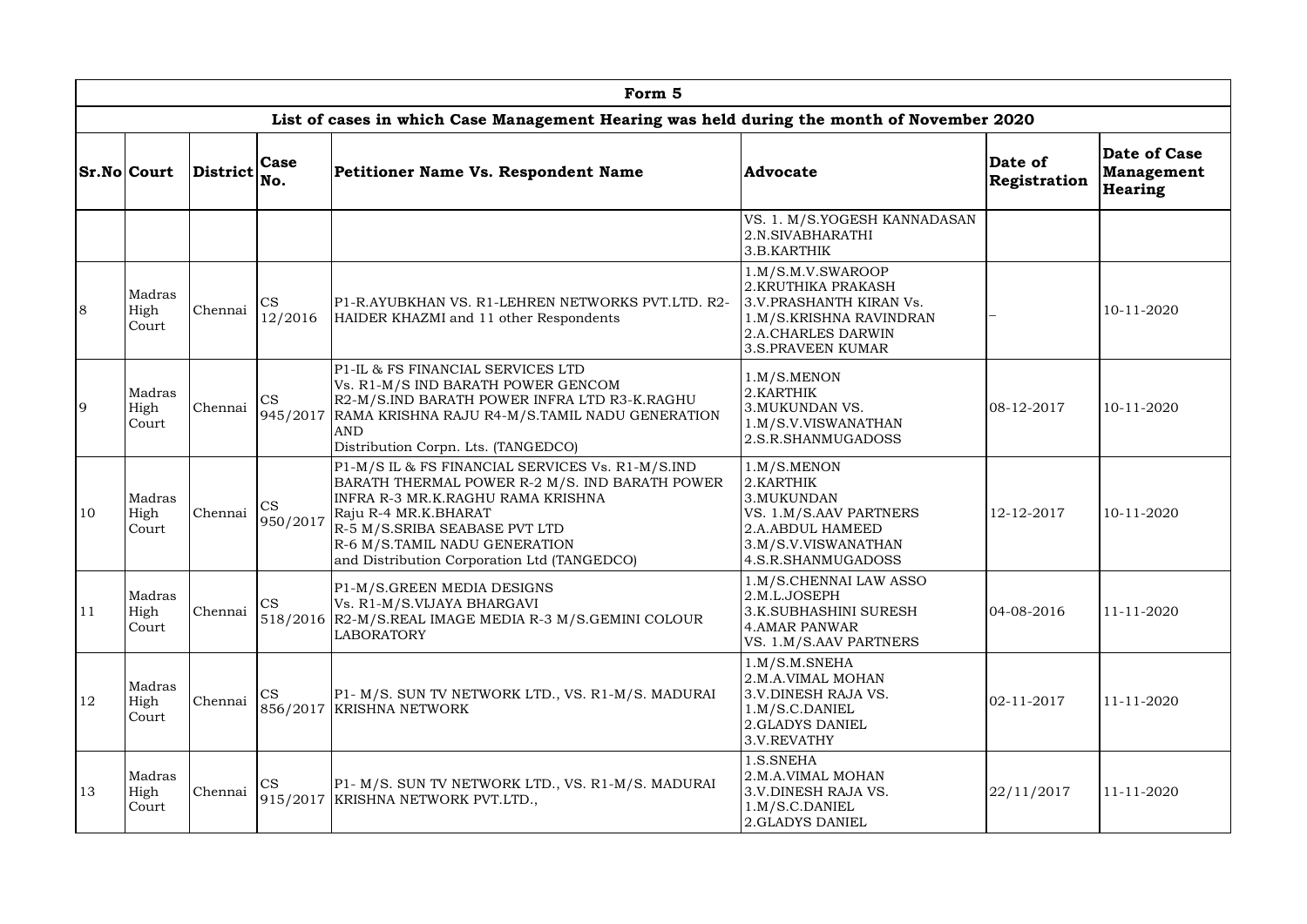|               |                         |                      |                     | Form 5                                                                                                                                                                                                          |                                                                                                                                                                                                 |                         |                                                            |
|---------------|-------------------------|----------------------|---------------------|-----------------------------------------------------------------------------------------------------------------------------------------------------------------------------------------------------------------|-------------------------------------------------------------------------------------------------------------------------------------------------------------------------------------------------|-------------------------|------------------------------------------------------------|
|               |                         |                      |                     | List of cases in which Case Management Hearing was held during the month of November 2020                                                                                                                       |                                                                                                                                                                                                 |                         |                                                            |
|               | <b>Sr.No Court</b>      | District Case<br>No. |                     | Petitioner Name Vs. Respondent Name                                                                                                                                                                             | Advocate                                                                                                                                                                                        | Date of<br>Registration | <b>Date of Case</b><br><b>Management</b><br><b>Hearing</b> |
|               |                         |                      |                     |                                                                                                                                                                                                                 | 3.V.REVATHY<br>4.J.VENNILA                                                                                                                                                                      |                         |                                                            |
| 14            | Madras<br>High<br>Court | Chennai              | <b>CS</b>           | P1- M/S. SUN TV NETWORK LTD., VS. R1-M/S. MADURAI<br>613/2018 KRISHNA NETWORK PVT.LTD.,                                                                                                                         | 1.S.SNEHA<br>2.M.A.VIMAL MOHAN<br>3.V.DINESH VS. 1.M/S.C.DANIEL<br>2.GLADYS DANIEL<br>3.V.REVATHY                                                                                               | 03-09-2018              | 11-11-2020                                                 |
| 15            | Madras<br>High<br>Court | Chennai              | <b>CS</b><br>8/2019 | P1- M/S. SUN TV NETWORK LTD., VS. R1-M/S. MADURAI<br>KRISHNA NETWORK PVT.LTD.,                                                                                                                                  | 1.S.SNEHA<br>2.M.A.VIMAL MOHAN<br>3.V.DINESH VS. 1.M/S.C.DANIEL<br>2.GLADYS DANIEL<br>3.V.REVATHY                                                                                               | $02 - 01 - 2019$        | 11-11-2020                                                 |
| <sup>16</sup> | Madras<br>High<br>Court | Chennai              | <b>CS</b>           | P1- M/S. SUN TV NETWORK LTD., VS. R1-M/S. MADURAI<br>188/2019 KRISHNA NETWORK PVT.LTD.,                                                                                                                         | 1.S.SNEHA<br>2.M.A.VIMAL MOHAN<br>3.V.DINESH VS. 1.M/S.C.DANIEL<br><b>2.GLADYS DANIEL</b><br>3.V.REVATHY                                                                                        | 11-03-2019              | 11-11-2020                                                 |
| <sup>17</sup> | Madras<br>High<br>Court | Chennai              | <b>CS</b>           | P1-A SQUARE HOUSING DEVELOPMENT<br>PVT LTD., Vs. R1-LAKKNA HOUSING PVT LTD R-2<br>751/2014  T.M.G.ASSOCIATES R3-TULIA INFRASTRUCTURES PVT., R4-<br><b>AHMED AADHIL</b>                                          | 1.M/S.M.KAMALANATHAN<br>2. JANA GOVARTHANA<br><b>MAHESWARAN</b><br>3.JANA NARAYANA<br><b>VIGHNESHWARAN</b><br>4.D.KINGSLIN VS.<br>1.M/S.S.PARISUTHAM<br>2.M/S.DR.P.VASUDEVAN<br>3.D.SAIRAMKUMAR | 17/11/2014              | 18/11/2020                                                 |
| 18            | Madras<br>High<br>Court | Chennai              | <b>CS</b>           | P1-M/S.R.K.M.POWERGEN PRIVATE<br>366/2016 VS. R1-JAI BALAJI INDISTRIES LTD.,                                                                                                                                    | 1.M/S.S.RAMACHANDRAN<br>2.T.SUDHANRAJ<br>3.7 LAW CHAMBERS VS.<br>1.M/S.K.V.SHANMUGANATHAN<br>2.V.VAIJAYANTHIMALA<br>3.R.M.D.NAZARULLAH                                                          |                         | 18/11/2020                                                 |
| 19            | Madras<br>High<br>Court | Chennai              | <b>CS</b>           | P1-NETSWEEPER INC., Vs. R1-NETSWEEPER<br>TECHNOLOGIES PVT.<br>R2- C.GAJAPATHY R3-HARITHA GAJAPATHY R4-<br>334/2018 NETSWEEPER TECHNOLOGIES INDIA<br>R5-JAGDEESH SENGODAPPA<br>R6-SENTHAMARAIKANNANPRADEEPKANNAN | $1.M/S.FOX MANDAL$ &<br>ASSOCIATES Vs.<br>1.M/S.S.JAYACHANDRAN<br>2.S.JAYASEELAN                                                                                                                |                         | 23/11/2020                                                 |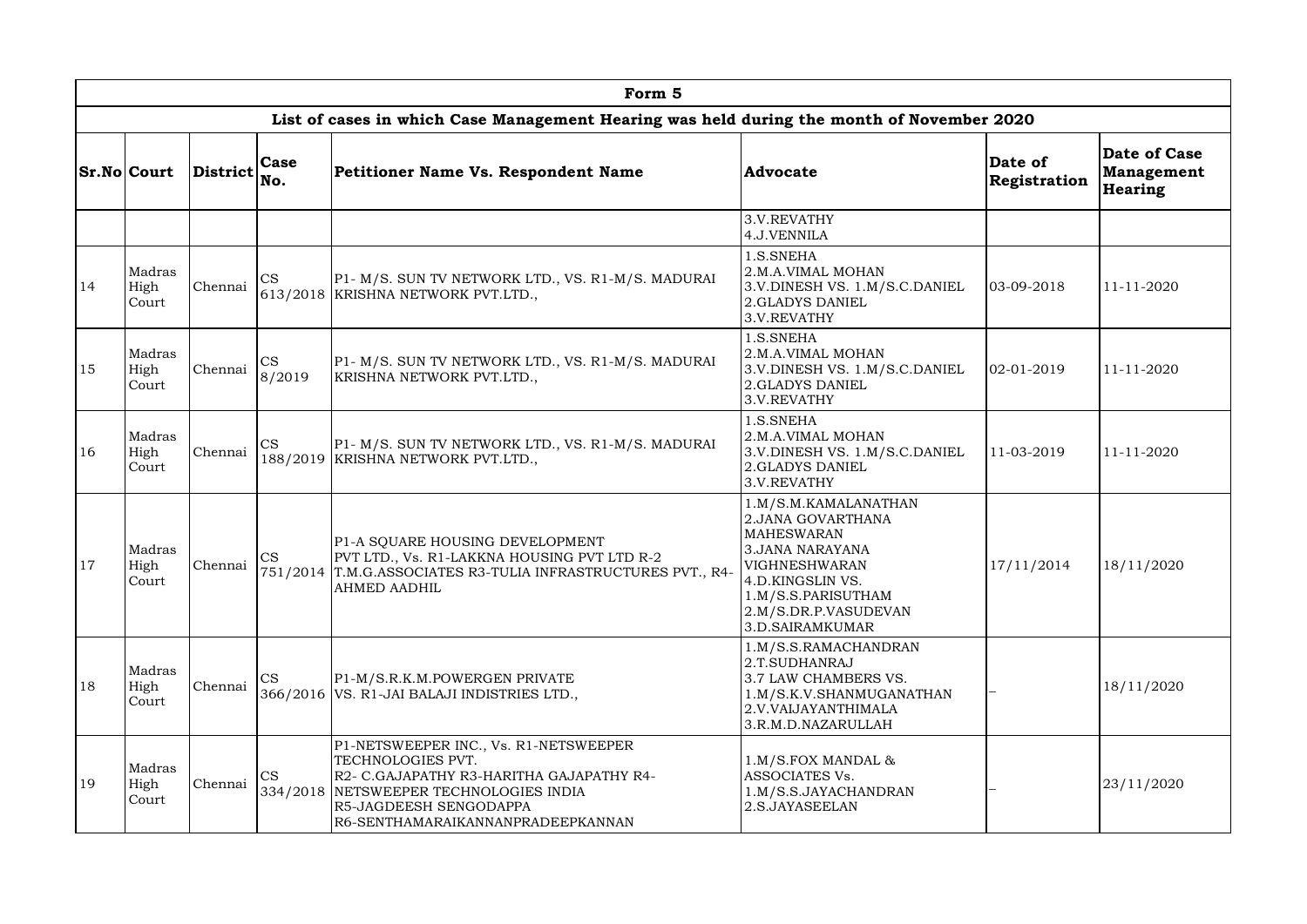|    |                                                                                           |              |                       | Form 5                                                                           |                                                                                                                               |                         |                                       |  |  |  |  |  |  |
|----|-------------------------------------------------------------------------------------------|--------------|-----------------------|----------------------------------------------------------------------------------|-------------------------------------------------------------------------------------------------------------------------------|-------------------------|---------------------------------------|--|--|--|--|--|--|
|    | List of cases in which Case Management Hearing was held during the month of November 2020 |              |                       |                                                                                  |                                                                                                                               |                         |                                       |  |  |  |  |  |  |
|    | <b>Sr.No Court</b>                                                                        | District No. | Case                  | Petitioner Name Vs. Respondent Name                                              | <b>Advocate</b>                                                                                                               | Date of<br>Registration | Date of Case<br>Management<br>Hearing |  |  |  |  |  |  |
| 20 | Madras<br>High<br>Court                                                                   | Chennai      | <b>CS</b><br>843/2017 | P1- ADANI ENTERPRISES LTD., VS. R1-M/S.INDBHARATH<br>THERMAL POWER               | 1.M/S.T.GOWTHAMAN<br>2.B.SRUJANA<br>3.G.SUNITHA Vs.<br>1.M/S.ANIRUDHKRISHNAN<br>2.KEERTHIKIRAN MURALI<br>3.A.SELLA VISALAKSHI |                         | 27/11/2020                            |  |  |  |  |  |  |
| 21 | Madras<br>High<br>Court                                                                   | Chennai      | <b>CS</b>             | P1-P.C.DURAISAMY P-2 SAKTHI MASALA (P) LTD. Vs. R1-<br>546/2014 M/S.MUTHU MASALA | 1.RAJESH RAMANATHAN<br>2.R.VASUDEVAN 3.M.SATHIAVEL<br>VS. 1.M/S.P.C.N.RAGHUPATHY<br>2.S.LOGANATHAN<br>3.N.R.SRINATH           | 21/08/2014              | 30/11/2020                            |  |  |  |  |  |  |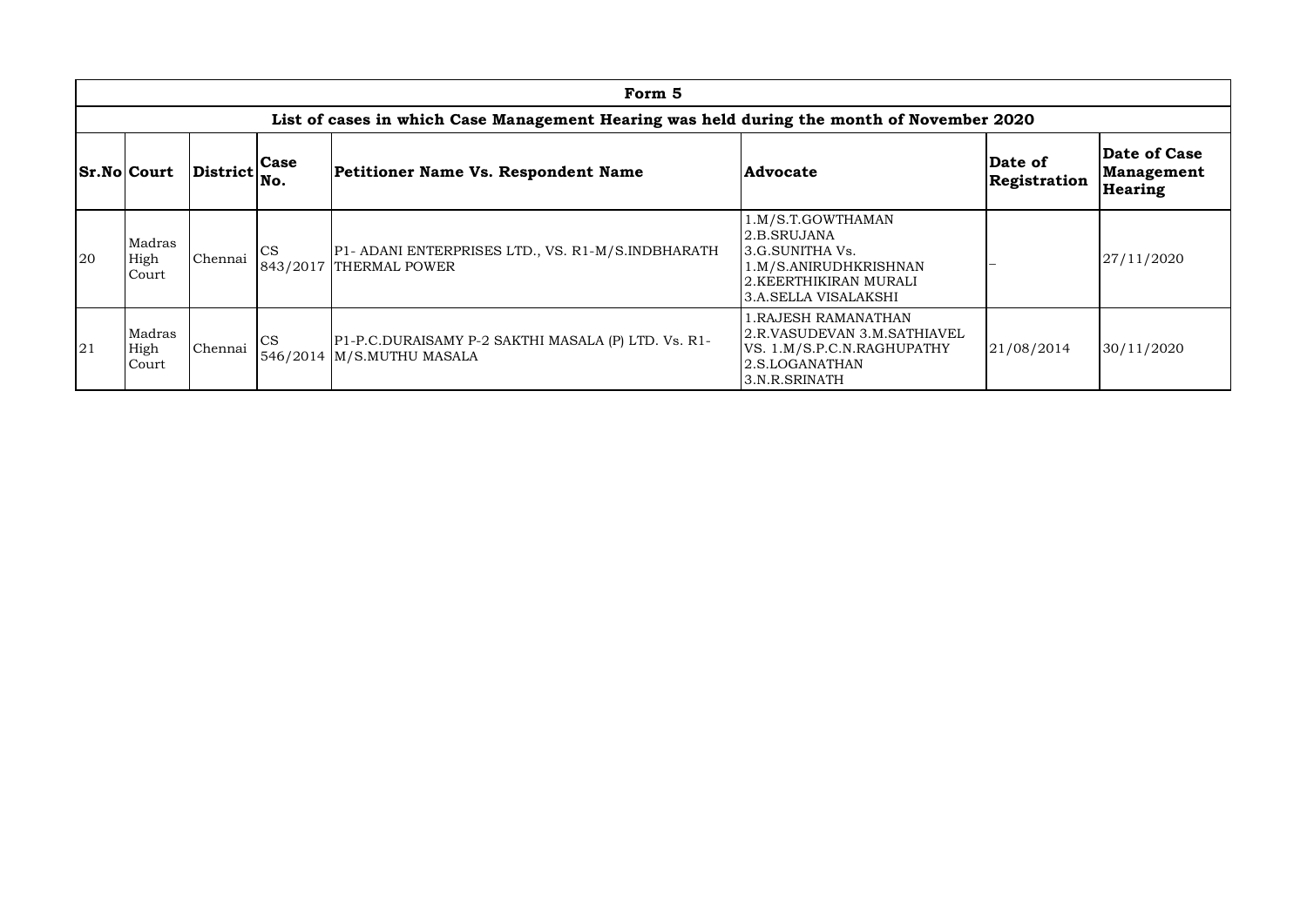|                                 | Form 6                   |                        |                           |                                                                                                                                                             |                                                                                                                                         |                             |                                                                                                                                                        |                     |                                      |                                                                |                                       |                                                                                              |                                     |
|---------------------------------|--------------------------|------------------------|---------------------------|-------------------------------------------------------------------------------------------------------------------------------------------------------------|-----------------------------------------------------------------------------------------------------------------------------------------|-----------------------------|--------------------------------------------------------------------------------------------------------------------------------------------------------|---------------------|--------------------------------------|----------------------------------------------------------------|---------------------------------------|----------------------------------------------------------------------------------------------|-------------------------------------|
|                                 |                          |                        |                           |                                                                                                                                                             | Contested commercial cases disposed during the month of November 2020                                                                   |                             |                                                                                                                                                        |                     |                                      |                                                                |                                       |                                                                                              |                                     |
| Sr.N<br>$\overline{\mathbf{o}}$ | Cour<br>t                | Distri<br><b>ct</b>    | Case<br>No.               | Petitioner<br>Name Vs.<br>Respondent<br><b>Name</b>                                                                                                         | <b>Advocate</b>                                                                                                                         | Date of<br>Registrati<br>on | <b>Whether</b><br>Urgent<br><b>Relief</b><br>was<br>sought<br>and Pre-<br>Instituti<br>on<br><b>Mediatio</b><br>n did not<br>take<br>place<br>(Yes/No) | Date of<br>Decision | <b>Days</b><br>for<br>dispos  <br>a1 | <b>Nature of</b><br><b>Disposal</b><br>(Contested/Settl<br>ed) | Date of<br>executio<br>n of<br>decree | <b>Number</b><br>of days<br>for<br>executio<br>n of<br>decree<br>from<br>date of<br>decision | Act<br><b>Sectio</b><br>$\mathbf n$ |
|                                 | Madra<br>s High<br>Court | Chenna                 | <b>CS</b><br>703/20<br>19 | $P1-$<br>M/S.SANGEETH<br>A CATERERS<br><b>AND</b><br><b>CONSULTANTS</b><br>LLP Vs. R1-<br>M/S.HOTEL<br><b>SANGEETHA</b><br><b>GRAND</b>                     | 1.M/S.L.RAJASEKAR<br>2. SUNITA KUMARI<br>3.S.KAMARAJ Vs.<br>1.M/S.G.P.SIVAKUMA<br>R                                                     | 06-02-2014                  |                                                                                                                                                        | $03 - 11 -$<br>2020 |                                      | Decreed                                                        |                                       |                                                                                              |                                     |
| 2                               | Madra<br>s High<br>Court | Chenna                 | <b>CS</b><br>224/20<br>20 | P1- AQUA PUMP<br><b>INDUSTRIES</b><br>P <sub>2</sub> -AQUA SUB<br>ENGINEERING<br>VS. R1-<br><b>CHAGANBHAI</b><br>P.RAIYANI<br>R2-HIREN C.<br><b>RAIYANI</b> | 1.M/S.C.DANIEL<br>2.GLADYS DANIEL<br>Vs. 1. M/S.S.EZHIL<br>RAJ                                                                          | 10-09-2020                  |                                                                                                                                                        | $03 - 11 -$<br>2020 |                                      | Decreed                                                        |                                       |                                                                                              |                                     |
| 3                               | Madra<br>s High<br>Court | Chenna<br>$\mathbf{1}$ | <b>CS</b><br>643/20<br>12 | P1-ASHIQUE<br><b>EXPORTS PLTD</b><br>Vs. R1- SURESH<br>K.K.<br>$R2-S AND B$<br><b>INDUSTRIES</b><br>R3-SASTHA<br>TRADERS                                    | 1.M/S.PERUMBULAVI<br>L RADHAKRISHNAN<br>2.S.N.PANIKAR<br>3.M.K.JAMUNA Vs.<br>l.M/S.S.RAVEEKUMA<br>R<br>2.R.SUBRAMANIAN<br>3.E.MAHARAJAN | 27/09/2012                  | $\qquad \qquad -$                                                                                                                                      | $04-11-$<br>2020    |                                      |                                                                |                                       |                                                                                              |                                     |
| $\overline{4}$                  | Madra<br>s High<br>Court | Chenna                 | <b>CS</b><br>861/20<br>08 | P1-G.R.RAJU<br>Vs. R1-ZEE<br>TELUGU R2-                                                                                                                     | 1.M/S.PL.NARAYANAN<br>Vs. 2.M/S. GBS-<br>LEGAL                                                                                          |                             |                                                                                                                                                        | $05 - 11 -$<br>2020 |                                      | Decreed                                                        |                                       |                                                                                              |                                     |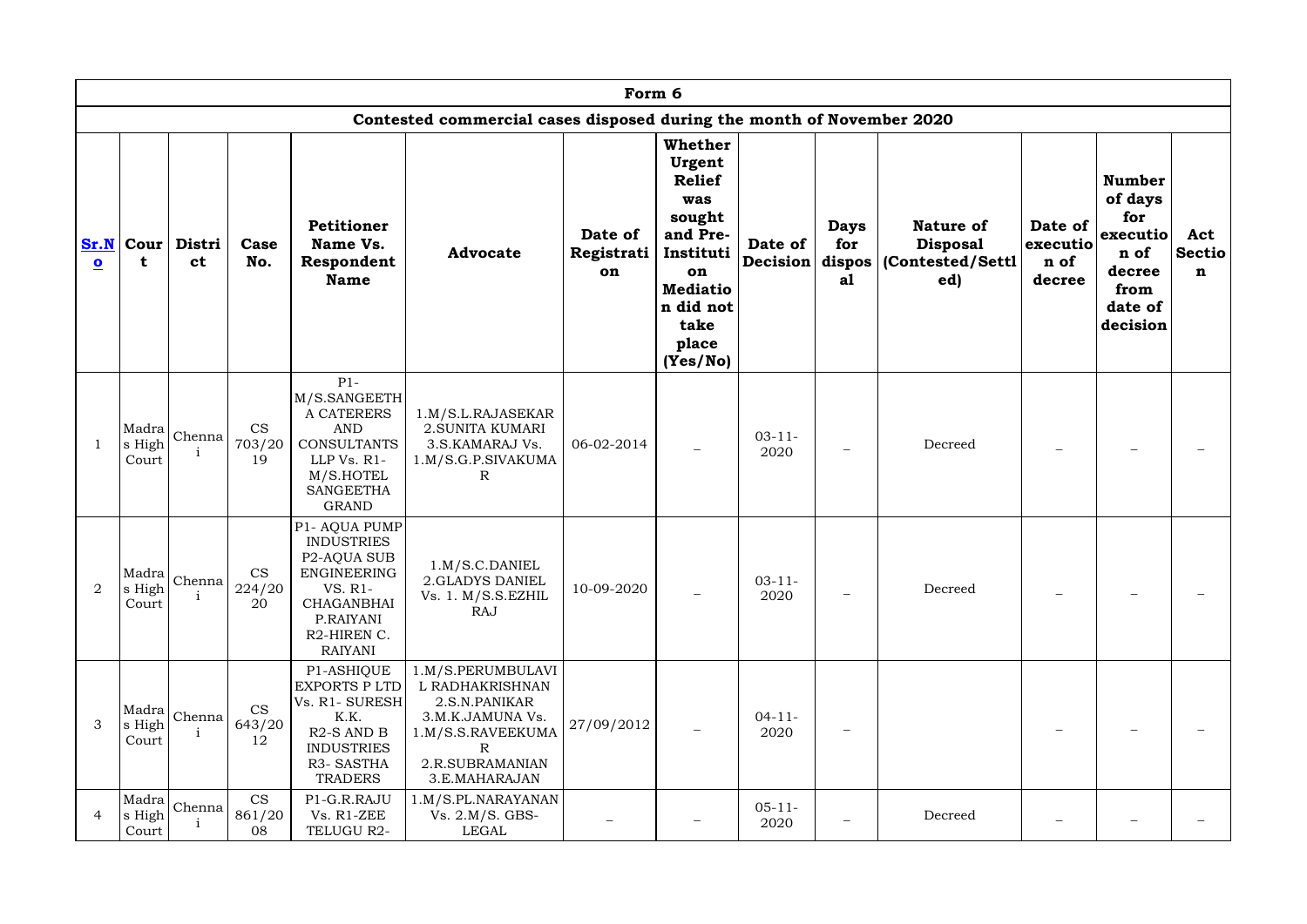|                                 | Form 6          |                                                |                           |                                                                                                                                  |                                                                                                                            |                             |                                                                                                                                                        |                     |                          |                                                                         |                                              |                                                                                              |                                     |
|---------------------------------|-----------------|------------------------------------------------|---------------------------|----------------------------------------------------------------------------------------------------------------------------------|----------------------------------------------------------------------------------------------------------------------------|-----------------------------|--------------------------------------------------------------------------------------------------------------------------------------------------------|---------------------|--------------------------|-------------------------------------------------------------------------|----------------------------------------------|----------------------------------------------------------------------------------------------|-------------------------------------|
|                                 |                 |                                                |                           |                                                                                                                                  | Contested commercial cases disposed during the month of November 2020                                                      |                             |                                                                                                                                                        |                     |                          |                                                                         |                                              |                                                                                              |                                     |
| Sr.N<br>$\overline{\mathbf{o}}$ | Cour<br>t       | Distri<br><b>ct</b>                            | Case<br>No.               | <b>Petitioner</b><br>Name Vs.<br>Respondent<br><b>Name</b>                                                                       | <b>Advocate</b>                                                                                                            | Date of<br>Registrati<br>on | <b>Whether</b><br>Urgent<br><b>Relief</b><br>was<br>sought<br>and Pre-<br>Instituti<br>on<br><b>Mediatio</b><br>n did not<br>take<br>place<br>(Yes/No) | Date of<br>Decision | <b>Days</b><br>for<br>a1 | <b>Nature of</b><br><b>Disposal</b><br>dispos   (Contested/Settl<br>ed) | Date of<br><b>executio</b><br>n of<br>decree | <b>Number</b><br>of days<br>for<br>executio<br>n of<br>decree<br>from<br>date of<br>decision | Act<br><b>Sectio</b><br>$\mathbf n$ |
|                                 |                 |                                                |                           | MAA TV R3-<br><b>G.RADHAKRISH</b><br><b>NA</b><br><b>PROPRIETOR</b>                                                              |                                                                                                                            |                             |                                                                                                                                                        |                     |                          |                                                                         |                                              |                                                                                              |                                     |
| 5                               | s High<br>Court | $ \mathrm{Madra} _{\mathrm{Chenna}} $          | <b>CS</b><br>862/20<br>08 | P1-M/S.VIJAY<br><b>VISION</b><br>Vs. R1-ZEE<br>TELUGU R2-<br>MAA TV R3-<br><b>G.RADHAKRISH</b><br><b>NA</b><br><b>PROPRIETOR</b> | 1.M/S.PL.NARAYANAN<br>Vs. 1.M/S. GBS-<br><b>LEGAL</b>                                                                      |                             |                                                                                                                                                        | $05 - 11 -$<br>2020 |                          | Decreed                                                                 |                                              |                                                                                              |                                     |
| 6                               | s High<br>Court | $\left \text{Madra}\right \text{Chenna}\left $ | <b>CS</b><br>237/20<br>20 | $P1 - A.D.$<br>PADMASINGH<br><b>ISAAC</b><br><b>MASALA FOODS</b><br>PVT. LTD. Vs.<br>R1-R.NITHYA                                 | 1.M/S.C.DANIEL<br>P2- M/S.AACHI 2.GLADYS DANIEL Vs.<br>1. M/S.S.EZHIL RAJ                                                  | 17/09/2020                  | $\qquad \qquad -$                                                                                                                                      | $10 - 11 -$<br>2020 |                          | Decreed                                                                 |                                              |                                                                                              |                                     |
| $\overline{7}$                  | s High<br>Court | $ \text{Madra} _{\text{Chenna}} $              | <b>CS</b><br>281/20<br>20 | $P1-M/S.$ V.V.V.<br>AND SONS<br><b>EDIBLE OILS</b><br><b>LIMITED</b><br>VS. $R1-M/S$ .<br>K.T.V. HEALTH<br>FOOD PVT.<br>LTD.     | $1.M/S.V.$ ANAND<br>2.S.BABU<br>3.M.MUSTHAFAKHAN<br>4.S.PONNILAVAN VS.<br>1.M/S.C.DANIEL<br>2.GLADYS DANIEL<br>3.V.REVATHY | 14/10/2020                  | $\qquad \qquad -$                                                                                                                                      | $10 - 11 -$<br>2020 |                          | Decreed                                                                 |                                              |                                                                                              |                                     |
| 8                               |                 | Madra Chenna                                   | <b>CS</b>                 | P1-M/S.METEC                                                                                                                     | 1.DR.P.VASU DEVAN                                                                                                          | 12-01-2017                  |                                                                                                                                                        | 23/11/20            |                          | Decreed                                                                 |                                              |                                                                                              |                                     |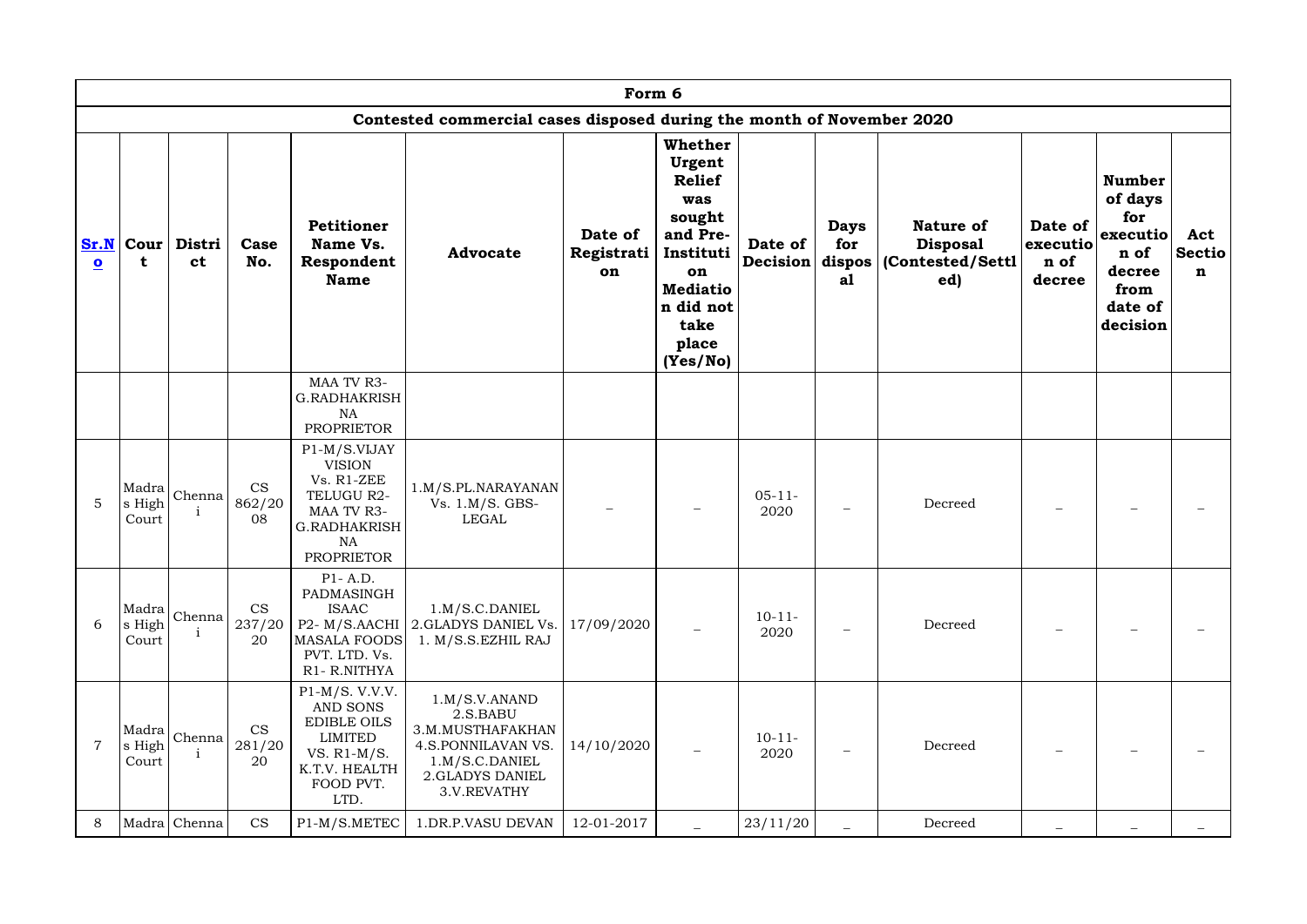|                                 | Form 6                   |                                                    |                           |                                                                                                                                                                                           |                                                                                     |                             |                                                                                                                                                        |                     |                          |                                                                           |                                       |                                                                                              |                                     |
|---------------------------------|--------------------------|----------------------------------------------------|---------------------------|-------------------------------------------------------------------------------------------------------------------------------------------------------------------------------------------|-------------------------------------------------------------------------------------|-----------------------------|--------------------------------------------------------------------------------------------------------------------------------------------------------|---------------------|--------------------------|---------------------------------------------------------------------------|---------------------------------------|----------------------------------------------------------------------------------------------|-------------------------------------|
|                                 |                          |                                                    |                           |                                                                                                                                                                                           | Contested commercial cases disposed during the month of November 2020               |                             |                                                                                                                                                        |                     |                          |                                                                           |                                       |                                                                                              |                                     |
| Sr.N<br>$\overline{\mathbf{o}}$ | $ $ Cour $ $<br>t        | Distri<br><b>ct</b>                                | Case<br>No.               | <b>Petitioner</b><br>Name Vs.<br>Respondent<br><b>Name</b>                                                                                                                                | <b>Advocate</b>                                                                     | Date of<br>Registrati<br>on | <b>Whether</b><br>Urgent<br><b>Relief</b><br>was<br>sought<br>and Pre-<br>Instituti<br>on<br><b>Mediatio</b><br>n did not<br>take<br>place<br>(Yes/No) | Date of<br>Decision | <b>Days</b><br>for<br>a1 | <b>Nature of</b><br><b>Disposal</b><br>dispos $ $ (Contested/Settl<br>ed) | Date of<br>executio<br>n of<br>decree | <b>Number</b><br>of days<br>for<br>executio<br>n of<br>decree<br>from<br>date of<br>decision | Act<br><b>Sectio</b><br>$\mathbf n$ |
|                                 | s High<br>Court          | $\mathbf{i}$                                       | 31/201                    | DESIGN AND<br>Construction<br>Engineers India<br>Pvt Ltd., VS. R1-<br>M/S, EAST<br>COAST<br>CONSTRUCTIO<br>N<br>and Industries<br>Ltd.,                                                   | <b>2.D.SAIRAM KUMAR</b><br>VS.<br>1.M/S.P.J.RISHIKESH<br>2.P.J.SRIGANESH            |                             |                                                                                                                                                        | 20                  |                          |                                                                           |                                       |                                                                                              |                                     |
| 9                               | s High<br>Court          | $ \mathtt{Madra} $ Chenna $ \atop\mathtt{Chenna} $ | <b>CS</b><br>132/20<br>20 | $P1-$<br>A.D.PADMASIN<br>GH ISAAC<br>$P-2$ M/S .AACHI<br>MASALAFOODS<br>(P) LTD P-3 $M/S$<br>.HEAVENLY<br>FOODS PVT<br><b>LTD</b><br>VS. R1-AACHIS<br><b>VILLAGE</b><br><b>RESTAURANT</b> | 1.M/S.C.DANIEL<br>2.GLADYS DANIEL<br>3.V.REVATHY                                    | 17/03/2020                  |                                                                                                                                                        | 23/11/20<br>20      |                          | Decreed                                                                   |                                       |                                                                                              |                                     |
| 10                              | Madra<br>s High<br>Court | Chenna                                             | <b>CS</b><br>189/20<br>20 | P1-INKPOT<br><b>FILMS PRIVATE</b><br>LIMITED VS.<br>R1-BHARATH<br><b>SANCHAR</b><br>NIGAM LIMITED<br>and 41 other                                                                         | 1.M/S.ARUN<br>C.MOHAN<br>2. VASUNDHARA ARUN<br><b>3.BRINDA MOHAN</b><br>4.S.KARTHIK |                             |                                                                                                                                                        | 30/11/20<br>20      |                          | Dismissed as<br>withdrawal                                                | $\qquad \qquad -$                     |                                                                                              |                                     |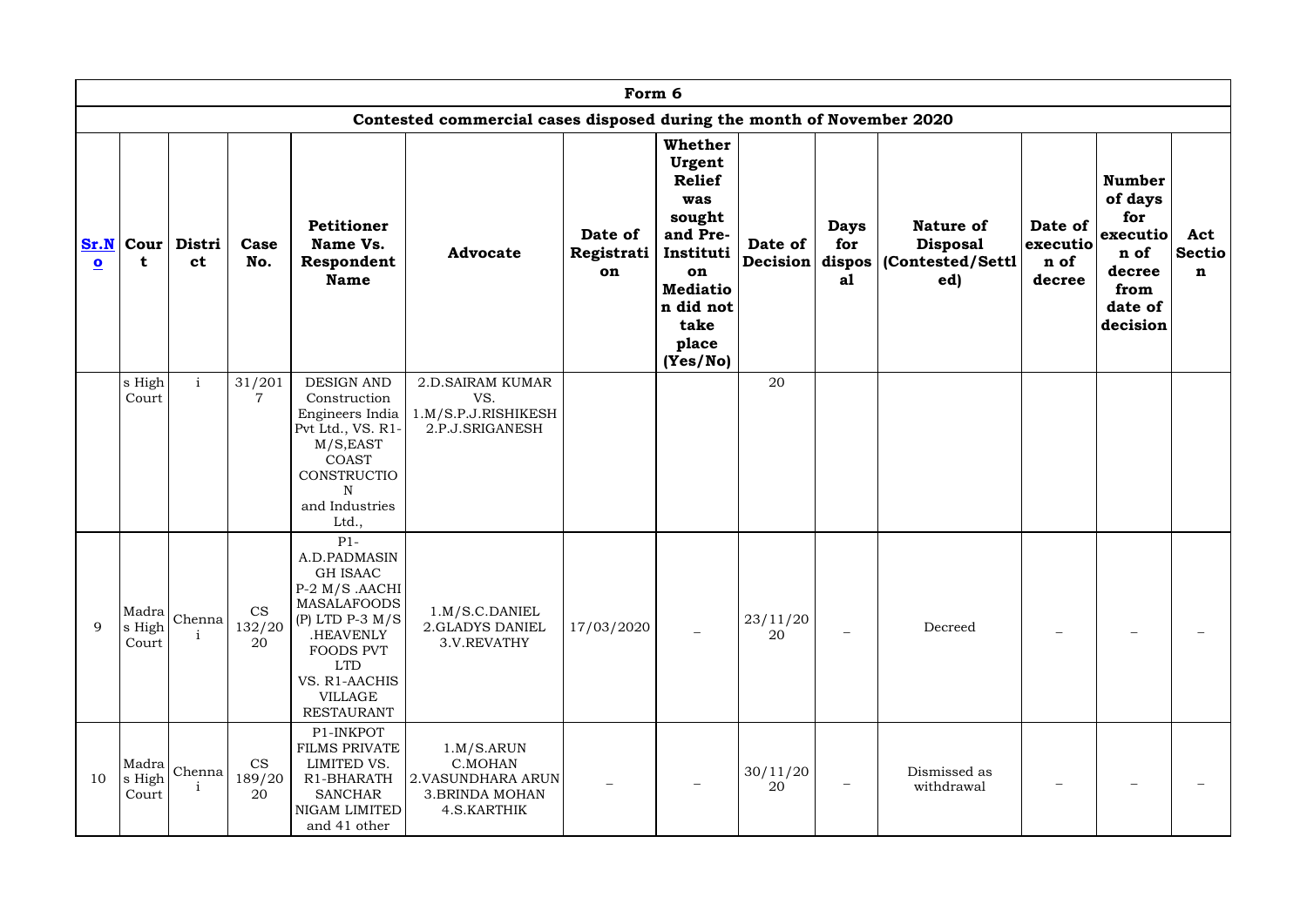|                                 | Form 6                    |                     |                           |                                                                                                                                                                                                                                                                                                                                                                   |                                                                                                                                                                      |                             |                                                                                                                                                 |                     |                                      |                                                                |                                       |                                                                                              |                                     |
|---------------------------------|---------------------------|---------------------|---------------------------|-------------------------------------------------------------------------------------------------------------------------------------------------------------------------------------------------------------------------------------------------------------------------------------------------------------------------------------------------------------------|----------------------------------------------------------------------------------------------------------------------------------------------------------------------|-----------------------------|-------------------------------------------------------------------------------------------------------------------------------------------------|---------------------|--------------------------------------|----------------------------------------------------------------|---------------------------------------|----------------------------------------------------------------------------------------------|-------------------------------------|
|                                 |                           |                     |                           |                                                                                                                                                                                                                                                                                                                                                                   | Contested commercial cases disposed during the month of November 2020                                                                                                |                             |                                                                                                                                                 |                     |                                      |                                                                |                                       |                                                                                              |                                     |
| Sr.N<br>$\overline{\mathbf{o}}$ | <b>Cour</b><br>t          | Distri<br><b>ct</b> | Case<br>No.               | Petitioner<br>Name Vs.<br>Respondent<br><b>Name</b>                                                                                                                                                                                                                                                                                                               | <b>Advocate</b>                                                                                                                                                      | Date of<br>Registrati<br>on | Whether<br>Urgent<br><b>Relief</b><br>was<br>sought<br>and Pre-<br>Instituti<br>on<br><b>Mediatio</b><br>n did not<br>take<br>place<br>(Yes/No) | Date of<br>Decision | <b>Days</b><br>for<br>dispos  <br>a1 | <b>Nature of</b><br><b>Disposal</b><br>(Contested/Settl<br>ed) | Date of<br>executio<br>n of<br>decree | <b>Number</b><br>of days<br>for<br>executio<br>n of<br>decree<br>from<br>date of<br>decision | Act<br><b>Sectio</b><br>$\mathbf n$ |
|                                 |                           |                     |                           | Respondents                                                                                                                                                                                                                                                                                                                                                       |                                                                                                                                                                      |                             |                                                                                                                                                 |                     |                                      |                                                                |                                       |                                                                                              |                                     |
| 11                              | Madra<br>s High!<br>Court | Chenna              | <b>CS</b><br>266/20<br>20 | P1-REDDY<br><b>VEERANNA</b><br><b>INVESTMENTS</b><br><b>PRIVATE</b><br><b>LIMITED P2-</b><br>MR.REDDY<br>VEERANNA P3-<br>MRS.SUGUNA<br>REDDY VS. R1-<br><b>IIFL INCOME</b><br><b>OPPORTUNITIE</b><br><b>S FUND SERIES</b><br>$\rm II$<br>R <sub>2</sub> -BEACON<br>TRUSTEESHIP<br>LIMITED R3-<br><b>MANYATA</b><br><b>DEVELOPERS</b><br><b>PRIVATE</b><br>LIMITED | 1.M/S.ROHINI<br><b>RAVIKUMAR</b><br>2. MAHESH KUMAR S<br><b>3.AYUSH AGARWALA</b><br>VS.<br>1.M/S.R.PALANIANDA<br><b>VAN</b><br><b>2.ARUN KARTHIK</b><br><b>MOHAN</b> | 08-10-2020                  | $\qquad \qquad -$                                                                                                                               | 30/11/20<br>20      |                                      | Dismissed as<br>withdrawal                                     |                                       |                                                                                              |                                     |
| 12                              | Madra<br>s High<br>Court  | Chenna              | <b>CS</b><br>327/20<br>20 | P1-REDDY<br><b>VEERANNA</b><br><b>INVESTMENTS</b><br><b>PRIVATE</b><br>LIMITED<br>P2-REDDY<br><b>VEERANNA</b><br>P3-SUGUNA                                                                                                                                                                                                                                        | 1.M/S.ROHINI<br><b>RAVIKUMAR</b><br><b>2. MAHESH KUMAR S</b><br>3. AYUSH AGARWALA<br>VS.<br>1.M/S.R.PALANIANDA<br>VAN ARUN KARTHIK<br>MOHAN 2.S.MANISH               | 19/11/2020                  | $\qquad \qquad -$                                                                                                                               | 30/11/20<br>20      |                                      | Decreed                                                        |                                       |                                                                                              |                                     |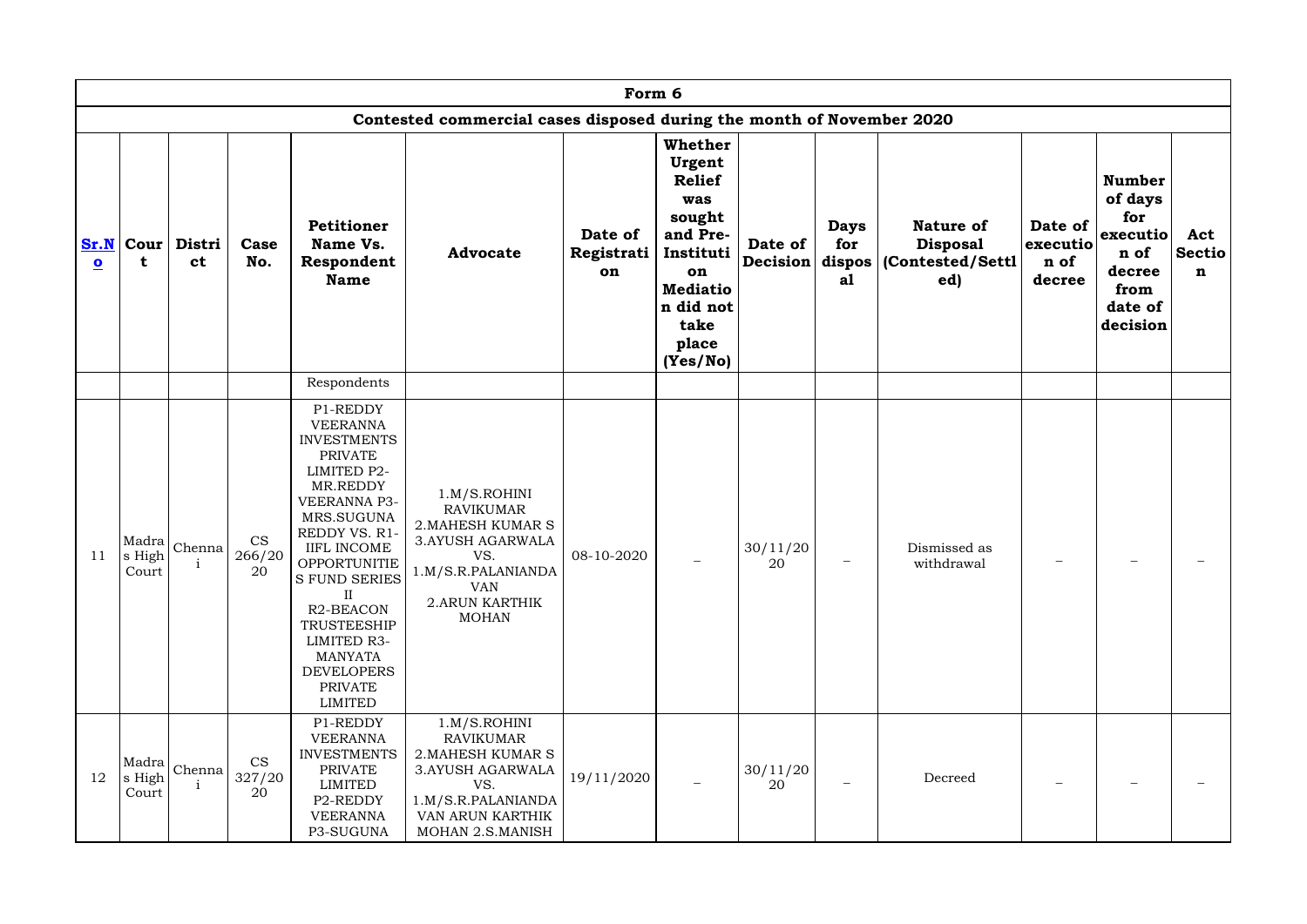|                                 | Form 6                                                                |                     |             |                                                                                                                                                                               |                 |                             |                                                                                                                                                        |                     |                          |                                                                           |                                       |                                                                                              |                                     |
|---------------------------------|-----------------------------------------------------------------------|---------------------|-------------|-------------------------------------------------------------------------------------------------------------------------------------------------------------------------------|-----------------|-----------------------------|--------------------------------------------------------------------------------------------------------------------------------------------------------|---------------------|--------------------------|---------------------------------------------------------------------------|---------------------------------------|----------------------------------------------------------------------------------------------|-------------------------------------|
|                                 | Contested commercial cases disposed during the month of November 2020 |                     |             |                                                                                                                                                                               |                 |                             |                                                                                                                                                        |                     |                          |                                                                           |                                       |                                                                                              |                                     |
| Sr.N<br>$\overline{\mathbf{o}}$ | <b>Cour</b><br>t                                                      | Distri<br><b>ct</b> | Case<br>No. | <b>Petitioner</b><br>Name Vs.<br>Respondent<br><b>Name</b>                                                                                                                    | <b>Advocate</b> | Date of<br>Registrati<br>on | <b>Whether</b><br>Urgent<br><b>Relief</b><br>was<br>sought<br>and Pre-<br>Instituti<br>on<br><b>Mediatio</b><br>n did not<br>take<br>place<br>(Yes/No) | Date of<br>Decision | <b>Days</b><br>for<br>a1 | <b>Nature of</b><br><b>Disposal</b><br>dispos $ $ (Contested/Settl<br>ed) | Date of<br>executio<br>n of<br>decree | <b>Number</b><br>of days<br>for<br>executio<br>n of<br>decree<br>from<br>date of<br>decision | Act<br><b>Sectio</b><br>$\mathbf n$ |
|                                 |                                                                       |                     |             | REDDY Vs. R1-<br><b>IIFL INCOME</b><br>OPPORTUNITIE<br><b>S FUND SERIES</b><br>II R2-BEACON<br>TRUSTEESHIP<br><b>LIMITED</b><br>R3-MANAYATA<br><b>DEVELOPERS</b><br>PVT. LTD. | <b>BOHRA</b>    |                             |                                                                                                                                                        |                     |                          |                                                                           |                                       |                                                                                              |                                     |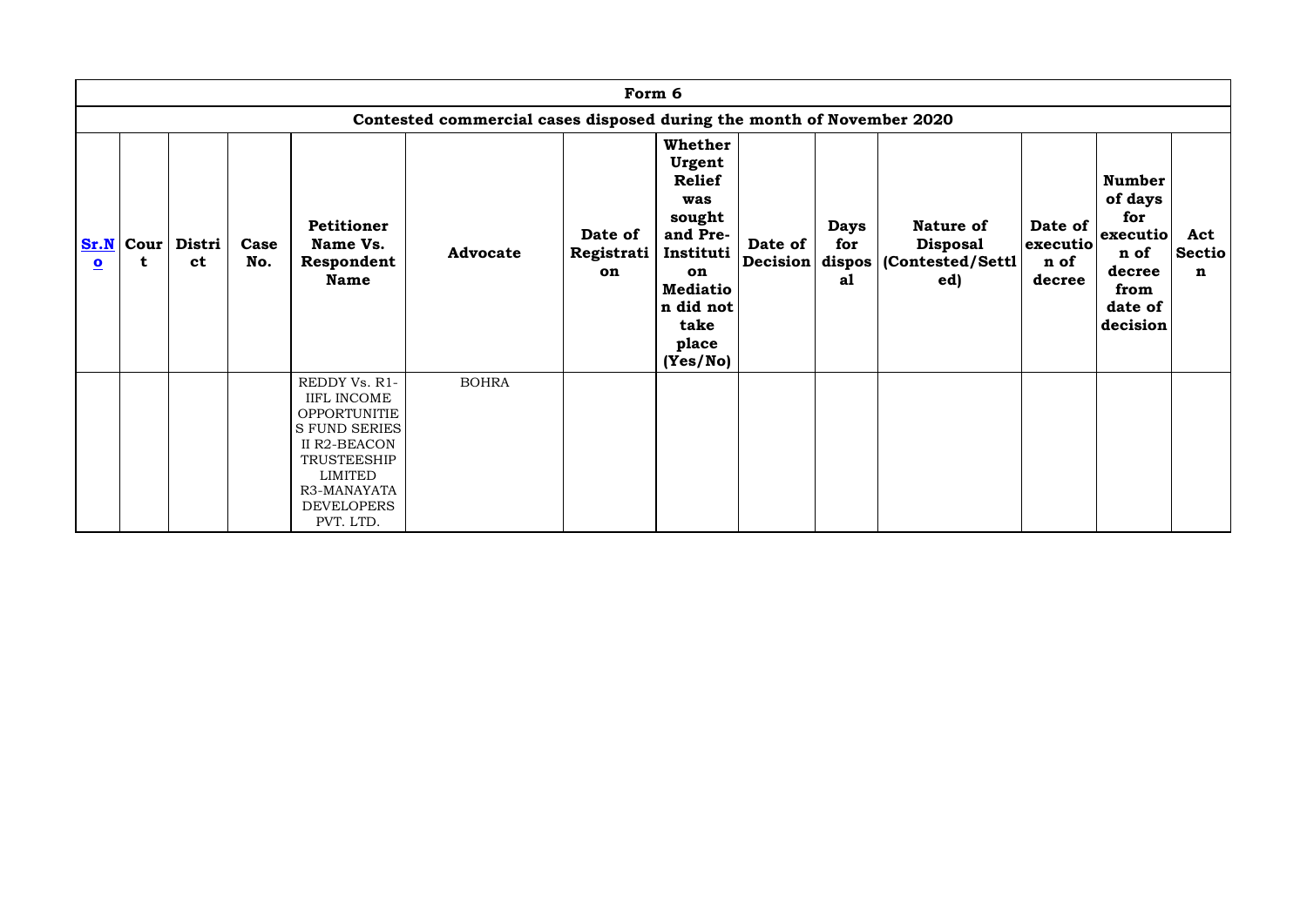| Form 7                                                        |                    |                                                                                                                                    |      |       |                                                       |                                                                     |  |  |
|---------------------------------------------------------------|--------------------|------------------------------------------------------------------------------------------------------------------------------------|------|-------|-------------------------------------------------------|---------------------------------------------------------------------|--|--|
| Summary of Commercial Cases during the month of November 2020 |                    |                                                                                                                                    |      |       |                                                       |                                                                     |  |  |
|                                                               | <b>Sr.No Court</b> | Total number of cases Total number of cases<br>$ $ pending on the 1st day instituted during the<br><b>District</b><br>of the month |      | month | Total number of cases<br>disposed during the<br>month | Total number of cases<br>$ $ pending at the end of $ $<br>the month |  |  |
|                                                               | Madras High Court  | Chennai                                                                                                                            | 1128 | 24    | 12                                                    | 1140                                                                |  |  |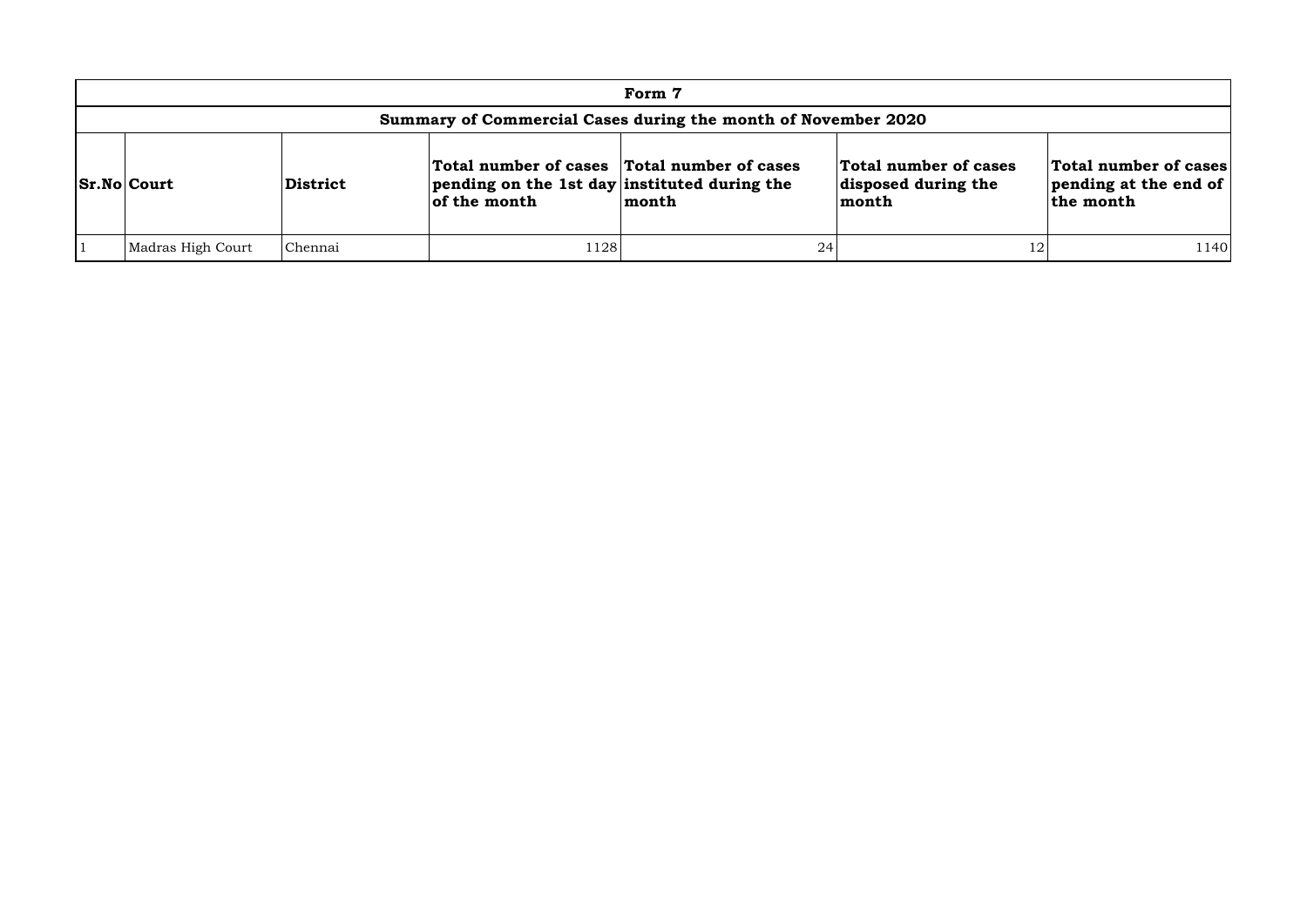## **ROC.NO. 78245-A/2019/B5/STATISTICS**

### **DETAILS OF INSTITUTION, DISPOSAL AND PENDENCY OF COMMERCIAL CASES IN THE HIGH COURT OF MADRAS FOR THE MONTH OF NOVEMBER 2020**

## **ABSTRACT**

| <b>Court</b>                                      | Total number of cases<br>pending on the 1st day of<br>the month | Total number of cases<br>instituted during the<br>month | Total number of cases<br>disposed during the month | Total number of cases<br>pending at the end of the<br>month |
|---------------------------------------------------|-----------------------------------------------------------------|---------------------------------------------------------|----------------------------------------------------|-------------------------------------------------------------|
| Madras High Court - Commercial Division           | 128                                                             | 24                                                      |                                                    | 1140                                                        |
| Madras High Court - Commercial Appellate Division | 88                                                              |                                                         |                                                    | 83                                                          |
| Madurai Bench - Commercial Appellate Division     |                                                                 |                                                         |                                                    |                                                             |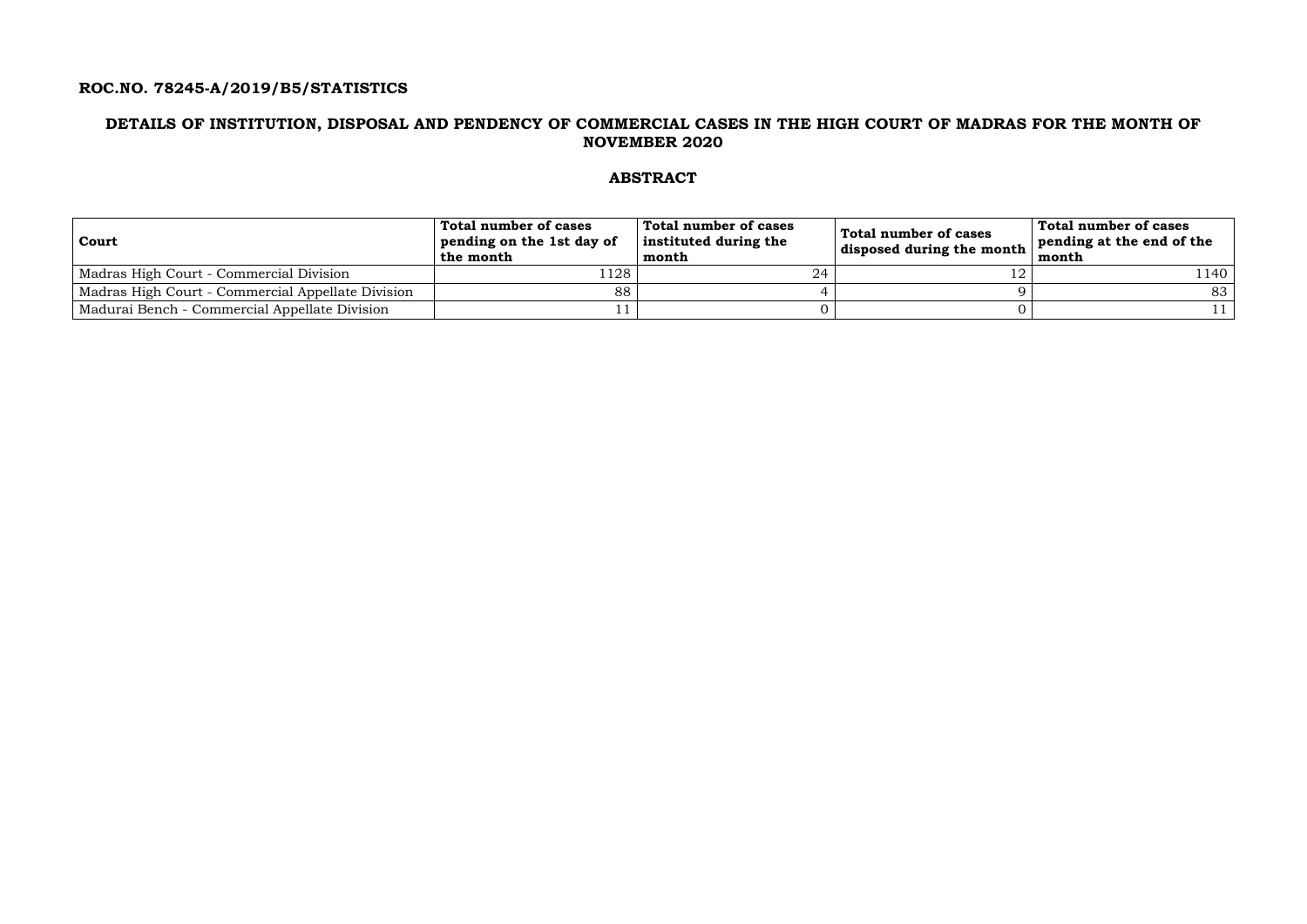## **ROC.NO. 78245-A/2019/B5/STATISTICS**

### **DETAILS OF INSTITUTION, DISPOSAL AND PENDENCY OF COMMERCIAL CASES IN THE STATE OF TAMIL NADU AND UNION TERRITORY OF PUDUCHERRY FOR THE MONTH OF NOVEMBER 2020 ABSTRACT**

| <b>Sr. No</b>  | <b>District</b> | <b>Total number of cases</b><br>pending on the 1st day of the<br>month | <b>Total number of cases</b><br>instituted during the month | <b>Total number of cases</b><br>disposed during the<br>month | <b>Total number of cases</b><br>pending at the end of the<br>month |
|----------------|-----------------|------------------------------------------------------------------------|-------------------------------------------------------------|--------------------------------------------------------------|--------------------------------------------------------------------|
| $\mathbf{1}$   | Ariyalur        | $\overline{0}$                                                         | $\overline{0}$                                              | $\overline{0}$                                               | $\boldsymbol{0}$                                                   |
| $\overline{2}$ | Chennai         | 8                                                                      | $\boldsymbol{0}$                                            | $\sqrt{2}$                                                   | 6                                                                  |
| $\mathbf{3}$   | Coimbatore      | 249                                                                    | 10                                                          | $\sqrt{2}$                                                   | 257                                                                |
| $\overline{4}$ | Cuddalore       | 5                                                                      |                                                             | $\mathbf{0}$                                                 | 6                                                                  |
| $\overline{5}$ | Dharmapuri      | 10                                                                     |                                                             | $\mathbf{0}$                                                 | 11                                                                 |
| $\overline{6}$ | Dindigul        | 48                                                                     | 15                                                          | $\mathbf{0}$                                                 | 63                                                                 |
| $\overline{7}$ | Erode           | 74                                                                     | $\mathbf{0}$                                                | $\mathfrak{Z}$                                               | 71                                                                 |
| 8              | Kancheepuram    | 41                                                                     | $\overline{0}$                                              | $\overline{0}$                                               | 41                                                                 |
| 9              | Kanniya Kumari  | 29                                                                     | 3                                                           |                                                              | 31                                                                 |
| $10\,$         | Karur           | $\overline{4}$                                                         | $\mathbf{1}$                                                | $\overline{0}$                                               | 5 <sup>5</sup>                                                     |
| 11             | Krishnagiri     | 46                                                                     | $\mathbf 0$                                                 |                                                              | 45                                                                 |
| 12             | Madurai         | 44                                                                     | $\mathbf{1}$                                                | $\overline{0}$                                               | 45                                                                 |
| $13\,$         | Nagapattinam    | $\overline{0}$                                                         | $\overline{0}$                                              | $\overline{O}$                                               | $\overline{0}$                                                     |
| 14             | Namakkal        | 46                                                                     | $\mathbf 5$                                                 |                                                              | 50                                                                 |
| 15             | Nilgiris        | $\mathfrak{Z}$                                                         | $\boldsymbol{0}$                                            | $\overline{O}$                                               | $\mathfrak{S}$                                                     |
| 16             | Perambalur      | $\overline{0}$                                                         | $\boldsymbol{0}$                                            | $\overline{0}$                                               | $\overline{0}$                                                     |
| 17             | Pudukottai      | 89                                                                     | $\mathbf{0}$                                                | $\overline{0}$                                               | 89                                                                 |
| 18             | Ramanathapuram  | $\mathbf 1$                                                            | $\overline{O}$                                              | $\overline{0}$                                               | $\mathbf{1}$                                                       |
| 19             | Salem           | 81                                                                     | $\sqrt{2}$                                                  | $\sqrt{2}$                                                   | 81                                                                 |
| 20             | Sivagangai      | $\overline{0}$                                                         | $\boldsymbol{0}$                                            | $\overline{0}$                                               | $\overline{0}$                                                     |
| 21             | Thanjavur       | 49                                                                     | $\mathbf 5$                                                 | $\overline{0}$                                               | 54                                                                 |
| $22\,$         | Theni           | $\overline{2}$                                                         | $\boldsymbol{0}$                                            | $\overline{0}$                                               | $\overline{a}$                                                     |
| 23             | Thoothukudi     | 24                                                                     | $\mathbf{1}$                                                | $\overline{0}$                                               | 25                                                                 |